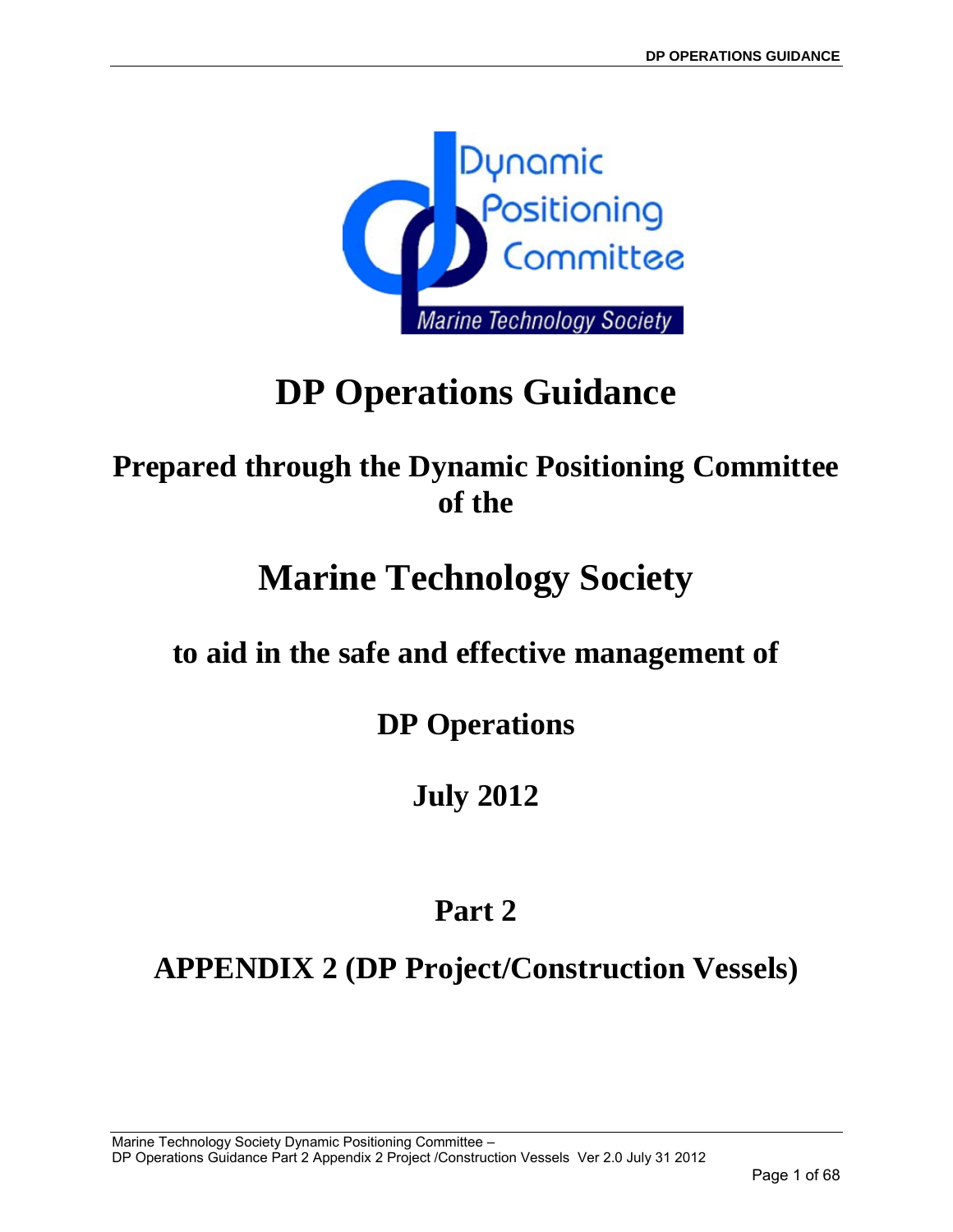| <b>Section</b> | Page<br>No.    | <b>Original Text</b>                                                                                                                                                                                                                                                                                                                            | <b>Changed Text</b>                                                                                                                                                                                                                                                                                           | <b>Remarks</b>                     |  |
|----------------|----------------|-------------------------------------------------------------------------------------------------------------------------------------------------------------------------------------------------------------------------------------------------------------------------------------------------------------------------------------------------|---------------------------------------------------------------------------------------------------------------------------------------------------------------------------------------------------------------------------------------------------------------------------------------------------------------|------------------------------------|--|
| 3.1            | 3              | Safest Mode                                                                                                                                                                                                                                                                                                                                     | Aligned with CAM and TAM.                                                                                                                                                                                                                                                                                     |                                    |  |
| 3.2            | $\overline{7}$ | <b>SMO</b>                                                                                                                                                                                                                                                                                                                                      | Changed to CAM/TAM.                                                                                                                                                                                                                                                                                           |                                    |  |
| 3.2            | 8              | DP FMEA Proving Trials<br>should be repeated every five<br>vears.                                                                                                                                                                                                                                                                               | Tests to prove full compliance with<br>the redundancy concept should be<br>carried out at intervals not<br>exceeding five years.                                                                                                                                                                              | Aligned with IMO<br><b>MSC 645</b> |  |
| 4.1            | 9              |                                                                                                                                                                                                                                                                                                                                                 | Introduced IMO MSC 645 as base<br>document.                                                                                                                                                                                                                                                                   |                                    |  |
| 4.1            | 9              | NOTE 1 - The vessel's DP<br>system should normally be<br>set up and operated to deliver<br>the intent of the DP class<br>notation. However, on<br>occasion and after a proper<br>assessment of the risks, the<br>vessel may be set up in<br>accordance with the<br>requirements of the Task<br>Appropriate Mode.                                | NOTE 1 - The vessel's DP system<br>should be set up and operated in<br>the identified Critical Activity Mode<br>(CAM) configuration. However, on<br>occasion and after a proper<br>assessment of the risks, the vessel<br>may be set up in accordance with<br>the identified. Task Appropriate<br>Mode. (TAM) | To align with TAM<br>and CAM       |  |
| 4.1            | 9              |                                                                                                                                                                                                                                                                                                                                                 | Added guidance note: (summary)<br>-The suggested mode for<br>construction vessels is CAM<br>-Some vessels can set up in TAM<br>for certain operations but a risk<br>assessment is reguired                                                                                                                    |                                    |  |
| 4.1            | 9              | A detailed risk analysis will be<br>required if the vessel is to<br>operate in a task appropriate<br>mode (TAM) that provides<br>less redundancy than that<br>provided by the vessel's DP<br>equipment class notation.<br>The detailed risk analysis<br>should consider the<br>consequences of loss of<br>position relevant to the<br>activity. | <b>Guidance Notes</b><br>A detailed risk analysis will be<br>required if the vessel is to operate<br>in a task appropriate mode<br>(TAM). The detailed risk analysis<br>should consider the consequences<br>of loss of position relevant to the<br>activity.                                                  | To align with TAM<br>and CAM       |  |

### **TABLE OF REVISIONS**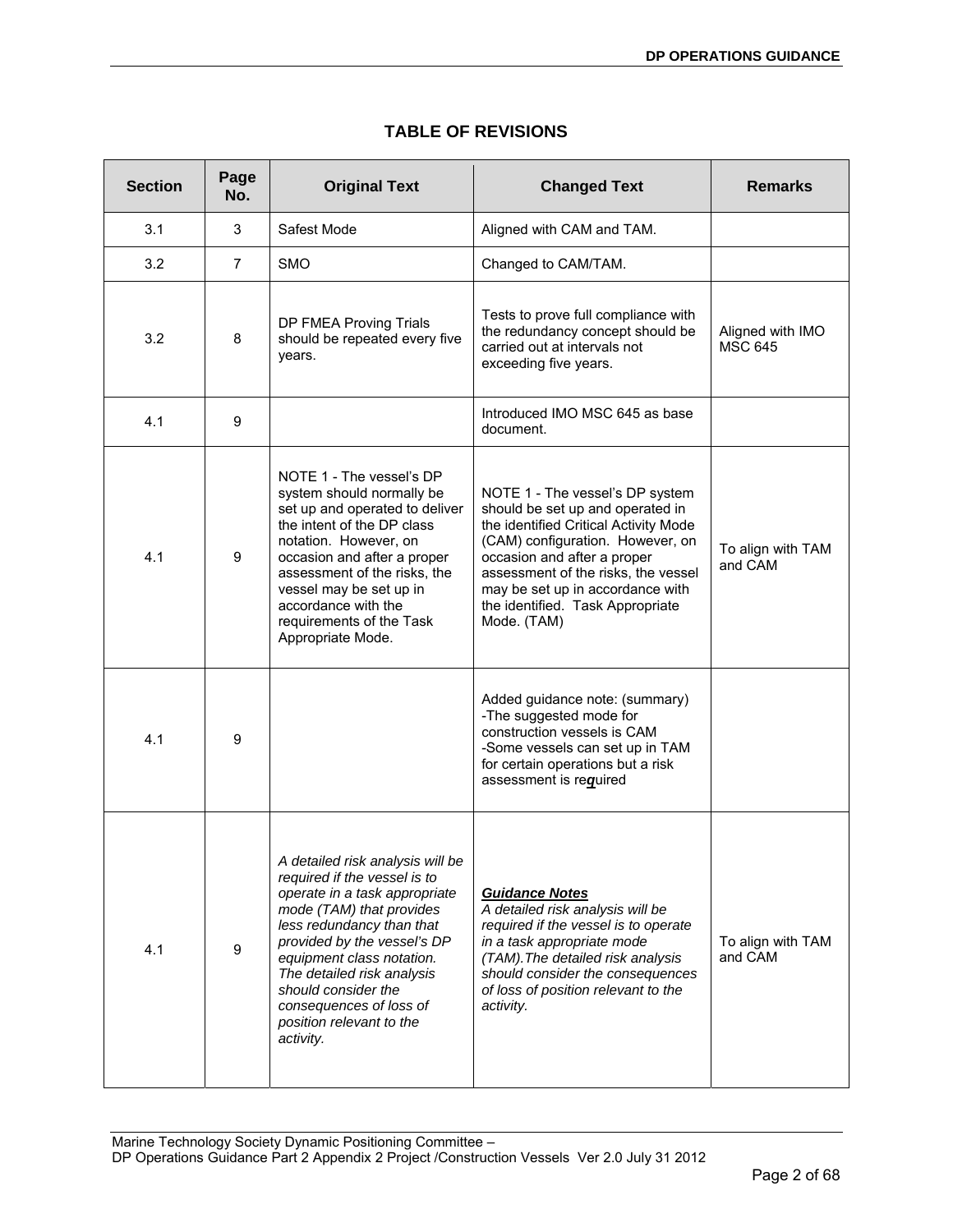| <b>Section</b>              | Page<br>No. | <b>Original Text</b>                                                                                                 | <b>Changed Text</b>                                                                                                                                                                                                                                                                                                                                                                                                                                                                                                                                                                                                                                                                                                    | <b>Remarks</b>                     |  |
|-----------------------------|-------------|----------------------------------------------------------------------------------------------------------------------|------------------------------------------------------------------------------------------------------------------------------------------------------------------------------------------------------------------------------------------------------------------------------------------------------------------------------------------------------------------------------------------------------------------------------------------------------------------------------------------------------------------------------------------------------------------------------------------------------------------------------------------------------------------------------------------------------------------------|------------------------------------|--|
| 4.2                         | 10          |                                                                                                                      | Inserted text on FMEA and proving<br>trials covering both CAM and TAM                                                                                                                                                                                                                                                                                                                                                                                                                                                                                                                                                                                                                                                  |                                    |  |
| 4.2 Guidance<br><b>Note</b> | 12          | CATEGORIZATION of FMEA<br>FINDINGS (Difference with<br>design philosophy document.)                                  | <b>Category A</b><br>The failure effects exceed the<br>worst case failure design intent or<br>some aspect of the design is non-<br>compliant with the Insert<br>Classification Society rules for<br>notation Insert DP Notation<br>Improvement is recommended.<br><b>Category B</b><br>The failure effects equal the worst<br>case failure design intent. The<br>design complies with the Insert<br>Classification Society rules for<br>notation Insert DP notation but<br>should be reviewed to determine<br>whether a cost effective<br>improvement can be made.<br><b>Category C</b><br>Observations, comments and<br>suggestions associated with DP<br>safety and reliability, which  Insert<br>Owner may consider | Aligned with<br>Design document    |  |
| 4.2                         | 12          | <b>SMO</b>                                                                                                           | CAM/TAM                                                                                                                                                                                                                                                                                                                                                                                                                                                                                                                                                                                                                                                                                                                |                                    |  |
| 4.2                         | 14          | To be repeated every five<br>years                                                                                   | To be carried out at intervals not<br>exceeding five years                                                                                                                                                                                                                                                                                                                                                                                                                                                                                                                                                                                                                                                             | Aligned with IMO<br><b>MSC 645</b> |  |
| 4.2                         | 14          |                                                                                                                      | These tests should be designed to<br>prove full compliance with the<br>redundancy concept.                                                                                                                                                                                                                                                                                                                                                                                                                                                                                                                                                                                                                             | New text                           |  |
| 4.2                         | 15          |                                                                                                                      | Insert MTS DP Vessel Design<br>Philosophy Guidelines Parts 1 and<br>2 in list of references.                                                                                                                                                                                                                                                                                                                                                                                                                                                                                                                                                                                                                           |                                    |  |
| 4.4                         | 19          | <b>Inertial Navigation</b>                                                                                           | Guidance on inertial navigation for<br>acoustic DP reference systems and<br><b>DGNSS. Removed specific</b><br>reference to vendor products as<br>other products now available                                                                                                                                                                                                                                                                                                                                                                                                                                                                                                                                          | To improve<br>robustness           |  |
| 4.4                         | 20          |                                                                                                                      | Inserted a section with guidance on<br>targets for laser based DP<br>reference systems                                                                                                                                                                                                                                                                                                                                                                                                                                                                                                                                                                                                                                 | To improve<br>reliability          |  |
| 4.4                         | 21          |                                                                                                                      | Added a section advising against<br>the practice of using a TW as a<br>general purpose winch                                                                                                                                                                                                                                                                                                                                                                                                                                                                                                                                                                                                                           |                                    |  |
| 4.4                         | 21          | Note $11$ – The practice of<br>connecting survey and DP is<br>not recommended. Where it<br>is unavoidable, isolation | Note $11$ – The practice of<br>connecting survey and DP is not<br>recommended. Where it is<br>unavoidable, galvanic isolation                                                                                                                                                                                                                                                                                                                                                                                                                                                                                                                                                                                          | Added galvanic                     |  |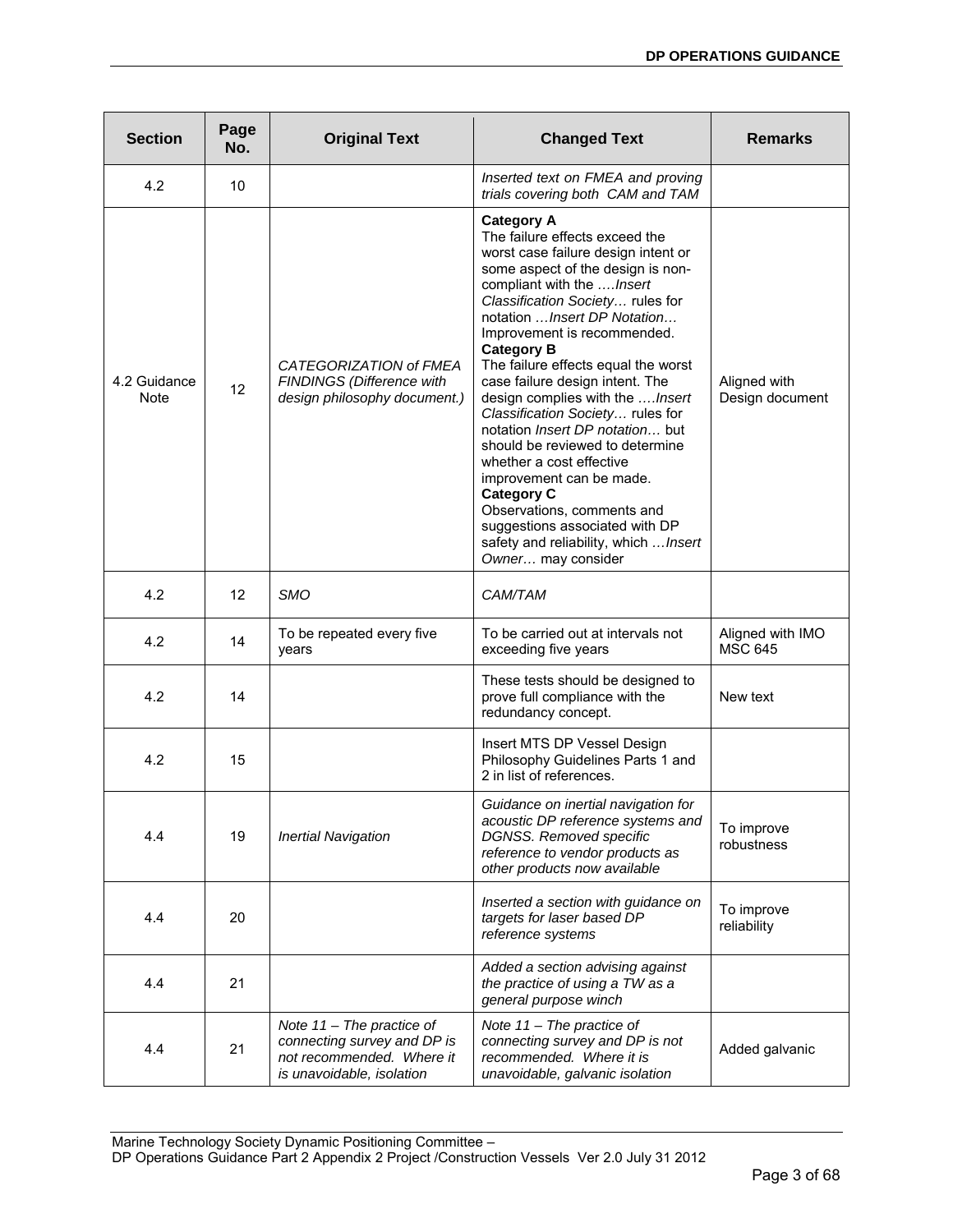| <b>Section</b> | Page<br>No. | <b>Original Text</b>                                                                                                                                                                                                                                                                                                                | <b>Changed Text</b>                                                                                                                                                                                                                   | <b>Remarks</b>            |
|----------------|-------------|-------------------------------------------------------------------------------------------------------------------------------------------------------------------------------------------------------------------------------------------------------------------------------------------------------------------------------------|---------------------------------------------------------------------------------------------------------------------------------------------------------------------------------------------------------------------------------------|---------------------------|
| 4.6            | 26          | <b>ECR Checklists: A series of</b><br>checks and tests that verify<br>that the vessel's set up and<br>configuration of systems and<br>equipment meet the<br>requirements of the<br>necessary mode of operation<br>as determined by the Safest<br>Mode of Operation (SMO)<br>and the DP Class or the Task<br>Appropriate Mode (TAM). | ECR Checklists: A series of<br>checks and tests that verify that the<br>vessel's set up and configuration of<br>systems and equipment meet the<br>requirements of Critical Activity<br>Mode ( CAM) or Task Appropriate<br>Mode (TAM). | Align with TAM and<br>CAM |
| 4.6            | 27          | The remainder of this<br>subsection on Annual DP<br>Trials is on hold pending<br>formal publication of IMCA<br>guidance on Annual DP<br>Trials which is under<br>development at the time of<br>preparing this MTS<br>document. Guidance will<br>be provided in a<br>subsequent revision of this<br><b>MTS</b> document.             | Deleted as guidance has now been<br>published in IMCA M190                                                                                                                                                                            |                           |
| 4.7            | 28          |                                                                                                                                                                                                                                                                                                                                     | Included guidance for DP<br>operations manual to identify<br>station keeping as a SCE                                                                                                                                                 |                           |
| 4.7            | 28          |                                                                                                                                                                                                                                                                                                                                     | Included a section for vessels to<br>have a 'drive-off to drift-off' strategy<br>included in the dp operations<br>manual                                                                                                              |                           |
| 4.7            | 30          | <b>SMO</b>                                                                                                                                                                                                                                                                                                                          | CAM/TAM                                                                                                                                                                                                                               |                           |
| 4.8            |             | SMO and TAM                                                                                                                                                                                                                                                                                                                         | Rewrite of section providing clarity<br>on CAM and TAM.<br><b>Introduced Positioning Standby</b>                                                                                                                                      |                           |
| 4.8            | 31          |                                                                                                                                                                                                                                                                                                                                     | Introduced 'Positioning standby',<br>including guidance note                                                                                                                                                                          |                           |
| 4.8            | 32          |                                                                                                                                                                                                                                                                                                                                     | Provided more clarity on when a<br>construction vessel can set up in<br><b>TAM</b>                                                                                                                                                    |                           |
| 4.8            | 37          | Degraded                                                                                                                                                                                                                                                                                                                            | Changed to actionable                                                                                                                                                                                                                 |                           |
| 4.8            | 37          | WSOG Outline response                                                                                                                                                                                                                                                                                                               | Deleted                                                                                                                                                                                                                               |                           |
| 5.0            | 45          |                                                                                                                                                                                                                                                                                                                                     | Added guidance to go to a yellow<br>operational status prior to re-<br>instatement of equipment after a<br>fault                                                                                                                      |                           |
| APP C          | $57 - 61$   |                                                                                                                                                                                                                                                                                                                                     | Provided clarity in ASOG example                                                                                                                                                                                                      |                           |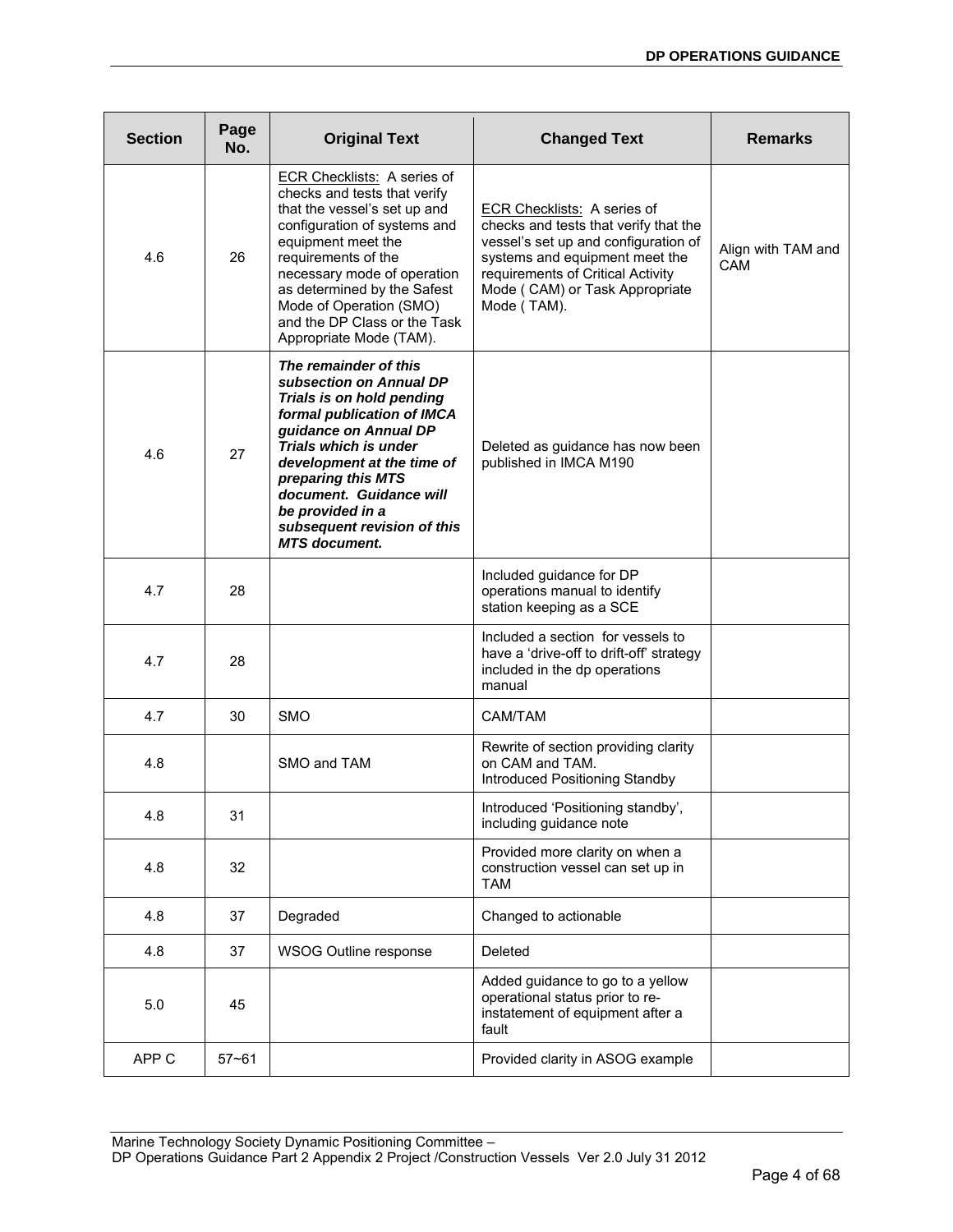#### **TABLE OF CONTENTS**

| 2. |                                                                                                            |  |                                                                                                                                                              |                |  |  |  |  |  |  |  |
|----|------------------------------------------------------------------------------------------------------------|--|--------------------------------------------------------------------------------------------------------------------------------------------------------------|----------------|--|--|--|--|--|--|--|
|    | 2.1<br>2.2                                                                                                 |  |                                                                                                                                                              |                |  |  |  |  |  |  |  |
| 3. |                                                                                                            |  |                                                                                                                                                              |                |  |  |  |  |  |  |  |
|    | 3.1<br>3.2                                                                                                 |  |                                                                                                                                                              |                |  |  |  |  |  |  |  |
| 4. |                                                                                                            |  |                                                                                                                                                              |                |  |  |  |  |  |  |  |
|    | 41<br>4.2<br>4.3<br>4.4<br>4.5<br>4.6<br>4.7<br>4.8<br>4.9<br>4.10<br>4.11<br>4.12<br>4.13<br>4.14<br>4.15 |  |                                                                                                                                                              |                |  |  |  |  |  |  |  |
| 5. |                                                                                                            |  |                                                                                                                                                              |                |  |  |  |  |  |  |  |
|    | <b>APPENDIX A</b><br><b>APPENDIX B</b><br>APPENDIX C                                                       |  | DP FOOTPRINT PLOTS - WORKED EXAMPLES<br>ANNUAL DP TRIALS TEST TABLE BLANK - DP PROJECT AND<br><b>CONSTRUCTION VESSELS</b><br><b>EXAMPLE OF CAMO AND ASOG</b> | 53<br>56<br>58 |  |  |  |  |  |  |  |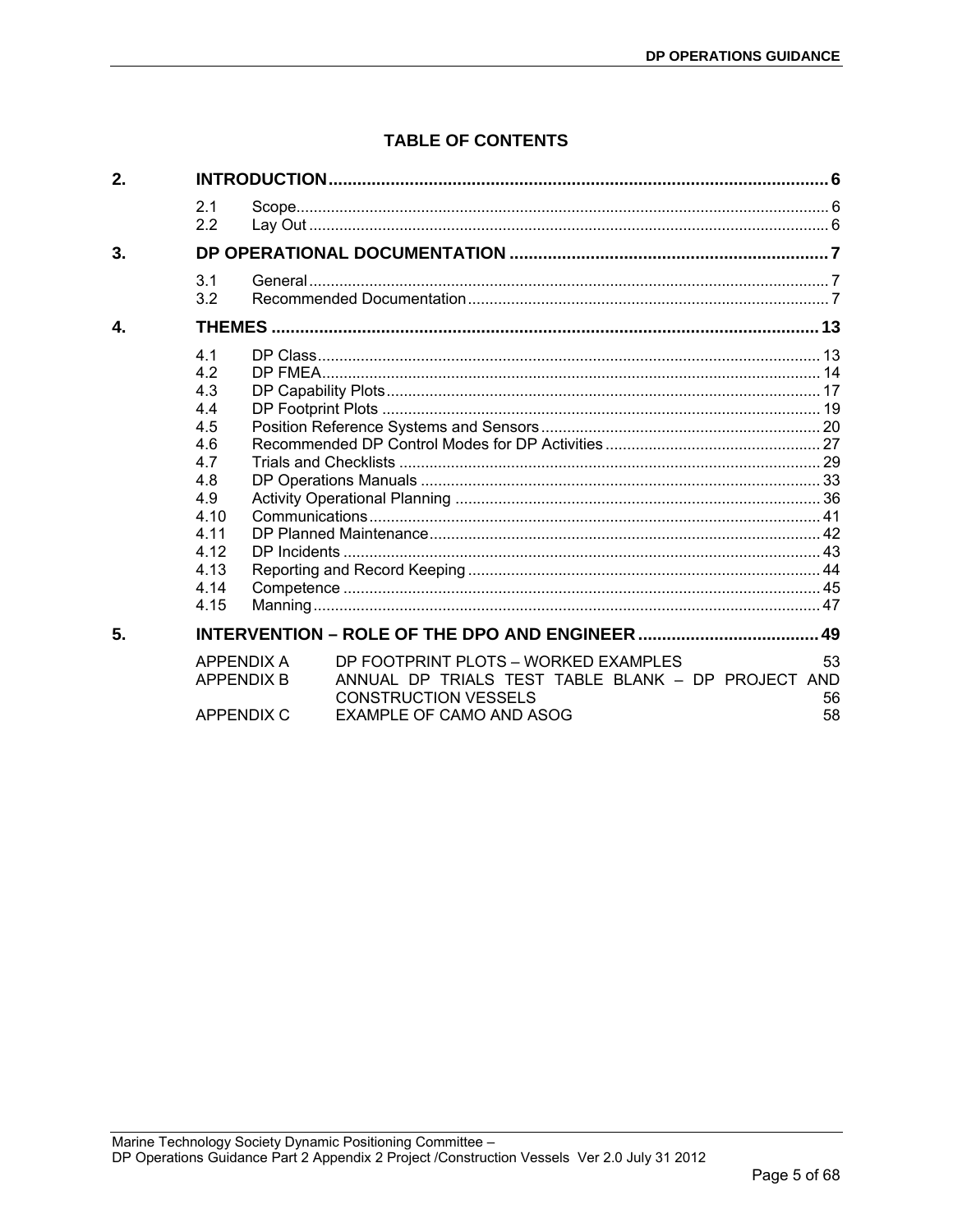### **2. INTRODUCTION**

#### **2.1 Scope**

Part 2 provides operational guidance on the themes identified in Part 1.

The themes that have been identified and addressed in this document are:

- 1. DP Class
- 2. FMEA/ FMECA
- 3. DP Capability
- 4. Position Reference Systems And Sensors
- 5. Required Modes
- 6. Trials And Checklists
- 7. Operation Manuals
- 8. Activity and Operational Planning
- 9. Communications
- 10. DP Planned Maintenance
- 11. DP Incidents
- 12. Reporting And Record Keeping
- 13. Competency
- 14. Manning
- 15. Operator Intervention DPOs and Engineers (Part 2 only)
- *Note Item 15 has been added to the fourteen identified themes and is addressed separately in subsection 5.*

#### **2.2 Lay Out**

This document consists of two parts. Part 1 contains guidance on the management of DP. Part 2 contains DP operational guidance. Part 2 consists of three Appendices.

- o Part 2 Appendix 1 DP MODUs
- o Part 2 Appendix 2 DP Project/Construction Vessels
- o Part 2 Appendix 3 DP Logistics Vessels

This has been done to facilitate ease of use by these groups taking into account the uniqueness of their particular activity.

Whilst station keeping using DP is the common mode for all three groups the activity that they are undertaking may need varying emphasis on different themes.

This Part 2 contains both the content of Part 1 as well as Part 2. Part 1 content is in regular Arial font size 11, whereas Part 2 content of is in *Arial italics font size 10.* This clearly identifies the Part 2 content at the same time as putting it into context with Part 1 without having to refer back to a separate Part 1 document.

This is Part 2 Appendix 2 and is applicable for DP Project and Construction Vessels.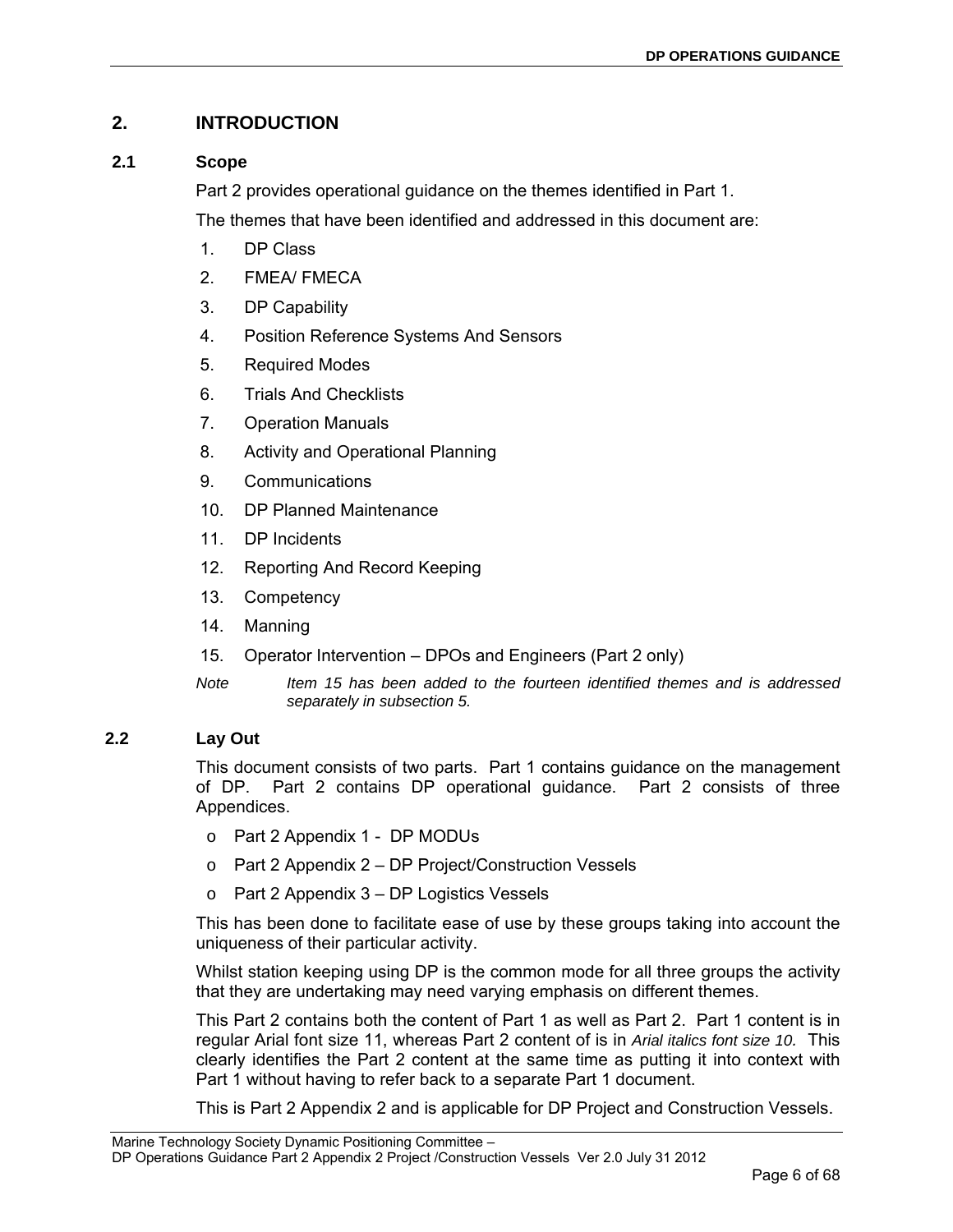### **3. DP OPERATIONAL DOCUMENTATION**

#### **3.1 General**

It is recommended that DP vessel owners/operators should maintain the documentation listed in the table below and should develop and implement associated processes for the purposes of:

- o ensuring the safe and effective management of the vessel in DP
- o ensuring the technical suitability of the vessel for each DP activity it is required to carry out
- o determining the configuration for the mode of operation (Critical Activity Mode (CAM) and Task Appropriate Mode (TAM)
- o understanding the vessel's station keeping capabilities following the worst case failure
- o ensuring compliance with appropriate standards and guidelines
- o providing training and familiarization material to vessel crews

#### **3.2 Recommended Documentation**

#### **Table A Recommended Documentation**

Current versions of the documents in the list below should be kept on board and, in addition, where feasible, at the shore based centers of technical management. Documents that have been superseded should be clearly marked and kept separate from current versions. Documents may be in electronic or, hard copy format or, both.

Further guidance relating to the documents listed below is given in appropriate sections later in this document.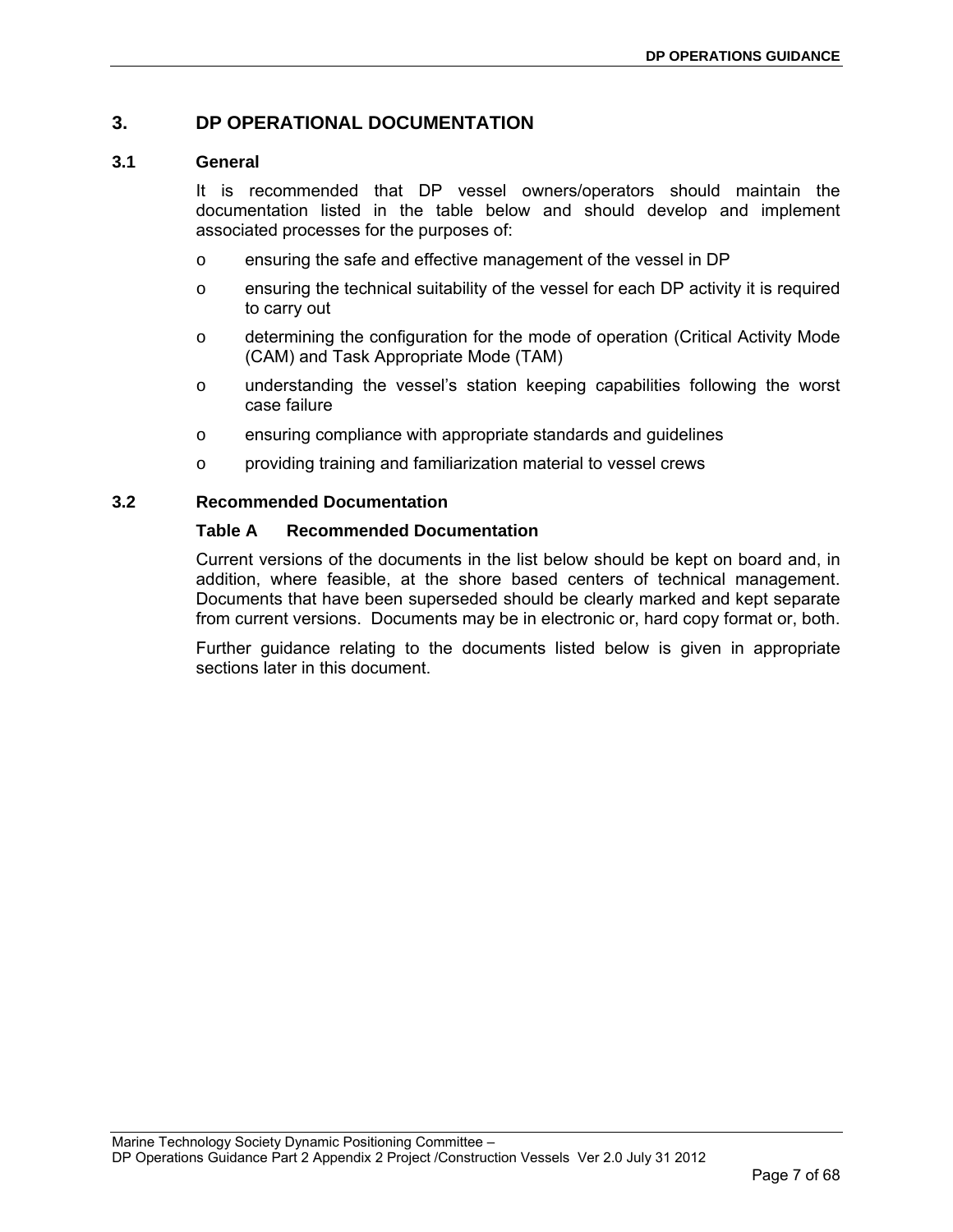| No.            | <b>Document</b>         | <b>Management Guidance</b>                                                                                                                                                                                                                                                                                                                                                             | <b>Operational Guidance</b>                                                                                                                                                                                                                                                                                                                                                                                                                                                |  |  |  |
|----------------|-------------------------|----------------------------------------------------------------------------------------------------------------------------------------------------------------------------------------------------------------------------------------------------------------------------------------------------------------------------------------------------------------------------------------|----------------------------------------------------------------------------------------------------------------------------------------------------------------------------------------------------------------------------------------------------------------------------------------------------------------------------------------------------------------------------------------------------------------------------------------------------------------------------|--|--|--|
| $\mathbf 1$    | DP System FMEA or FMECA | To be kept up to date, incorporating all<br>modifications and additions since original<br>study, if not in the document itself, then<br>by other traceable means. All records to<br>be kept on board.                                                                                                                                                                                  | Modifications and additions should be covered by a<br>MOC process that triggers updating the FMEA.                                                                                                                                                                                                                                                                                                                                                                         |  |  |  |
| $\overline{2}$ | DP FMEA Proving Trials  | To be conducted to prove initial DP<br>FMEA and at other times to prove<br>modifications and additions to the DP<br>system. Tests to prove full compliance<br>with the redundancy concept should be<br>carried out at intervals not exceeding five<br>years. Findings and recommendations to<br>be addressed in accordance with their<br>criticality. All records to be kept on board. | Modifications and additions that should be proven by<br>testing include all those that have direct effect or,<br>potential to affect the performance or redundancy of<br>the DP system. This will include protective, detection<br>and monitoring functions.                                                                                                                                                                                                               |  |  |  |
| 3              | <b>Annual DP Trials</b> | To be conducted annually. Findings and<br>recommendations to be addressed in<br>accordance with their criticality. Previous<br>trials reports and associated close out<br>documentation to be kept on board.                                                                                                                                                                           | The tests in the Annual DP Trials should be designed<br>to prove system redundancy, as defined in the DP<br>FMEA, system and equipment performance and<br>functionality, to validate repairs and preventive<br>maintenance, to test the operation of protection and<br>detection devices and their response so as to<br>demonstrate that the vessel's DP system remains fit<br>for purpose.                                                                                |  |  |  |
| 4              | DP Capability Plots     | Hard copy DP Capability Plots relevant to<br>the vessel's areas of operations to be<br>readily accessible to DPOs at the DP<br>control location.                                                                                                                                                                                                                                       | Capability plots to be validated/ recalculated, as<br>required, to ensure that they are suitable for the<br>environmental conditions where the DP operations are<br>to take place, in particular in respect of current<br>This requirement to validate/recalculate<br>speeds.<br>applies also in cases where DP vessel performance is<br>affected by operational constraints imposed by the<br>activity, such as in the case of a pipelay vessel with<br>horizontal loads. |  |  |  |
| 5              | <b>DP Footprints</b>    | Hard copy DP Footprint Plots to be taken<br>by DPOs. See Note 1 at end of table.                                                                                                                                                                                                                                                                                                       | DP Footprint Plots should be taken regularly in various<br>power/thruster combinations, including fully intact and<br>worst case failure and also in various environmental<br>conditions.                                                                                                                                                                                                                                                                                  |  |  |  |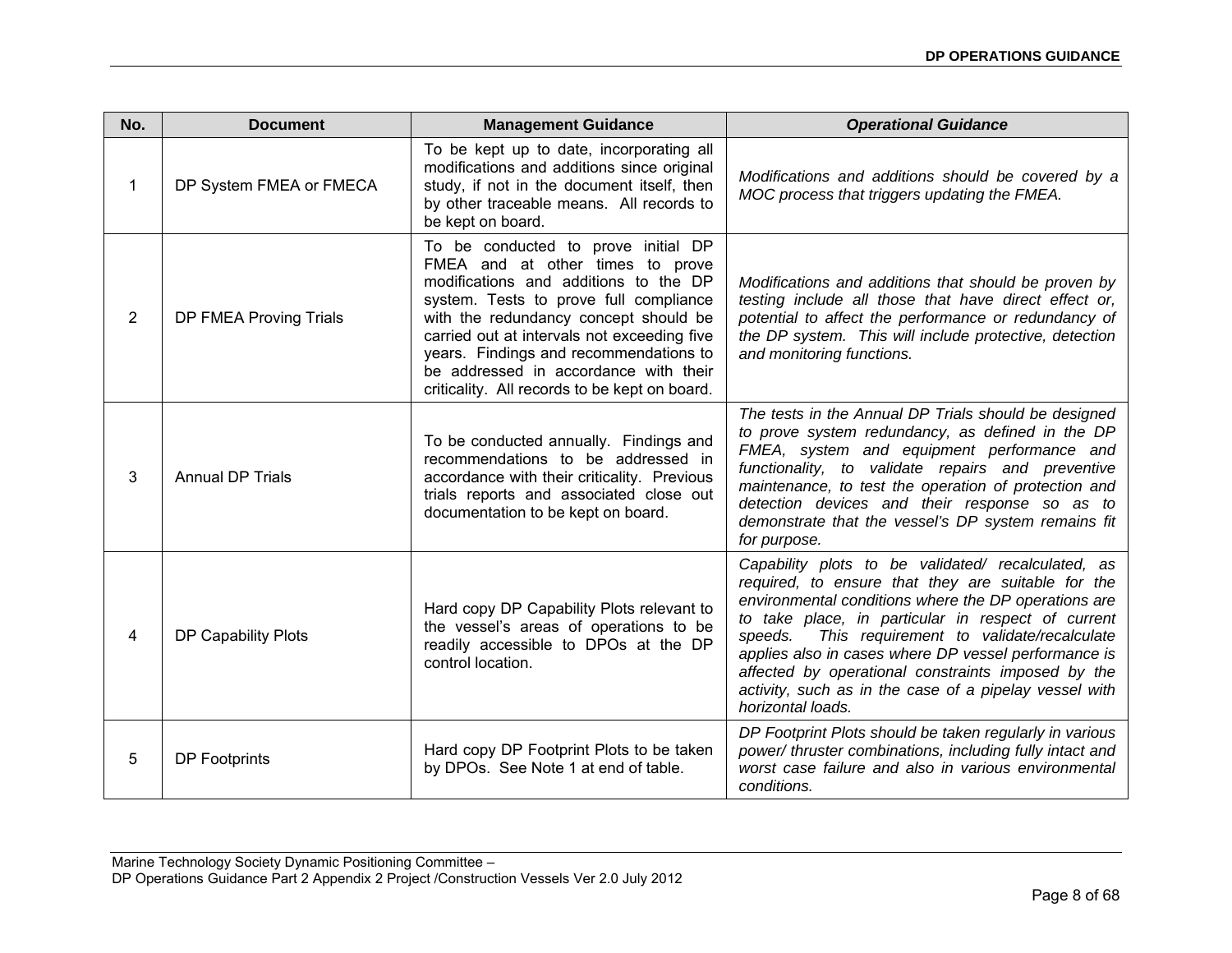| No.            | <b>Document</b>                                               | <b>Management Guidance</b>                                                                                                                                                         | <b>Operational Guidance</b>                                                                                                                                                                                                                                                                                                                                                                                   |  |  |  |
|----------------|---------------------------------------------------------------|------------------------------------------------------------------------------------------------------------------------------------------------------------------------------------|---------------------------------------------------------------------------------------------------------------------------------------------------------------------------------------------------------------------------------------------------------------------------------------------------------------------------------------------------------------------------------------------------------------|--|--|--|
| 6              | Service reports concerning the<br>DP system                   | Complete history of service reports to be<br>filed and kept on board                                                                                                               | There should be a process where the open items are<br>highlighted, tracked and closed out.                                                                                                                                                                                                                                                                                                                    |  |  |  |
|                |                                                               |                                                                                                                                                                                    | A structured FMEA and Proving Trials approach should<br>be used to integrate modifications and additions into the<br>existing DP system and its associated equipment.                                                                                                                                                                                                                                         |  |  |  |
| $\overline{7}$ | Details of all DP related<br>modifications and additions      | Records of all DP related modifications<br>and additions to be kept on board<br>complete with interface and testing<br>information.<br>See Note 2 at end of table.                 | New and modified software should be subjected to a<br>thorough validation process, especially to avoid the<br>acceptance of erroneous values. Known instances as<br>examples; pipe tensioner software that accepted a<br>sudden increase of pipe tension from 100t to 300t<br>(erroneous input), software for thruster control that<br>increased the command to the thruster to match the<br>faulty feedback. |  |  |  |
|                |                                                               |                                                                                                                                                                                    | It is not enough to focus on the functionality of<br>modifications and additions. It is equally important to<br>fully understand the functional design spec and the<br>dependencies and consequences of fault or failure.                                                                                                                                                                                     |  |  |  |
| 8              | Vessel audit reports and DP<br>audits and inspection reports. | Complete history of all audit reports, DP<br>audits and inspection reports, including<br>findings and close outs to be kept on<br>board                                            | There should be a process where the open items are<br>highlighted, tracked and closed out.                                                                                                                                                                                                                                                                                                                    |  |  |  |
| 9              | <b>DP Operations Manual</b>                                   | Vessel Specific DP Operations Manual <sup>1</sup> ,<br>to be readily accessible at the DP control<br>location and used by the DPOs as a<br>reference for conducting DP operations. | It is recommended that owners/ operators develop a<br>standardised table of contents for vessel specific DP<br>Operations Manuals in their fleet.<br>Modifications and amendments to the DP Operations<br>Manual should be subject to MOC processes,<br>including changes to vessel specific checklists.                                                                                                      |  |  |  |
| 10             | DP Incident Reports                                           | Records of all DP station keeping and<br>other DP related incidents to be kept on<br>board, including investigation records and<br>close outs.                                     | All DP incidents should be investigated to an extent<br>that reflects the potential consequences of the<br>incident.                                                                                                                                                                                                                                                                                          |  |  |  |

 $<sup>1</sup>$  The vessel specific DP Operations Manual is additional to the DP control system manufacturer's Operator Manual</sup>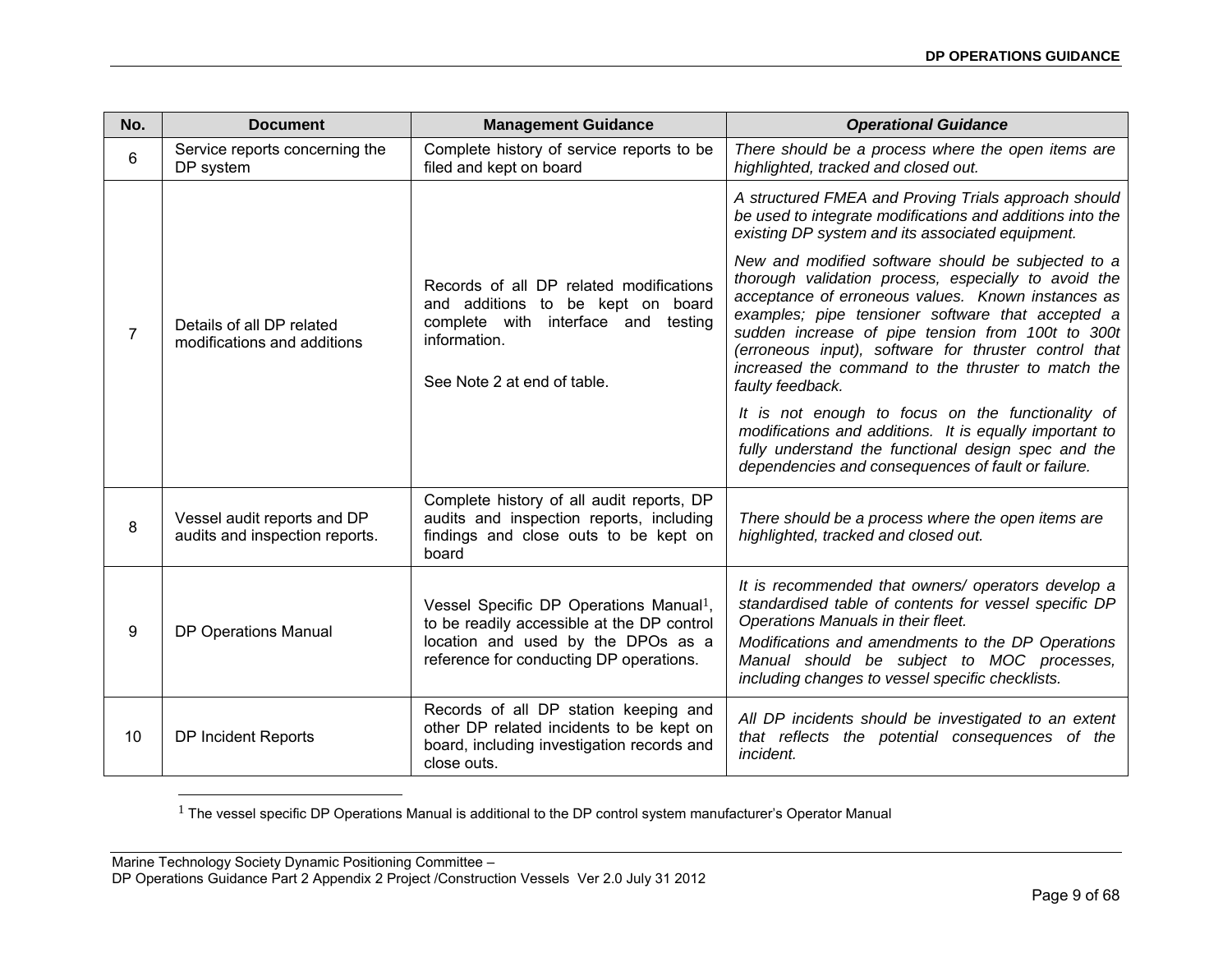| No. | <b>Document</b>                                                                            | <b>Management Guidance</b>                                                                                                                                                                                                                   | <b>Operational Guidance</b>                                                                                                                                                                                                                                                                                                                                                                                                                            |  |  |  |
|-----|--------------------------------------------------------------------------------------------|----------------------------------------------------------------------------------------------------------------------------------------------------------------------------------------------------------------------------------------------|--------------------------------------------------------------------------------------------------------------------------------------------------------------------------------------------------------------------------------------------------------------------------------------------------------------------------------------------------------------------------------------------------------------------------------------------------------|--|--|--|
| 11  | DP Mobilization/ DP Field<br><b>Arrival/ Trials Procedures</b><br>(Bridge and Engine Room) | Records of DP Mobilization Trials and DP<br>Field Arrival Checklists to be kept on<br>board for the period set by the owner/<br>operator and, where relating to a DP<br>incident permanently stored in retrievable<br>archives.              | DP Trials and Checklists should be vessel specific and<br>be developed from detailed information contained in<br>the DP FMEA.<br>They should confirm vessel<br>performance, particularly following worst case failure,<br>and that the vessel's DP system is set up properly and<br>provides the required level of redundancy.                                                                                                                         |  |  |  |
| 12  | DP Location and Watchkeeping<br>checklists<br>(Bridge and Engine Room)                     | DP.<br><b>Records</b><br>of<br>all<br>Location<br>and<br>Watchkeeping Checklists to be kept on<br>board for the period set by the owner/<br>operator and, where relating to a DP<br>incident, permanently stored in retrievable<br>archives. | As above                                                                                                                                                                                                                                                                                                                                                                                                                                               |  |  |  |
| 13  | DP related drills and emergency<br>response drills                                         | drills<br>Records of<br>DP.<br>related<br>and<br>emergency response drills to be kept on<br>board in retrievable archives.                                                                                                                   | DP drills can be developed from fault and single point<br>failure scenarios addressed in the vessel's DP FMEA.<br>The drills should also cover extreme events that are<br>outside the scope of the DP FMEA.<br>The outcomes from these drills should be used in the<br>development of DP emergency response procedures<br>and used as training material for DP personnel.<br>These records may be used in a cycle of continuous<br><i>improvement.</i> |  |  |  |
| 14  | DP fault log                                                                               | Records of all faults related to the DP<br>system to be kept on board permanently<br>in retrievable archives.                                                                                                                                | DP faults should be recorded as soon as possible<br>after they are discovered and action/ investigation<br>taken appropriate to the potential consequences of the<br>fault on the vessel's station keeping ability.                                                                                                                                                                                                                                    |  |  |  |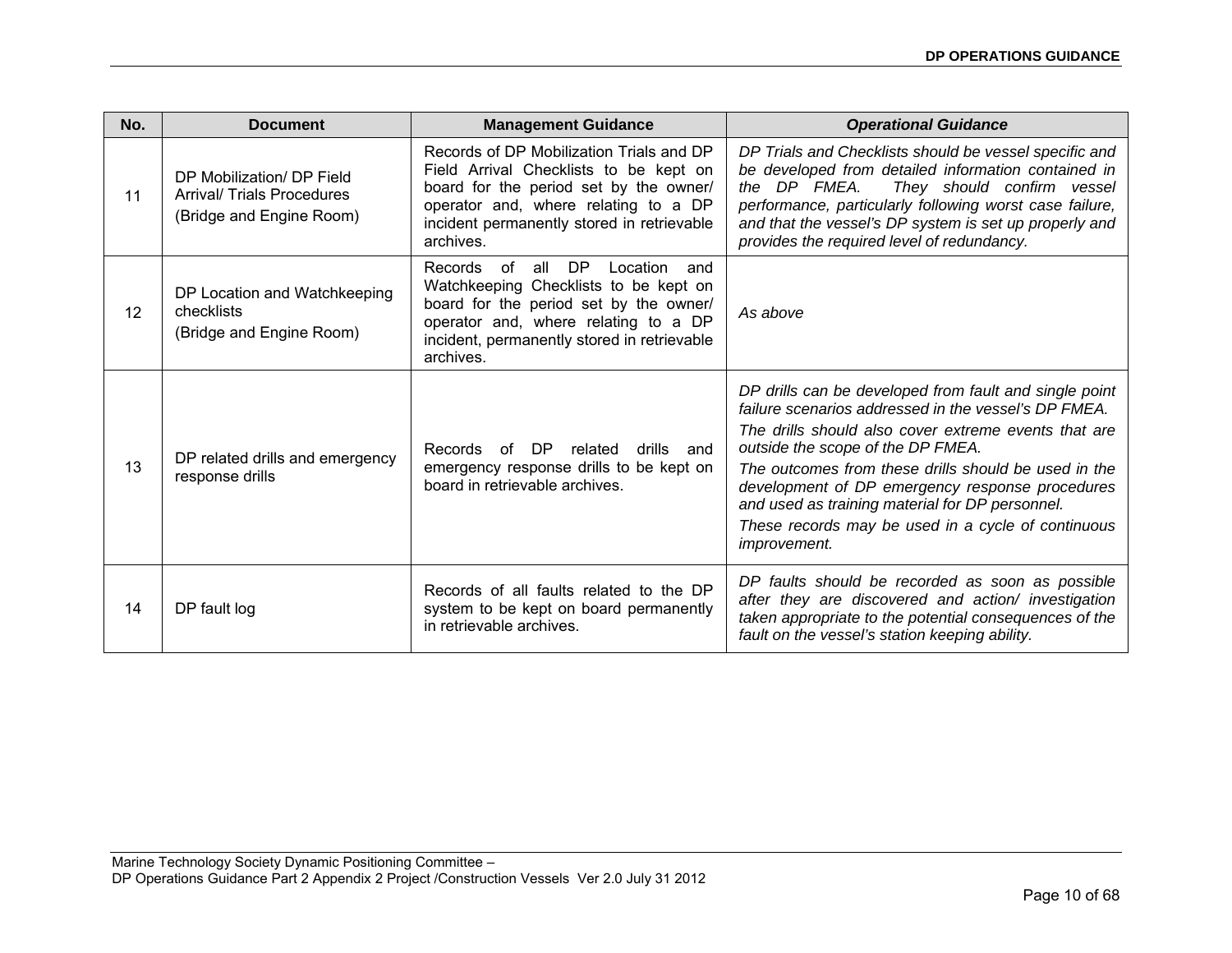| No. | <b>Document</b>           | <b>Management Guidance</b>                                                                                                                                                                                    | <b>Operational Guidance</b>                                                                                                                                                                              |  |  |  |  |
|-----|---------------------------|---------------------------------------------------------------------------------------------------------------------------------------------------------------------------------------------------------------|----------------------------------------------------------------------------------------------------------------------------------------------------------------------------------------------------------|--|--|--|--|
|     |                           |                                                                                                                                                                                                               | DP data loggers perform an important function in<br>helping to determine root causes of faults or failures.                                                                                              |  |  |  |  |
|     |                           |                                                                                                                                                                                                               | It is recommended that a DP data logging function is<br>included as part of the DP system design spec.                                                                                                   |  |  |  |  |
| 15  |                           | Where the vessel has DP data logging<br>facilities electronic records should be kept                                                                                                                          | DP data loggers should be commissioned and<br>operational before DP system Customer Acceptance<br>Trials (CAT) are carried out.                                                                          |  |  |  |  |
|     | DP Data Logging           | on board for the period set by the owner/<br>operator and, where relating to a DP<br>incident, permanently stored in retrievable<br>archives.                                                                 | The DP data logger should be incorporated in the<br>CAMO/TAM and running at all times when in DP. If not,<br>this should trigger an Advisory condition, i.e. BLUE.                                       |  |  |  |  |
|     |                           |                                                                                                                                                                                                               | There should be specific procedures for the operation<br>and analysis of output from the DP data logger. This<br>should include clear instructions on how and where the<br>records are kept.             |  |  |  |  |
|     |                           |                                                                                                                                                                                                               | Retention of data logging data should not be limited by<br>time.                                                                                                                                         |  |  |  |  |
| 16  | DP alarm printer readouts | Hard copy records of the DP alarm printer<br>readout to be kept on board for the period<br>set by the owner/ operator and, where<br>relating to a DP incident, permanently<br>stored in retrievable archives. | Owners/operators frequently require DP alarm printer<br>readouts to be kept for the duration of each<br>project/activity and then destroyed, unless relating to a<br>DP incident or contractual dispute. |  |  |  |  |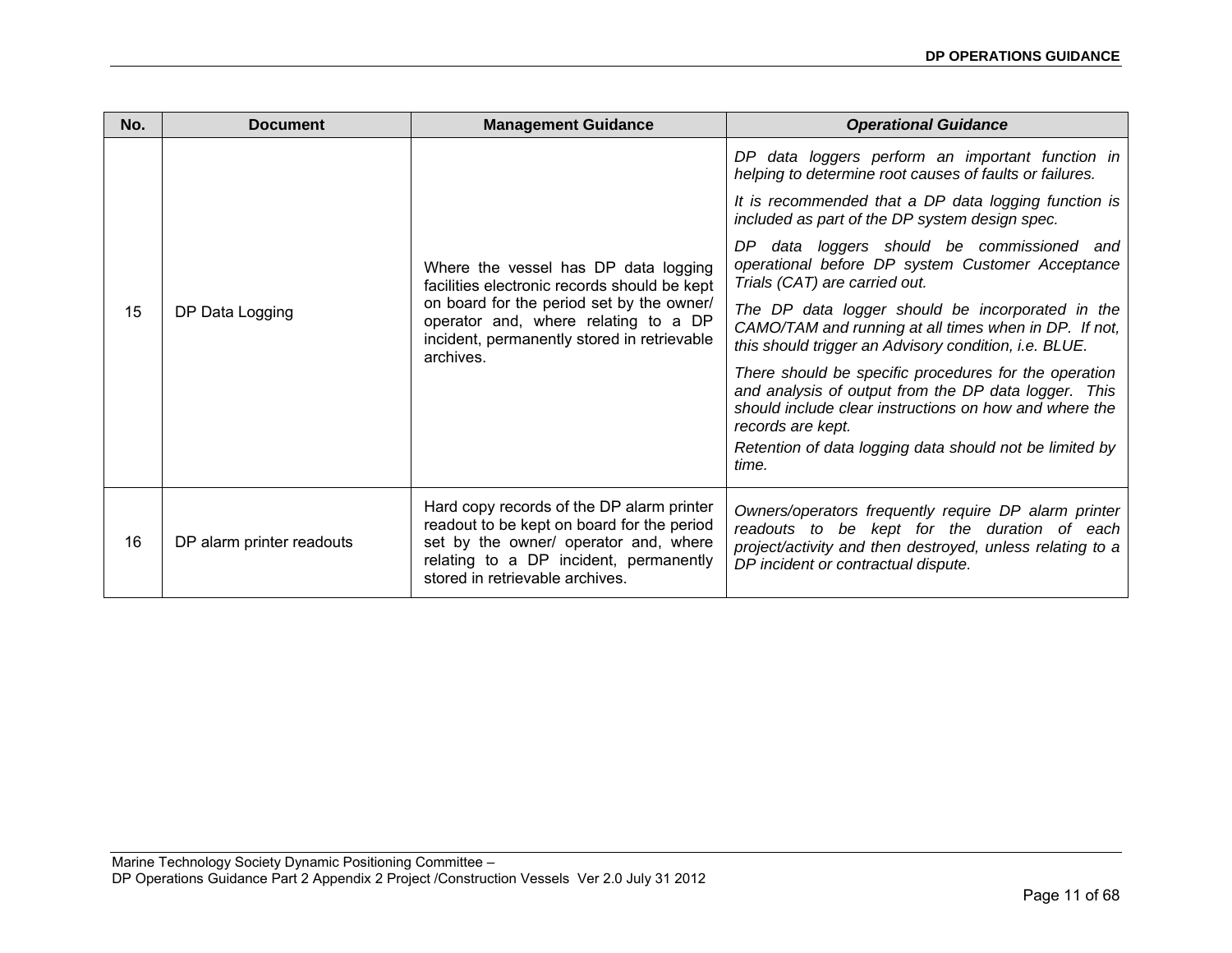| No. | <b>Document</b>                                                        | <b>Management Guidance</b>                                                                                                                                                                                                                           | <b>Operational Guidance</b>                                                                                                                                                                                                                                                                                                                                                                                                                                                                                             |  |
|-----|------------------------------------------------------------------------|------------------------------------------------------------------------------------------------------------------------------------------------------------------------------------------------------------------------------------------------------|-------------------------------------------------------------------------------------------------------------------------------------------------------------------------------------------------------------------------------------------------------------------------------------------------------------------------------------------------------------------------------------------------------------------------------------------------------------------------------------------------------------------------|--|
| 17  |                                                                        |                                                                                                                                                                                                                                                      | Owners/operators should implement an in-house DP<br>competency assurance process for key DP personnel<br>which is structured, systematic and progressive. It<br>should be noted that DPO certification is only one<br>element in the competency assurance process.                                                                                                                                                                                                                                                      |  |
|     | DP familiarisation and<br>competency records                           | All records relating to vessel specific DP<br>familiarisation and competency for DPOs,<br>engineers and electricians to be kept on<br>permanently<br>board<br>in in<br>retrievable<br>archives.                                                      | Owners/ operators are recommended to make use of<br>facilities and training programmes available to the DP<br>sector, such as the Powersim program for advanced<br>DPO training of power plant fault conditions, where<br>DPOs are given detailed instruction and training in<br>identifying and responding to power system faults.<br>Examples include DPO intervention averting an<br>underfrequency induced blackout on closed bus<br>system by the DPO taking control of thrusters and<br>biasing to increase load. |  |
| 18  | Résumés and vessel specific<br>work records of all key DP<br>personnel | Résumés of all key DP personnel, copies<br>of certification and qualifications, records<br>watchkeeping hours to be<br>DP.<br>of<br>maintained on board. Original DPO<br>certificates and DP Log Books to be held<br>by the DPOs onboard the vessel. |                                                                                                                                                                                                                                                                                                                                                                                                                                                                                                                         |  |

- Note 1 It is acknowledged that DP Footprint Plots may be less relevant for DP MODUs than for other DP vessel types.
- Note 2 Owners/operators should keep adequate records and documentation relating to modifications and additions that could have an effect on the DP system, especially interfaces between equipment from different vendors. This is as relevant for equipment whose primary function lies outside the DP system, such as an Emergency Shutdown Systems (ESD), pipe tensioner systems and fire monitor systems as it is for DP equipment, such as propulsion, position references and sensors. All modifications and additions should be subjected to FMEA type analysis and undergo Proving Trials type testing.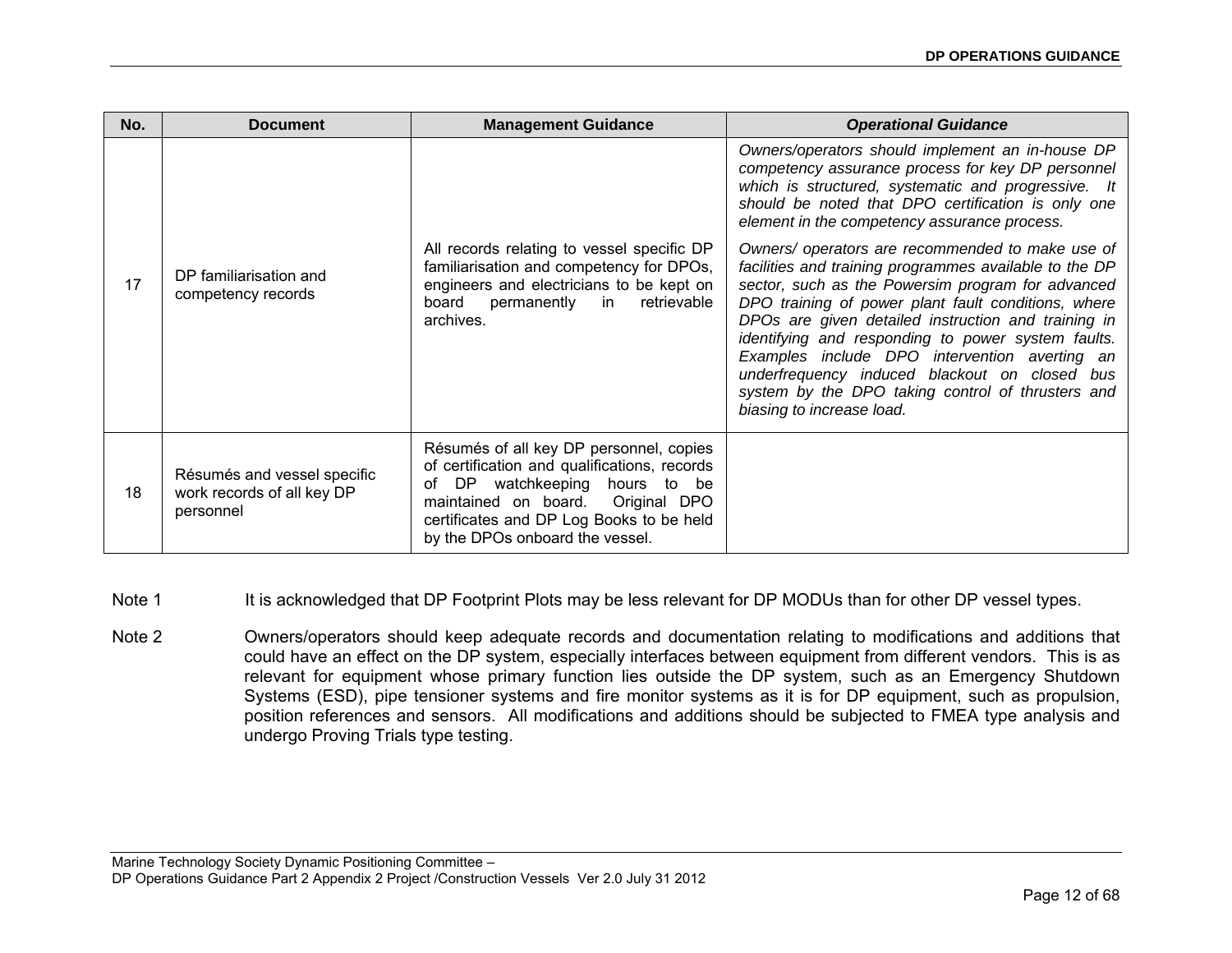### **4. THEMES**

#### **4.1 DP Class**

IMO MSC 645 "Guidelines for Vessels with Dynamic Positioning Systems is the base or foundation document for DP vessels.

It is recommended that DP vessels with the following DP equipment class notations be used for the following activities.

| <b>Application on DP</b>                                          | <b>Minimum</b><br><b>Recommended DP</b><br><b>Equipment Class</b><br>(See Note 1 below) | <b>Remarks</b>                                                                                                                     |
|-------------------------------------------------------------------|-----------------------------------------------------------------------------------------|------------------------------------------------------------------------------------------------------------------------------------|
| Drilling                                                          | $\overline{2}$                                                                          |                                                                                                                                    |
| Diving                                                            | $\overline{2}$                                                                          |                                                                                                                                    |
| Pipelay                                                           | $\overline{2}$                                                                          |                                                                                                                                    |
| <b>Umbilical Lay</b>                                              | $\overline{2}$                                                                          |                                                                                                                                    |
| Lifting                                                           | $\overline{2}$                                                                          |                                                                                                                                    |
| Accommodation                                                     | $\overline{2}$                                                                          |                                                                                                                                    |
| <b>Shuttle Offtake</b>                                            | $\overline{2}$                                                                          |                                                                                                                                    |
| ROV Support (Open<br>Water)                                       | 1                                                                                       |                                                                                                                                    |
| <b>ROV Support (Close</b><br>Proximity - Surface/<br>Subsea)      | $\overline{2}$                                                                          |                                                                                                                                    |
| <b>Floating Production</b>                                        | $\overline{2}$                                                                          |                                                                                                                                    |
| Seismic and Survey<br>vessels (Open water-<br>outside 500 m zone) | $***$                                                                                   | Class in accordance with contractual<br>requirements                                                                               |
| <b>Well Stim</b>                                                  | $2^*$                                                                                   | Vessels of lesser Class may be used<br>with the appropriate structured risk<br>identification and mitigation measures in<br>place. |
| <b>Logistics Operations</b>                                       | $2^*$                                                                                   | Vessels of lesser Class may be used<br>with the appropriate structured risk<br>identification and mitigation measures in<br>place. |

- Note 1 The vessel's DP system should be set up and operated in the identified Critical Activity Mode (CAM) configuration. However, on occasion and after a proper assessment of the risks, the vessel may be set up in accordance with the identified Task Appropriate Mode. (TAM)
- Note 2 The suggested default mode for Project and Construction vessels is to be set up and operated in CAM.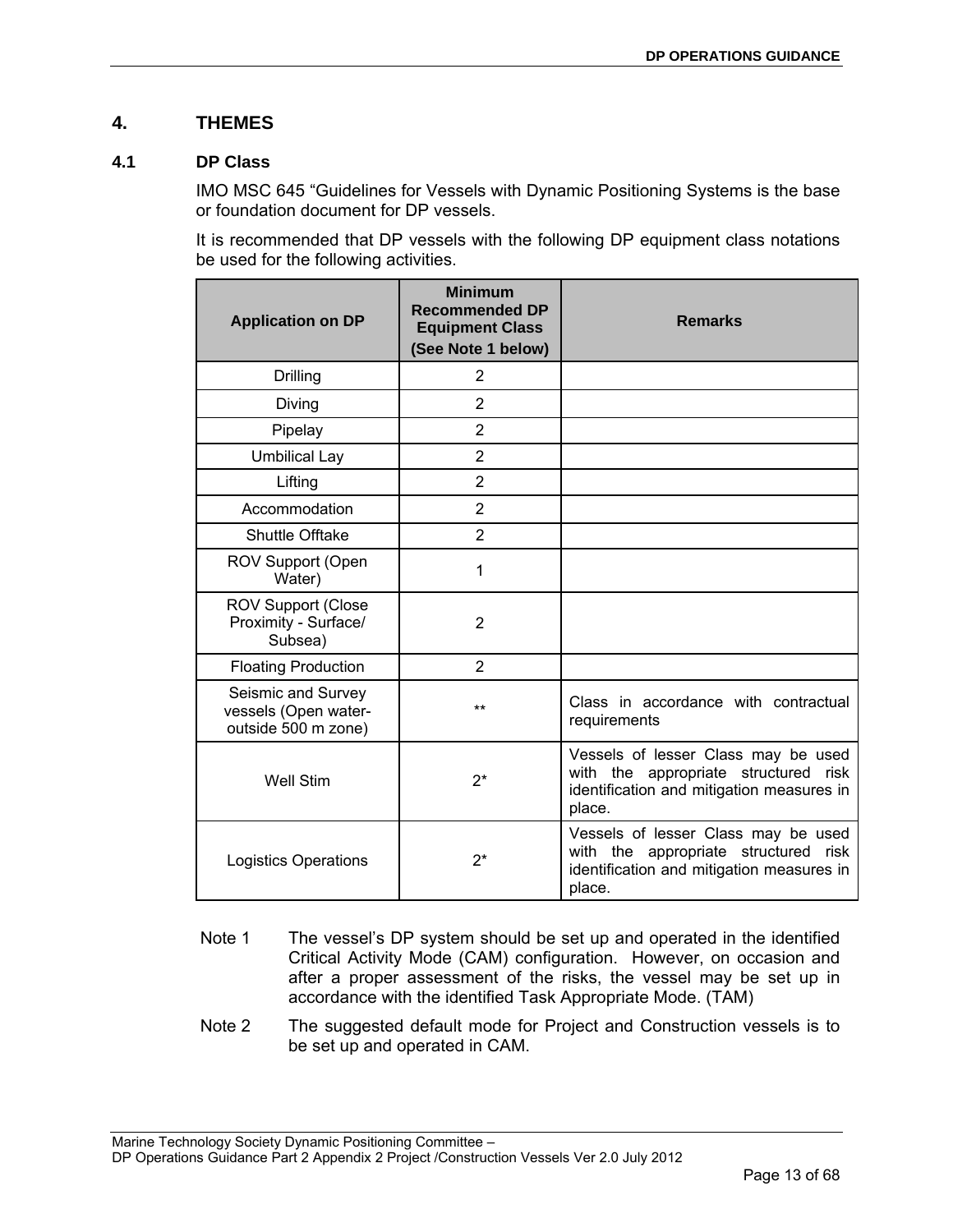Note Certain Project and Construction vessels when executing their Industrial Mission outside the 500 m zone of floating asset or critical subsea assets may consider operating in TAM. Decisions to operate in TAM should be accompanied by a detailed and documented risk analysis. (Examples of operations where TAM may be considered include pipe lay well clear of the 500 m zone, ROV inspections well clear of the 500 m zone)

#### *Guidance Notes*

*A detailed risk analysis will be required if the vessel is to operate in a task appropriate mode (TAM).The detailed risk analysis should consider the consequences of loss of position relevant to the activity.* 

#### **4.2 DP FMEA**

l

The DP vessel's DP FMEA is the most important technical document in the list of required documents. The requirement for a DP FMEA has its origins in IMO MSC/Circ 645 (1994) "Guidelines for Vessels with Dynamic Positioning Systems". These benchmarking guidelines provide the foundation for all subsequent DP rules, regulations and guidance issued by Class and other industry bodies, such as IMCA.

The IMO Guidelines require all DP vessels to be subjected to survey and testing in accordance with IMO's specified guidelines. This includes initial and periodic complete survey and testing of all systems and components required to keep position after single failures associated with the vessel's assigned DP equipment class.

The periodic component in the IMO Guidelines requires the complete survey and testing to be carried out at intervals not exceeding five years to ensure full compliance with applicable parts of the guidelines. These tests should be designed to prove full compliance with the redundancy concept. Each classification society has its own rules for five yearly testing.

In addition compliance with IMO Guidelines requires survey and testing after defects are discovered and corrected and, after a DP related accident and, whenever significant repairs or alterations are carried out, so as to demonstrate full compliance with applicable parts of the guidelines.

The IMO Guidelines do not make clear distinction between vessels of different DP equipment class.

This IMO requirement has been interpreted by the DP community such that the survey requirement is met by a DP FMEA (or FMECA<sup>2</sup>) and the testing requirement by DP FMEA Proving Trials.

Accordingly, all DP vessels of DP Class 2 or 3 are required to have a Class approved and stamped DP FMEA and DP FMEA Proving Trials.

The vessel's DP FMEA and Proving trials should cover both CAM and TAM configurations. (This may involve the FMEA covering both open and closed bus tie configurations)

 $2$  Unless expressly stated in this Guidance document a FMECA is interchangeable with an FMEA.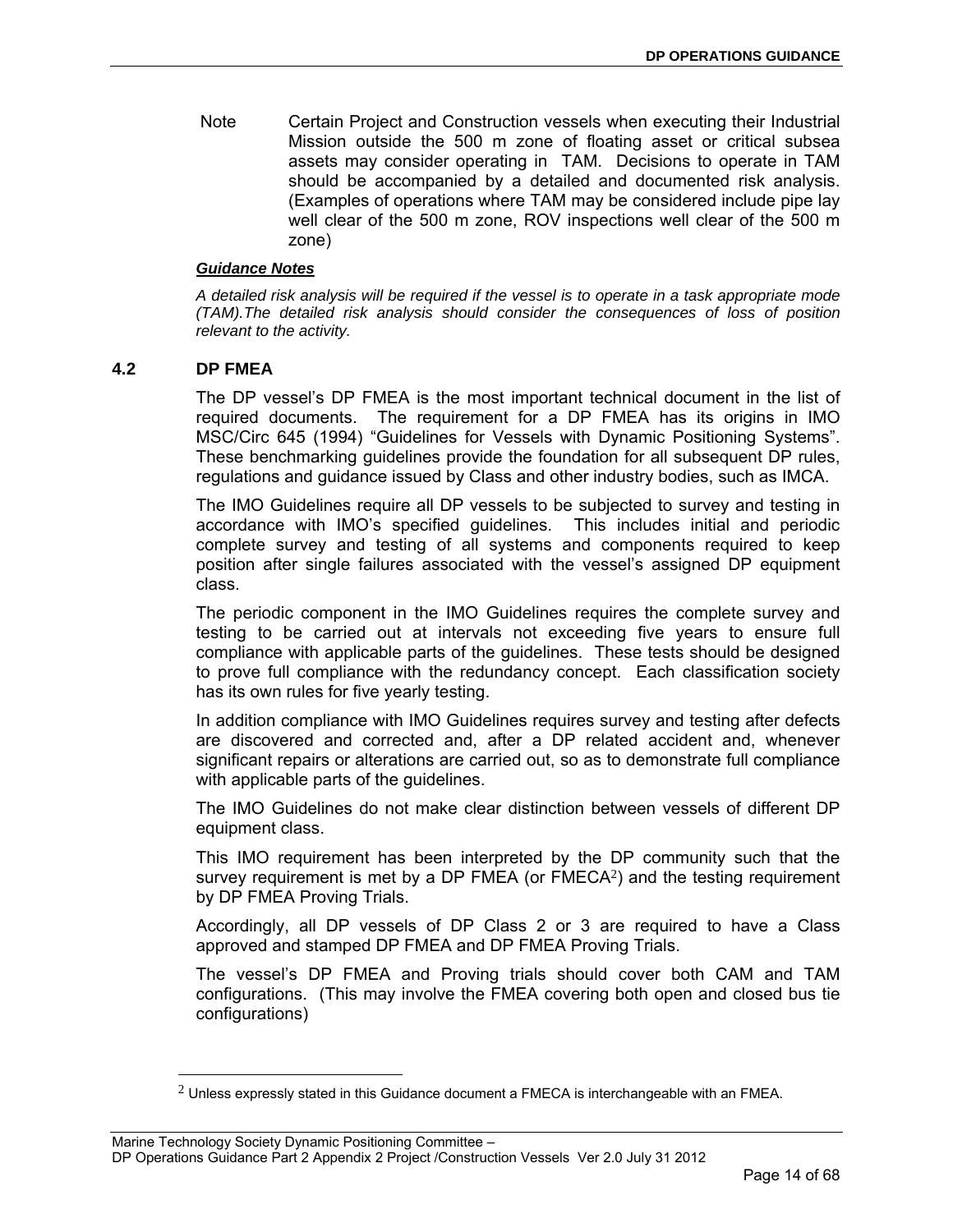Definitions An FMEA is a systematic analysis of systems and sub-systems to a level of detail that identifies all potential failure modes down to the appropriate sub-system level and their consequences. A FMECA is an extension of an FMEA that adds a risk assessment of each failure mode to determine its criticality.

In addition to complying with the IMO Guidelines and the relevant DP rules of the vessel's Classification Society the DP FMEA should achieve the standards of detail and analysis contained in the following industry guidance:

- o IMCA M166 "Guidance on Failure Modes and Effects Analysis"
- o IMCA M178 "FMEA Management Guide"
- o IMCA M04/04 2004 "Methods of Establishing the Safety and Reliability of DP Systems"
- o MTS DP Vessel Design Philosophy Guidelines Parts 1 and 2
- Note FMEAs are a requirement to obtain DP Class 2 and 3 notation. Whilst not stipulated as a class requirement for DP 1 vessels owners/ operators are encouraged to subject their DP 1 vessels to the DP FMEA process.
- Note Particular attention should be paid in the DP FMEA to the interfaces between the DP system and other systems that have the potential to affect the DP system, such as where the vessel is fitted with an Emergency Shut Down (ESD) system, pipe tensioner system or fire monitor system.

Key DP personnel, including the vessel Master, DPOs, Engineers and Electricians should have a detailed knowledge of the DP FMEA and should use the information provided to be fully informed about the capabilities and limitations of the vessel's DP system.

The results from a DP FMEA, in particular issues related to the vessel's worst case failure and significant single point failures, should be used in the formulation of operational, emergency response and planning decisions.

#### *Guidance Notes*

*These Guidance Notes on DP FMEAs are intentionally brief. They give a concise overview of the underpinning philosophy, analytical processes and the technical content of a DP FMEA. Relevant IMCA guidance, referred to in this section, should be consulted to gain a more detailed understanding.* 

*A DP FMEA should encompass the following:-* 

- o *identify worst case failure design intent (WCFDI) and worse case failure (WCF),*
- o *identify the equipment or subsystem, modes of operation and the equipment,*
- o *Identify all potential failure modes and their causes,*
- o *identify the significant single point failures,*
- o *identify potential hidden failures,*
- o *identify potential configuration errors,*
- o *evaluate the effects on the system of each failure mode,*
- o *Identify measures for eliminating or reducing the risks associated with each failure mode,*
- o *identify trials and testing necessary to prove the conclusions,*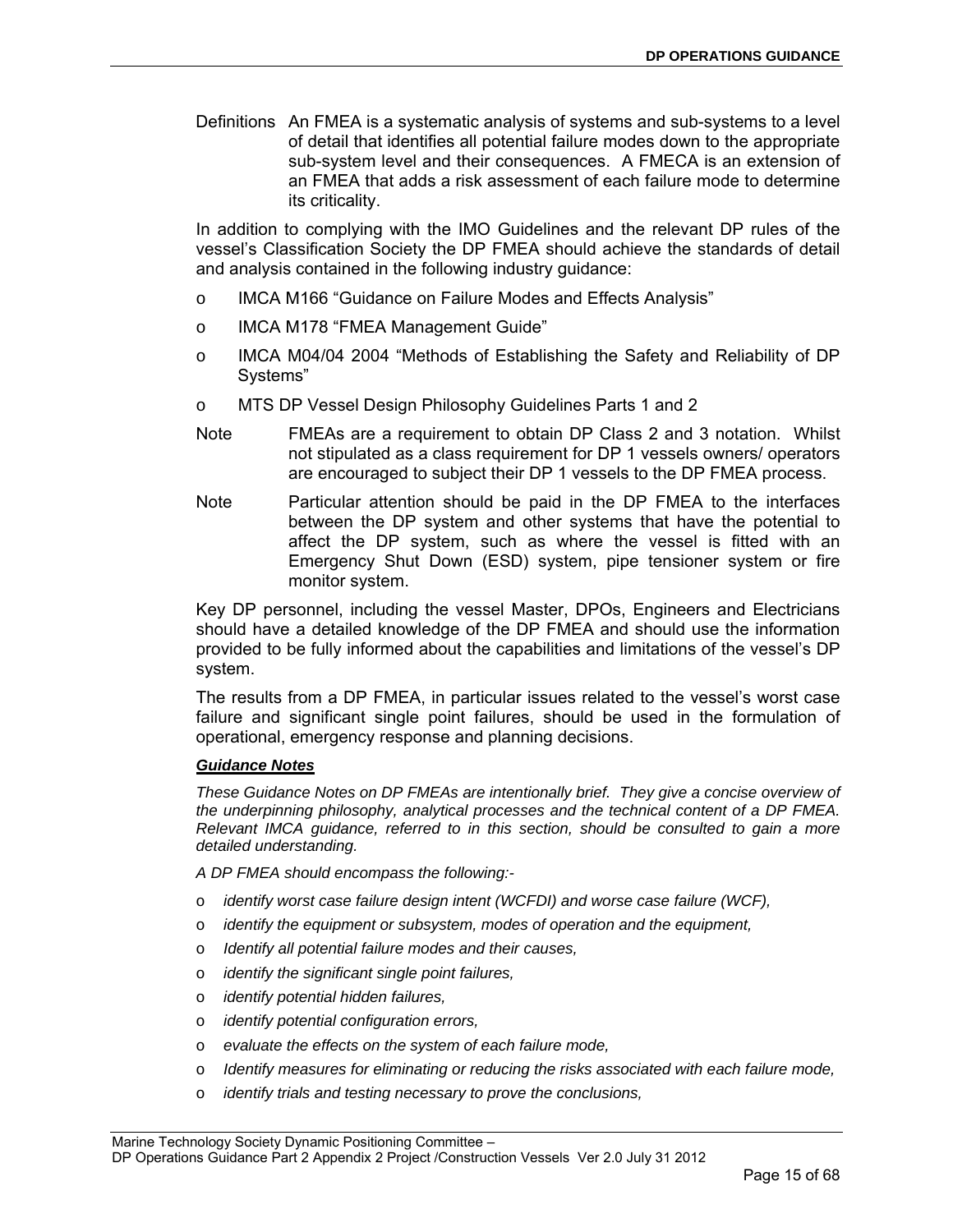- o *be updated after any major modifications and proving trials have been conducted,*
- o *be subject to review and update as necessary, once every five years. The review should take account of new equipment and hardware/ software updates, new developments in analysis and new knowledge acquired in the intervening period,*
- o *take account of action items from DP FMEA Proving Trials, Annual DP Trials, audits and incidents which have been or, are in the process of being, closed out,*
- o *take account of non DP systems/ auxiliary/ external systems that have interfaces with, and potential impact on DP and station keeping. These systems should be subjected to the FMEA and Proving Trials approach for software, hardware and interfaces thus ensuring the integrity of the DP system and proper integration with DP,*
- o *take account of common mode failures that are otherwise liable to be overlooked, such as the effects of hydrocarbon gas on engine control and safety systems, which can cause diesel engines to accelerate out of control resulting in catastrophic mechanical failure and potential for black out,*
- o *be presented as a narrative analysis of DP related systems and subsystems covering the above points (i.e. redundancy concept, hidden failures, configuration errors, etc.) and be supported by sketches and drawings,*
- o *for DP Class 3 vessels, should consider the effects of fire and flood, not only from a compartment analysis perspective but also, where significant, at the subsystem level, e.g. the effects of fire and flood on ESD control lines and push buttons.* 
	- *Note Where the redundancy concept relies on inter-switching mechanisms, the reliability and effectiveness of these mechanisms should be proven and fully documented in the DP FMEA.*
	- *Note The DP FMEA should contain an analysis of the DP control system I/Os to verify that it is consistent with the redundancy concept and should be proved at DP FMEA Proving Trials.*
	- *Note The DP FMEA for a DP Project/Construction vessel should address the ESD function (if applicable); in particular the various issues relating to the status of post activation battery power supplies (UPS). Appropriate guidance is given in section 6.6 of IMCA M196, "Guidance on the Design, Selection, Installation and Use of UPS onboard Vessels".*
	- *Note The findings from a DP FMEA and Proving Trials should be categorised into A, B or C. Categories should be clearly defined. Appropriate definitions are as follows;*
	- *Category A The failure effects exceed the worst case failure design intent or some aspect of the design is non-compliant with the ….Insert Classification Society… rules for notation …Insert DP Notation… Improvement is recommended.*
	- *Category B The failure effects equal the worst case failure design intent. The design complies with the ….Insert Classification Society… rules for notation Insert DP notation… but should be reviewed to determine whether a cost effective improvement can be made.*
	- *Category C Observations, comments and suggestions associated with DP safety and reliability, which …Insert Owner… may consider*

*A FMECA is an extension of an FMEA that adds a risk assessment of each failure mode to determine its criticality. Criticality is derived from an assessment of the probability that a particular failure will occur combined with the severity of the failure if it does occur.* 

*A DP FMECA should encompass all of the listed points in DP FMEA above and, in addition, include the following steps;*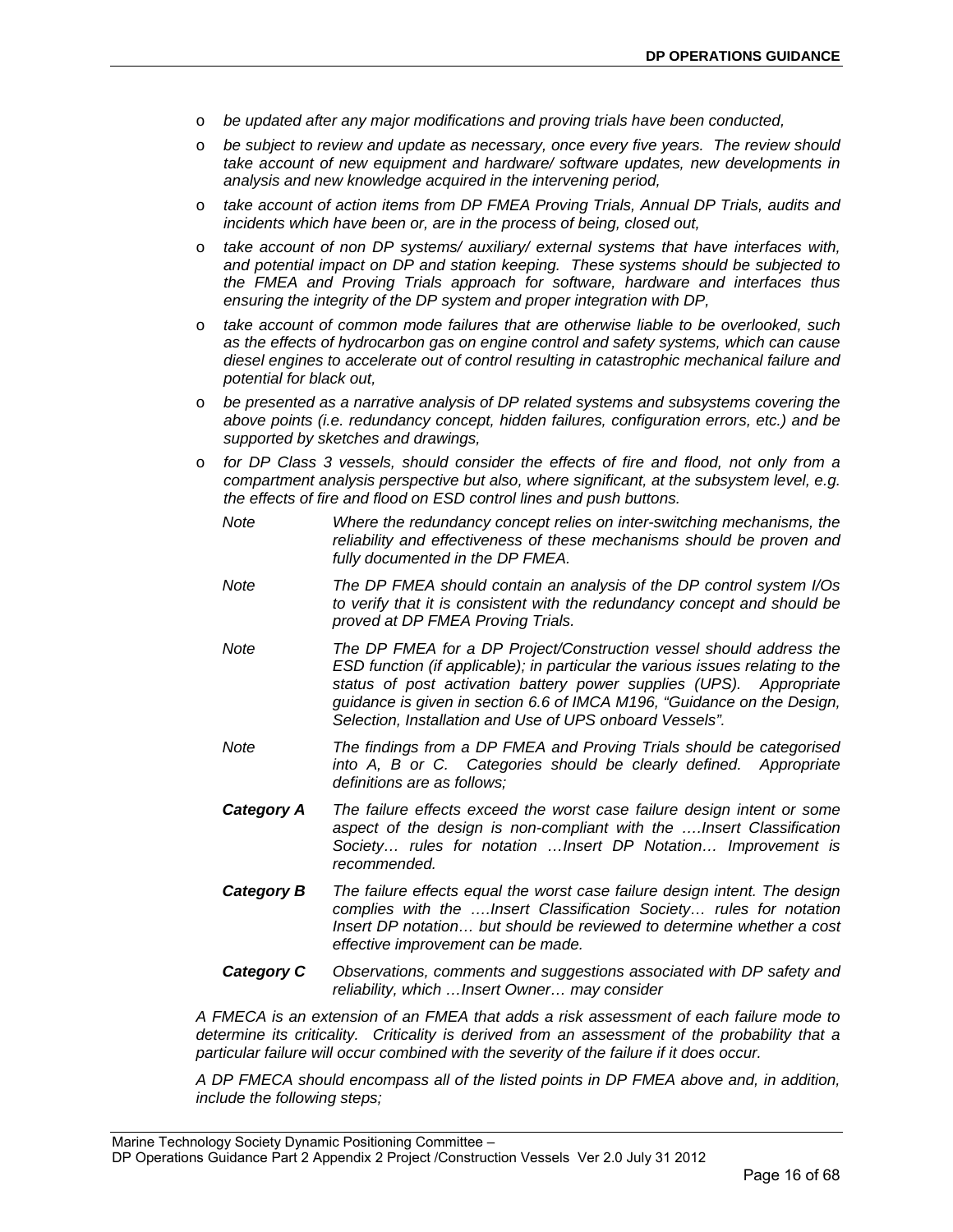- o *determine the severity of each failure mode,*
- o *determine the probability of occurrence of each failure mode (using qualitative or reliable MTBF data),*
- o *determine and rank the criticality of the identified failure modes from highest to lowest,*
- o *determine a strategy for dealing with the ranked criticalities so that remedial measures are directed appropriately in accordance with the criticality ranking.*

*The Criticality Analysis should be presented in tabulated form making use of risk matrices that comply with recognised international standards such as those given in IMCA M166 or IEC 60812.* 

*Note The closing out of action items should be well documented and auditable.* 

*The following IMCA Guidelines address the above considerations in various levels of detail; M166, M178, M04/04 and Annex.* 

*A DP FMEA should be referred to at the following times;* 

- o *conducting task based DP operational risk assessments, where key personnel involved should have detailed knowledge of the DP FMEA,*
- o *determining the DP vessel's Mode of Operation ( CAM/TAM)), e.g. where the unavailability of equipment may reduce the vessel's DP station keeping ability,*
- o *determining the DP vessel's Activity Specific Operating Guidelines (ASOG), e.g. where equipment performance approaches or exceeds predetermined limits,*
- o *determining the vessel's Task Appropriate Mode, when applicable and warranted by the specific DP operations,*
- o *developing planned maintenance schedules, taking account of the impact of taking systems or equipment out of service,*
- o *developing the vessel's DP Operations and Emergency Response manuals and procedures,*
- o *developing DP trials programs and checklists, ensuring that the single point failures identified in the DP FMEA are covered in the trials and checklists.*
- *Note to Owners In the case of newbuilds, if DP FMEAs are within the shipyard's scope of supply, owners are recommended to ensure that there are contractually binding agreements for the FMEA to meet specifications set out in IMCA Guidelines, M166. M178, M04/04 and Annex and preferably be carried out by an independent third party DP FMEA practitioner.*
- *Cautionary Note DP FMEAs that are solely focused on attaining class notation and class approval may not always meet guidance standards stipulated in those IMCA Guidelines.*

#### **4.3 DP Capability Plots**

DP Capability Plots should be calculated for the vessel. Guidance is provided on DP Capability Plots in IMCA M140 Rev 1, "Specification for DP Capability Plots".

These theoretical plots are calculated from detailed information of the vessel's hull and superstructure form and available thruster power. The calculations should use environmental data (seastate, wind and current) appropriate to the area in which the DP vessel is to operate.

These plots should show the limiting wind speed 360 degree envelopes for the scenarios below, where each point on the envelope represents the wind speed at which it is calculated that the vessel will be unable to maintain position in DP.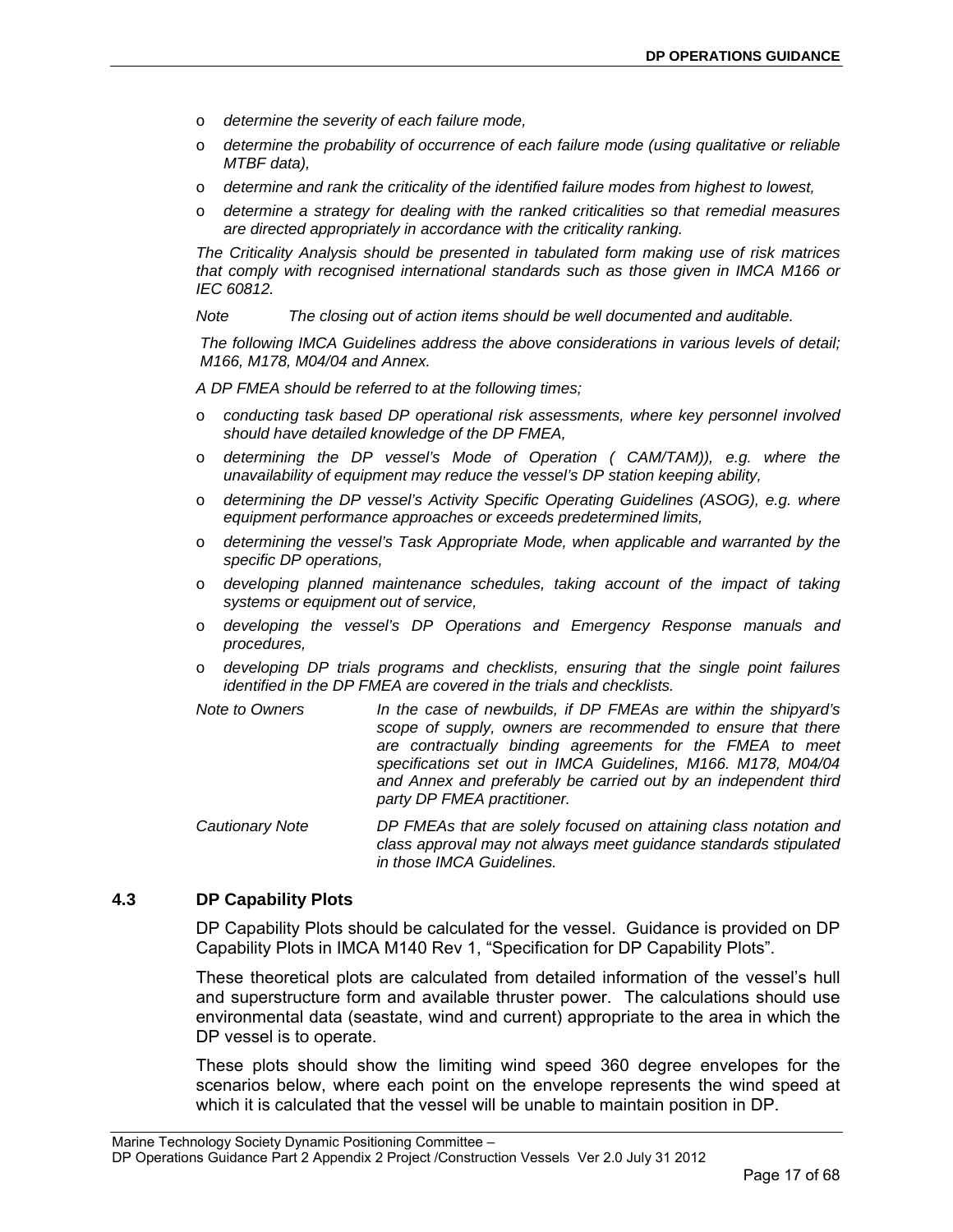DP Capability Plots should include the following scenarios at current speeds of 0kts, 1kt and 2kts, or at other current speeds that are representative of the location in which the DP vessel is to operate:

- o Fully intact power generation and thrusters.
- o Loss of most effective thruster(s).
- o Following the worst case failure.
- Note The DP Capability Plots should be provided in a format that is intuitive to the user on board (e.g. Polar Plot).

#### *Guidance Notes*

*DP Capability Plots that do not cover Worst Case Failure are incomplete. DP Capability Plots that do not take into account thruster interaction, (thruster-thruster, thruster-hull), thruster degradation and thruster barred zones are incomplete.* 

*Owners/ operators should note that it is important to provide a detailed scope of work to whoever is to generate the DP Capability Plots for the vessel. Experience has shown that those who generate the DP Capability Plots, such as the DP system manufacturers, may not include the Worst Case Failure, unless specifically instructed to do so. This is particularly relevant where the DP Capability Plots are included in the shipyard's scope of supply for newbuilds.* 

*DP Capability Plots may have to be recalculated from time to time during the lifetime of a DP vessel. For example, the installation of new equipment, such as a crane or an accommodation module on deck will alter the vessel's outline, which, in turn, will alter the wind effect on the vessel. In these circumstances the DP Capability Plots should be recalculated to take account of the changes.* 

*DP Capability Plots may also have to be recalculated for thruster configurations where, due to unforeseen faults or failures or, due to essential maintenance requirements, one or more thrusters are no longer available. Where not already covered by existing calculations the revised DP Capability Plots should cover the following cases for the new thruster condition, i.e. the new fully intact condition, the new loss of most effective thruster(s) and the new worst case failure condition.* 

*DP Capability Plots should be readily available to the DPOs at the DP control console.* 

*DPOs should consult DP Capability Plots as a matter of course whilst the vessel is conducting DP operations.* 

*DPOs should be fully familiar with the limits given in the DP Capability Plots for the fully intact thruster configuration, for loss of most effective thruster and for worst case failure.* 

*DPOs should be careful when estimating the current force acting on the vessel and relating it to the DP Capability Plots. DPOs should be aware that the current force generated by the DP control system is the residual external force acting on the vessel that cannot be measured. When wind speeds are low the attendant vessel, if available, could be used to estimate current by going into drift mode.* 

*DP Capability Plots should be used by DPOs and other key DP personnel as a reference in the planning phases when determining the vessel's environmental operational limits for the ASOG. Where the DP Capability Plots show an undue level of heading limitations this may restrict the vessel's operating range. This is not uncommon on vessels, such as DP tankers, that have good fore and aft thrust capability but limited thwartship capability.* 

*It should be remembered that DP Capability Plots are theoretical calculations and that, wherever possible, opportunities should be taken to validate the DP Capability Plots by taking DP Footprint Plots. See below.*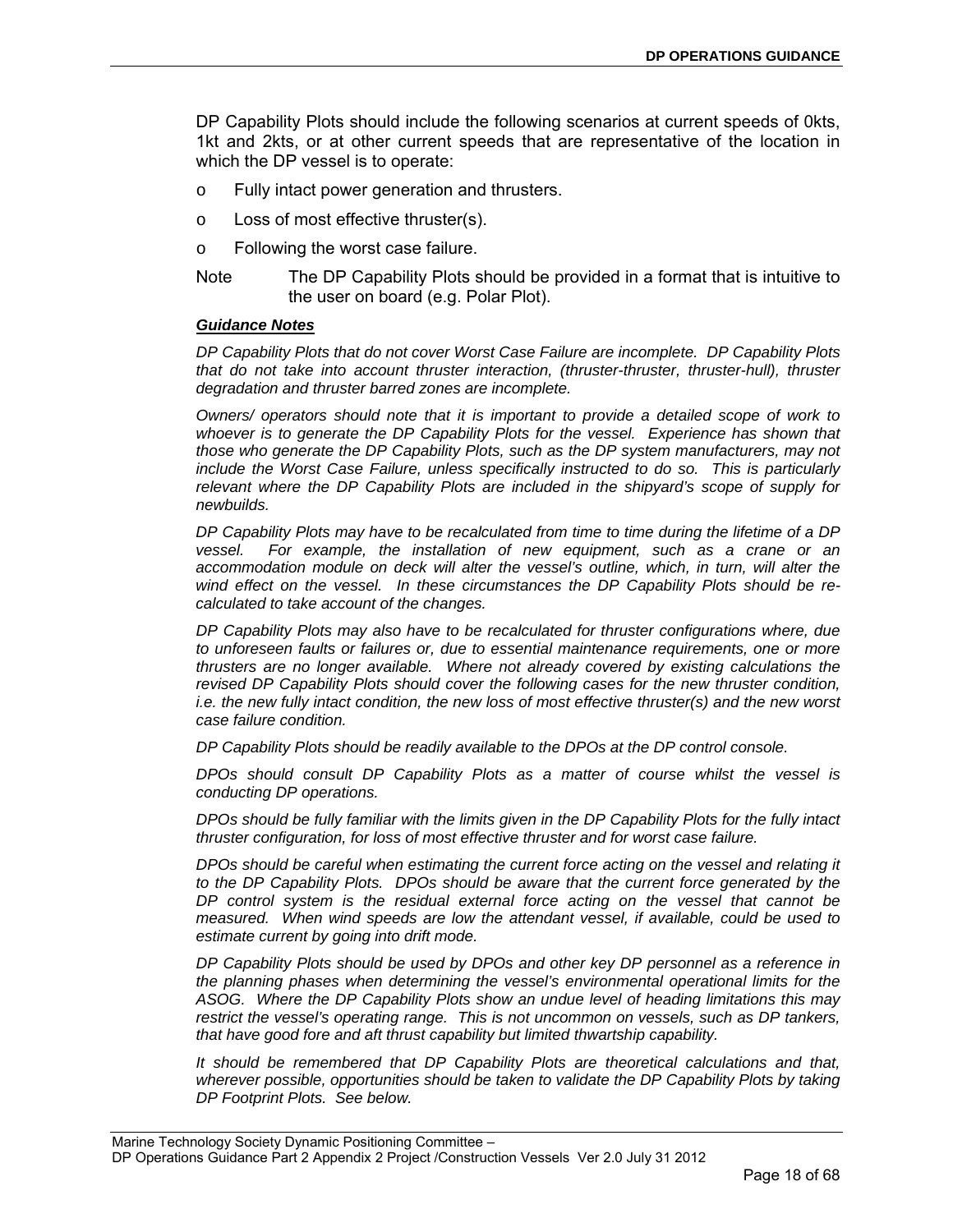#### **4.4 DP Footprint Plots**

DP Footprint Plots should also be produced on board. DP Footprint Plots are not theoretical. They are actual measurements of the vessel's DP station keeping performance in the actual environmental conditions and thruster configuration at the time the plot was taken. DP Footprint Plots should be taken whenever opportunities arise, such as during standby periods, weather downtime or on arrival at the field. Plots should be taken for the thruster configurations used in the DP Capability Plots, i.e. fully intact, loss of most effective thruster(s) and after worst case failure.

Some DP systems have a software application that produces DP Footprint Plots electronically. DPOs can also produce DP Footprint Plots by manual methods using a plotting sheet.

DP Footprint Plots serve two main purposes.

- o They provide a scatter plot of vessel positions at regular intervals around the required set position (this shows accuracy of station keeping)
- o They also provide comparison points on the limiting wind speed envelope given in the theoretical DP Capability Plots (this shows wind speeds at which it was seen that the vessel was unable to maintain position, thus validating or contradicting the theoretical DP Capability Plots for the various thruster configurations.)

DP Footprint Plots serve other purposes, including learning and familiarisation opportunities for DPOs and in providing snapshots of vessel station keeping behaviour for specific locations and activities.

Theoretical DP Capability Plots and DP Footprint Plots combine together to enhance knowledge and understanding of the vessel's DP station keeping ability.

Note DP Footprint Plots originated in harsh weather regions, such as in the North Sea. The plots are used to gain a better understanding of the vessel's actual station keeping performance and limitations in intact and, in various degraded thruster configurations, including worst case failure, whilst the vessel is being subjected to real environmental forces.

> It is acknowledged that DP Footprint Plots may be of less relevance to DP MODUs.

#### *Guidance Notes*

*Manual DP Footprint Plots are generated in the following manner.* 

- *1. Use a proforma plotting sheet, comprising a 360 degree polar plotting diagram, vessel outline with thrusters indicated and space for vessel specific position reference systems and environmental data. Refer to plotting sheets in Appendix A.*
- *2. The vessel should be in auto DP. Record wind, waves and current on the plotting sheet, drawing appropriate vectors.*
- *3. Record thruster configuration on the plotting sheet.*
- *4. Record the rate of turn and speed of moves. It is suggested that the following values are applied, 10deg/min and 0.3m/sec, respectively, to prevent misleading results.*
- *5. Observe position excursions from the intended position by the most appropriate means, plotting the vessel's position regularly, e.g. every 30 seconds.*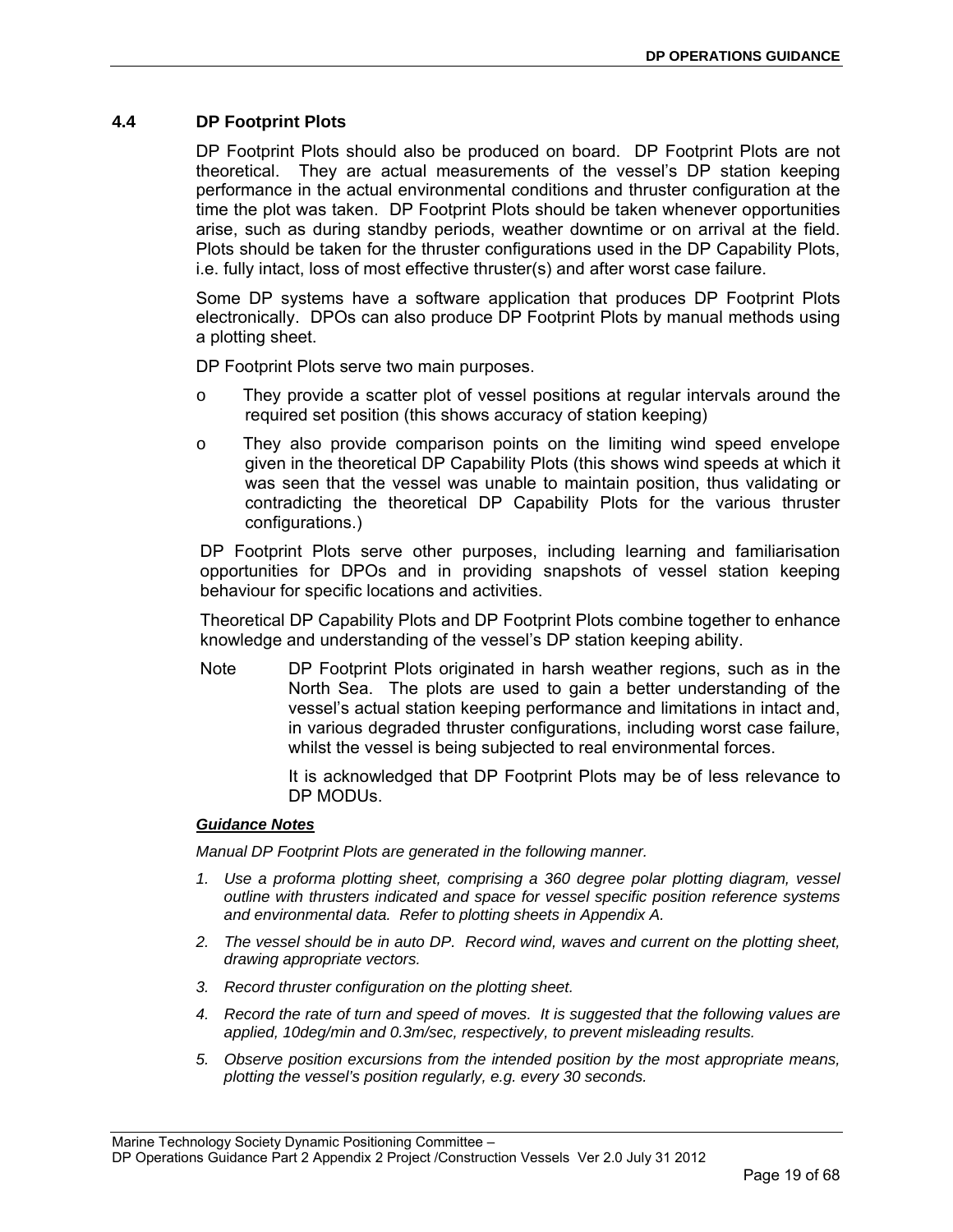*Appendix A contains two worked examples. Both worked examples are for the same DP logisitics vesel and in the same environmental conditions. Wind was 45 to 50kts from 225 degrees with a corresponding wave height of 6m. Current was 1 coincident with wind at 1kt* 

*Example 1 shows a DP Footprint Plot for the vessel's fully intact condition with all six thrusters/propellers operational. The plot shows that the vessel was able to maintain position within +/- 2 meters with the wind and sea on the port quarter.* 

*Example 2 shows a DP Footprint Plot for the vessel's worst case failure condition with three thrusters/propellers operational. The plot shows that the rig was unable to maintain position with the wind and sea on the port quarter.* 

*Example 2 - The known circumstances at the time of taking the DP Footprint Plot, of wind, wave height and thruster configuration, in which the vessel failed to maintain position, can be compared against the environmental envelope plotted on the theoretical DP Capability Plot for worst case failure. They should be similar in that the DP Capability Plot should also show that the vessel will be unable to maintain position in conditions where a 45 to 50kt wind is on the port quarter. If there is a significant difference between the two, particularly if the DP Capability Plot shows that the vessel can maintain position in the given condition, then it may then be necessary to pull in the limiting wind envelope on the DP Capability Plot to the upper wind speed determined by the DP Footprint Plot for these conditions.* 

*Cautionary Note The DP Footprint Plot positions will contain systematic position reference errors.* 

#### **4.5 Position Reference Systems and Sensors**

The DP vessel should be equipped with suitable position reference and sensors in accordance with the vessel's DP class notation and operational requirements. Position reference systems should be selected with due consideration to operational requirements, both with regard to restrictions caused by the manner of deployment and expected performance in working situations.

Position reference systems comprise absolute and relative systems. An absolute system gives vessel geographical position. A relative system gives vessel position in relation to a non-fixed reference. A relative system can be used as an absolute system if installed on a point that is a fixed geographical position. And, an acoustic absolute system can be used as a relative system if attached to a non-fixed asset.

The following are the most common position reference systems in use.

| Absolute    | DGNSS (DGPS and GLONASS)                                                                                                                                                                                                                                                                                                                                            |
|-------------|---------------------------------------------------------------------------------------------------------------------------------------------------------------------------------------------------------------------------------------------------------------------------------------------------------------------------------------------------------------------|
|             | Acoustic (USBL, SBL, LBL)                                                                                                                                                                                                                                                                                                                                           |
|             | Taut wire                                                                                                                                                                                                                                                                                                                                                           |
|             | See Note                                                                                                                                                                                                                                                                                                                                                            |
| Relative    | Artemis                                                                                                                                                                                                                                                                                                                                                             |
|             | Laser (Fanbeam, Cyscan)                                                                                                                                                                                                                                                                                                                                             |
|             | Radar (RADius, RadaScan)                                                                                                                                                                                                                                                                                                                                            |
|             | <b>DARPS</b>                                                                                                                                                                                                                                                                                                                                                        |
| <b>Note</b> | Class rules give minimum requirements for the number of position<br>references. Where operational uptime is one of the key success factors<br>the benefit gained by consciously exceeding the minimum requirements<br>are to be evaluated. Other benefits of exceeding minimum requirements<br>include greater redundancy and improved station keeping performance. |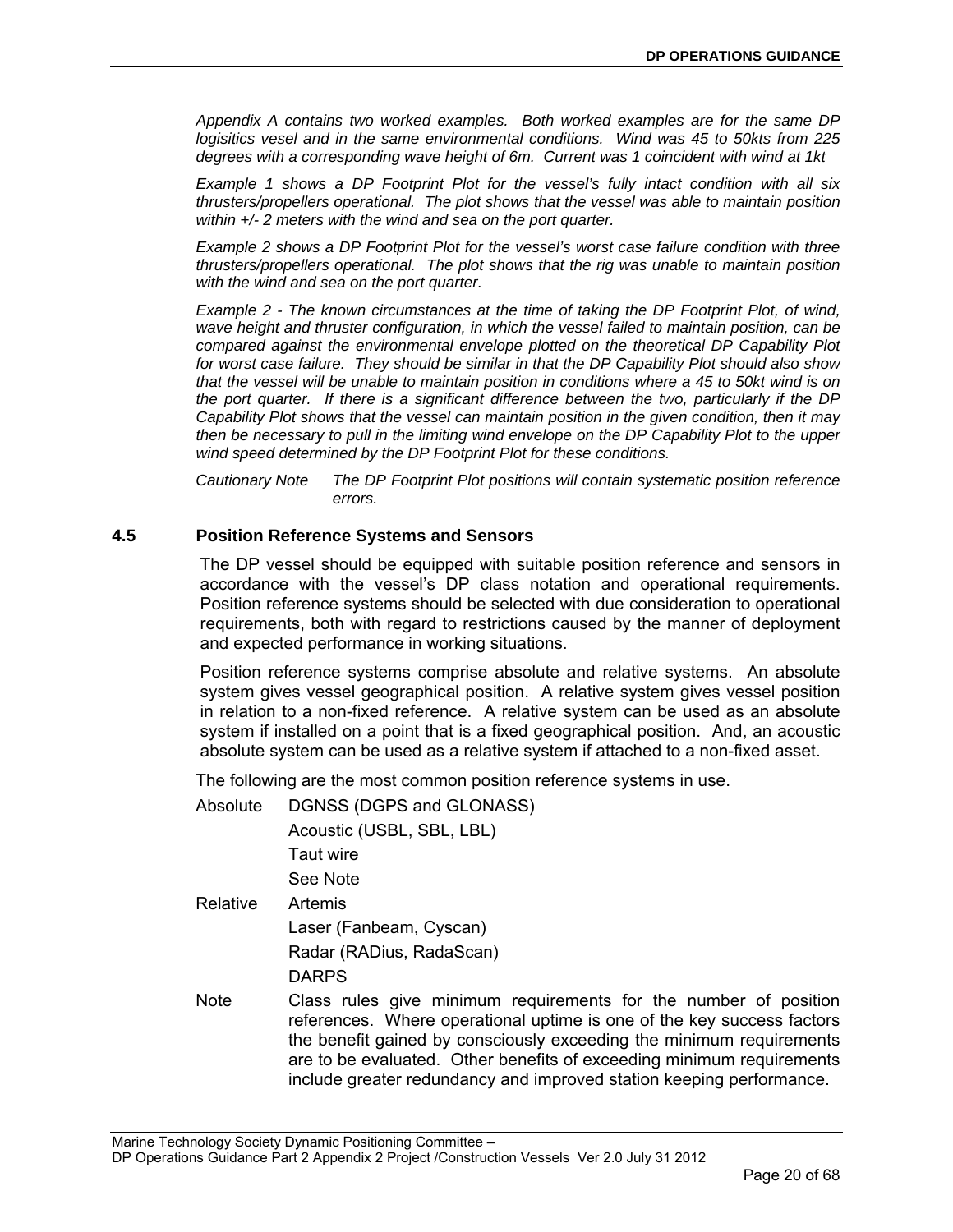- Caution Additional position reference systems should be based on different principles. It is generally not recommended to use multiple (>2) satellite based systems in conjunction with other position reference systems as this may result in skewed weighting in favor of multiple satellite systems.
- Note It could be debated that Taut Wire and Acoustic Position reference systems are relative position reference systems. For purposes of this document, absolute indicates that this position reference sensor is independent of another fixed or floating offshore structure.

#### *Guidance Notes*

*Operational guidance on position reference systems and sensors is given in the table below.*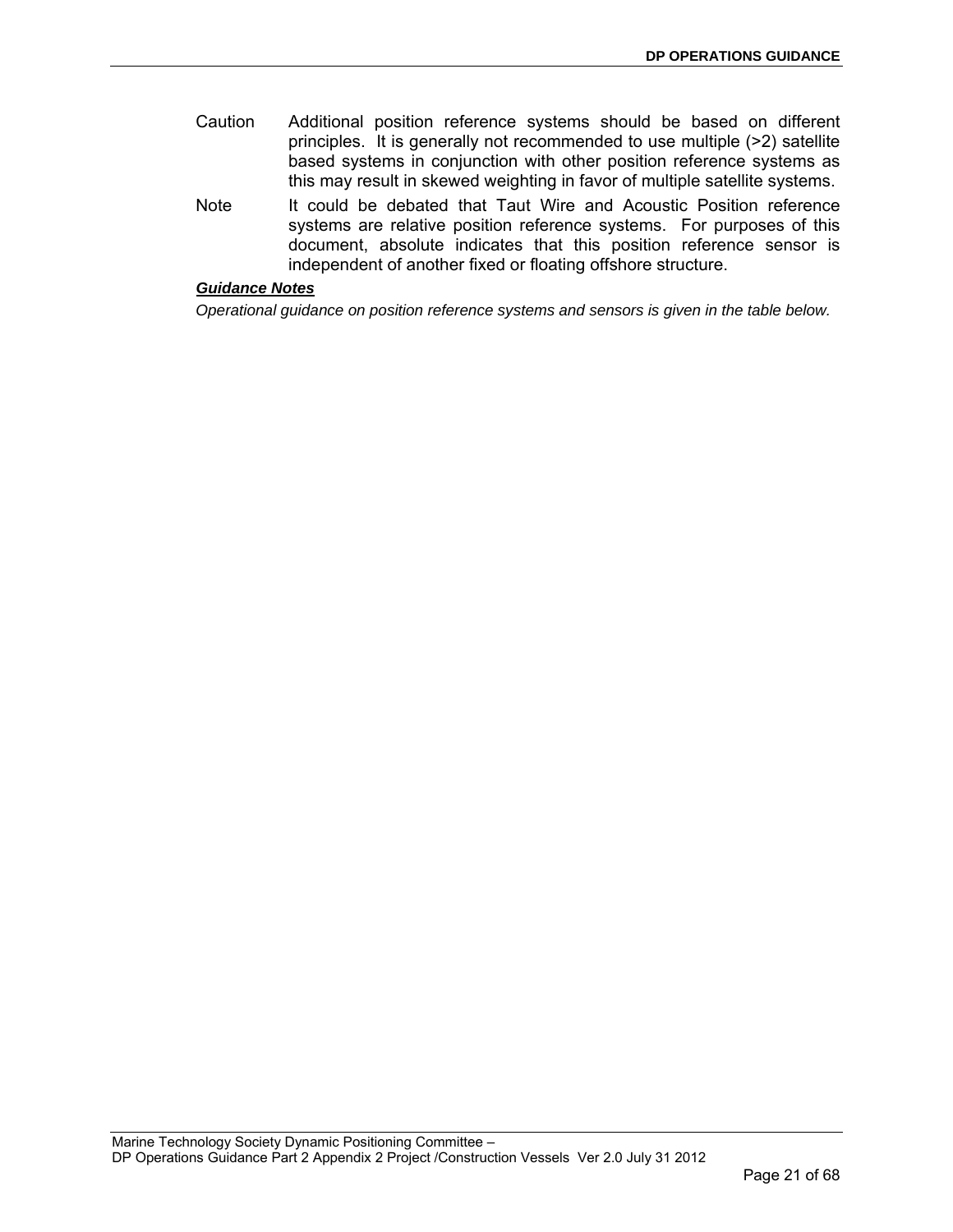|                                    |                                | <b>Recommended Absolute Position Reference Systems</b>                |                                        |                                                  |                                        |                                                            |                                                  |                | Recommended Relative Position References Systems if in close proximity to an offshore<br>structure |       |                           |                  |                                                                                    |                                                                      | <b>Sensors</b>                                                       |                                                                             |
|------------------------------------|--------------------------------|-----------------------------------------------------------------------|----------------------------------------|--------------------------------------------------|----------------------------------------|------------------------------------------------------------|--------------------------------------------------|----------------|----------------------------------------------------------------------------------------------------|-------|---------------------------|------------------|------------------------------------------------------------------------------------|----------------------------------------------------------------------|----------------------------------------------------------------------|-----------------------------------------------------------------------------|
| <b>Application on</b><br><b>DP</b> | <b>GPS</b>                     | <b>DGNSS</b><br>$(DGPS +$<br><b>GLONASS)</b><br>(See Note<br>2 below) | <b>SBL</b><br>(See<br>Note 1<br>below) | USBL/<br><b>SSBL</b><br>(See<br>Note 1<br>below) | <b>LBL</b><br>(See<br>Note 1<br>below) | <b>Taut</b><br>Wire<br>(See<br><b>Note</b><br>12<br>below) | Min<br><b>Number</b><br>(See<br>Note 3<br>below) | <b>Artemis</b> | Laser                                                                                              | Radar | <b>Gangway</b>            | <b>DARPS</b>     | Min<br><b>Fixed</b><br>platform<br>(See<br>Notes <sub>4</sub><br>5&6<br>$below*$ ) | TLP/SPAR/etc<br>< min<br>movement<br>(See Notes 4,<br>5&6<br>below*) | TLP/SPAR/etc<br>> min<br>movement<br>(See Notes 4,<br>5&6<br>below*) | Gyros,<br><b>VRUs</b><br>and<br>Wind<br>Sensors<br>(See<br>Note 7<br>below) |
| <b>Drilling</b>                    | If in<br>deep<br>open<br>water | Redundant<br>- one dual<br>frequency                                  | $<$ 700 $m$                            | $<$ 700 $m$                                      | $>700m$                                | $<$ 350 $m$                                                | $\overline{3}$                                   | Y              | Y                                                                                                  | Y     | $\boldsymbol{\mathsf{N}}$ | $\boldsymbol{N}$ | 3 mixed<br>abs & rel                                                               | 3 mixed abs &<br>rel                                                 | 3 relative only                                                      | $\overline{3}$                                                              |
| Diving                             | N                              | Y                                                                     | $<$ 700 $m$                            | $<$ 700 $m$                                      | $>700m$                                | $<$ 350 $m$                                                | $\overline{3}$                                   | Y              | Y                                                                                                  | Y     | N                         | ${\cal N}$       | 3 mixed<br>abs & rel                                                               | 3 mixed abs &<br>rel                                                 | 3 relative only                                                      | 3                                                                           |
| Pipelay                            | ${\cal N}$                     | Y                                                                     | ${\cal N}$                             | N                                                | N                                      | ${\cal N}$                                                 | 3                                                | Y              | Y                                                                                                  | Y     | N                         | N                | 3 mixed<br>abs & rel                                                               | 3 mixed abs &<br>rel                                                 | 3 relative only                                                      | 3                                                                           |
| <b>Umbilical Lay</b>               | $\boldsymbol{N}$               | Y                                                                     | $\boldsymbol{N}$                       | N                                                | $\boldsymbol{N}$                       | $\boldsymbol{N}$                                           | 3                                                | Y              | Y                                                                                                  | Y     | Ν                         | N                | 3 mixed<br>abs & rel                                                               | 3 mixed abs &<br>rel                                                 | 3 relative only                                                      | 3                                                                           |
| <b>Riser Pull in</b>               | $\boldsymbol{N}$               | Y                                                                     | $<$ 700 $m$                            | $<$ 700 $m$                                      | $>700m$                                | $<$ 350 $m$                                                | $\overline{3}$                                   | Y              | Y                                                                                                  | Y     | $\boldsymbol{N}$          | N                | 3 mixed<br>abs & rel                                                               | 3 mixed abs &<br>rel                                                 | 3 relative only                                                      | $\overline{3}$                                                              |
| Lifting                            | $\boldsymbol{N}$               | Y                                                                     | $<$ 700 $m$                            | $<$ 700 $m$                                      | $>700m$                                | $<$ 350 $m$                                                | $\overline{3}$                                   | Y              | Y                                                                                                  | Y     | $\boldsymbol{N}$          | ${\cal N}$       | 3 mixed<br>abs & rel                                                               | 3 mixed abs &<br>rel                                                 | 3 relative only                                                      | $\overline{3}$                                                              |
| Accommodation                      | $\boldsymbol{N}$               | Y                                                                     | $<$ 700 $m$                            | $<$ 700 $m$                                      | >700m                                  | $<$ 350 $m$                                                | 3                                                | Y              | Y                                                                                                  | Y     | Y                         | $\boldsymbol{N}$ | 3 mixed<br>abs & rel                                                               | 3 mixed abs &<br>rel                                                 | 3 relative only                                                      | $\overline{3}$                                                              |
| Shuttle Offtake                    | $\boldsymbol{N}$               | Υ                                                                     | $\boldsymbol{N}$                       | $\boldsymbol{N}$                                 | $\boldsymbol{N}$                       | N                                                          | 3                                                | Y              | Y                                                                                                  | Y     | N                         | Y                | 3 mixed<br>abs & rel                                                               | 3 mixed abs &<br>rel                                                 | 3 relative only                                                      | 3                                                                           |
| <b>ROV Support</b>                 | N                              | Y                                                                     | $<$ 700 $m$                            | $<$ 700 $m$                                      | >700m                                  | $<$ 350 $m$                                                | $\overline{2}$                                   | ${\cal N}$     | Ν                                                                                                  | N     | N                         | N                | $\ast$                                                                             | $\ast$                                                               | *See Note 8<br>below                                                 | $\overline{2}$                                                              |

Marine Technology Society Dynamic Positioning Committee –

DP Operations Guidance Part 2 Appendix 2 Project /Construction Vessels Ver 2.0 July 31 2012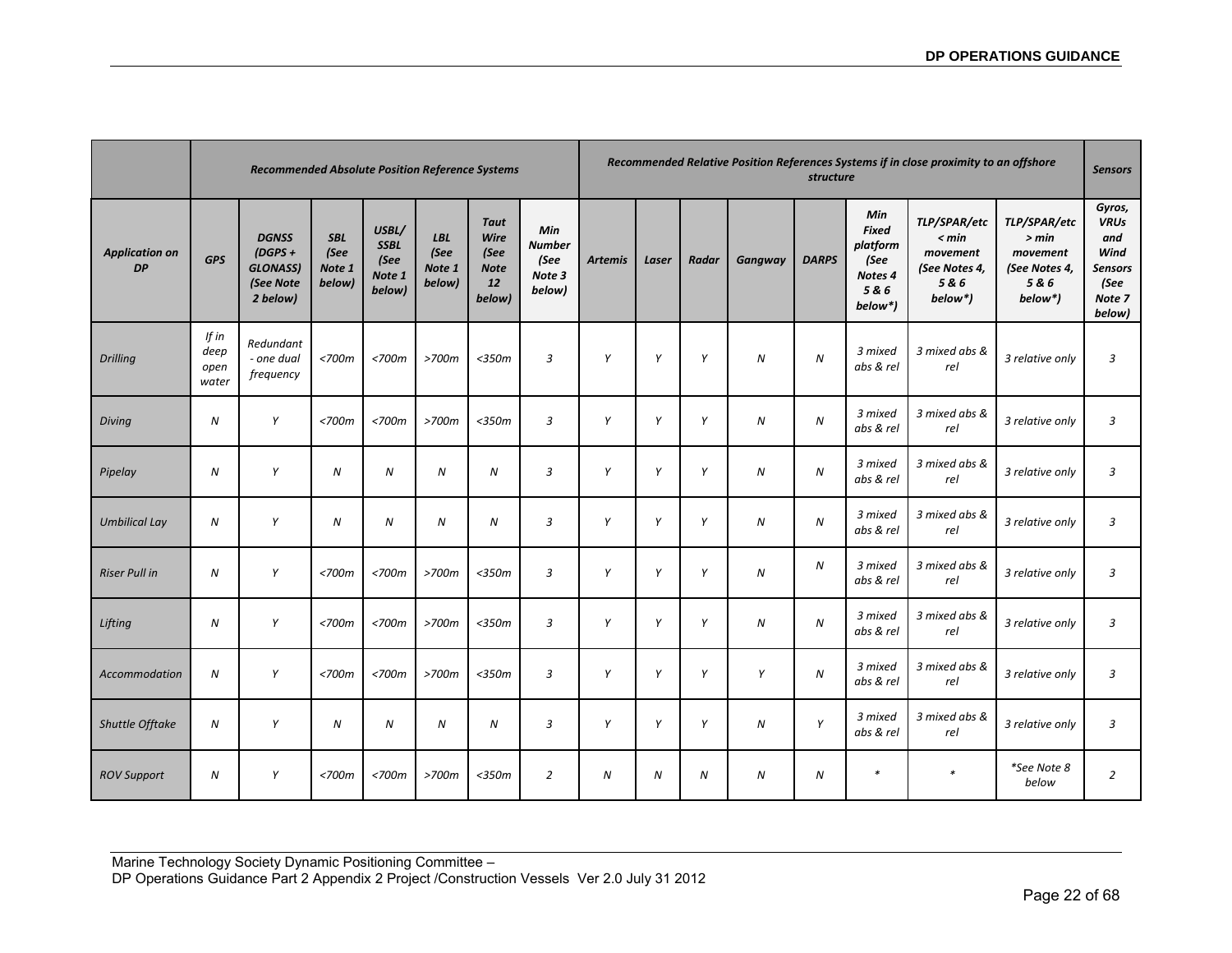|                                                           | <b>Recommended Absolute Position Reference Systems</b> |                                                                       |                                        |                                                  | Recommended Relative Position References Systems if in close proximity to an offshore<br>structure |                                                                   |                                                  |                  |                  | <b>Sensors</b>   |                  |                  |                                                                      |                                                                      |                                                                        |                                                                                    |
|-----------------------------------------------------------|--------------------------------------------------------|-----------------------------------------------------------------------|----------------------------------------|--------------------------------------------------|----------------------------------------------------------------------------------------------------|-------------------------------------------------------------------|--------------------------------------------------|------------------|------------------|------------------|------------------|------------------|----------------------------------------------------------------------|----------------------------------------------------------------------|------------------------------------------------------------------------|------------------------------------------------------------------------------------|
| <b>Application on</b><br><b>DP</b>                        | <b>GPS</b>                                             | <b>DGNSS</b><br>$(DGPS +$<br><b>GLONASS)</b><br>(See Note<br>2 below) | <b>SBL</b><br>(See<br>Note 1<br>below) | USBL/<br><b>SSBL</b><br>(See<br>Note 1<br>below) | <b>LBL</b><br>(See<br>Note 1<br>below)                                                             | <b>Taut</b><br>Wire<br>(See<br><b>Note</b><br><b>12</b><br>below) | Min<br><b>Number</b><br>(See<br>Note 3<br>below) | <b>Artemis</b>   | Laser            | Radar            | Gangway          | <b>DARPS</b>     | Min<br><b>Fixed</b><br>platform<br>(See<br>Notes 4<br>5&6<br>below*) | TLP/SPAR/etc<br>< min<br>movement<br>(See Notes 4,<br>5&6<br>below*) | TLP/SPAR/etc<br>> min<br>movement<br>(See Notes 4,<br>5 & 6<br>below*) | Gyros,<br><b>VRUs</b><br>and<br>Wind<br><b>Sensors</b><br>(See<br>Note 7<br>below) |
| Floating<br><b>Production Unit</b>                        | N                                                      | Y                                                                     | $<$ 700 $m$                            | $<$ 700 $m$                                      | $>700m$                                                                                            | $<$ 350 $m$                                                       | 3                                                | $\boldsymbol{N}$ | $\boldsymbol{N}$ | $\boldsymbol{N}$ | $\boldsymbol{N}$ | $\boldsymbol{N}$ | <b>NA</b>                                                            | <b>NA</b>                                                            | <b>NA</b>                                                              | 3                                                                                  |
| <b>Well Stim</b>                                          | $\boldsymbol{N}$<br>unless<br>open<br>water            | Y                                                                     | $<$ 700 $m$                            | $<$ 700 $m$                                      | $>700m$                                                                                            | $<$ 350 $m$                                                       | $\overline{2}$                                   | Y                | Y                | Y                | Y                | Y                | $\overline{2}$                                                       | $\ast$                                                               | $\ast$                                                                 | $\overline{2}$                                                                     |
| <b>OSV Snatch Lifts</b>                                   | $\boldsymbol{N}$                                       | Y                                                                     | $<$ 700 $m$                            | $<$ 700 $m$                                      | $>700m$                                                                                            | $<$ 350 $m$                                                       | $\overline{2}$                                   | Y                | Y                | Y                | $\boldsymbol{N}$ | $\boldsymbol{N}$ | $\mathbf{1}$                                                         | 2 mixed abs<br>and rel                                               | $\overline{2}$                                                         | $\overline{2}$                                                                     |
| <b>OSV HAZMAT</b><br>Transfer no<br>quick<br>disconnect   | N                                                      | Y                                                                     | $<$ 700 $m$                            | $<$ 700 $m$                                      | $>700m$                                                                                            | $<$ 350 $m$                                                       | $\overline{3}$                                   | Y                | Y                | Y                | Y                | $\boldsymbol{N}$ | $\overline{a}$                                                       | 3 mixed abs &<br>rel                                                 | 3 relative only                                                        | 3                                                                                  |
| <b>OSV HAZMAT</b><br>Transfer with<br>quick<br>disconnect | N                                                      | Y                                                                     | $<$ 700 $m$                            | $<$ 700 $m$                                      | $>700m$                                                                                            | $<$ 350 $m$                                                       | $\overline{2}$                                   | Y                | Y                | Y                | Y                | $\boldsymbol{N}$ | $\overline{c}$                                                       | $\ast$                                                               | $\ast$                                                                 | $\overline{3}$                                                                     |
| OSV with shaft<br>gens and single<br>stern thruster       | $\boldsymbol{N}$                                       | Y                                                                     | $<$ 700 $m$                            | $<$ 700 $m$                                      | $>700m$                                                                                            | $<$ 350 $m$                                                       | $\overline{2}$                                   | Y                | Y                | Y                | Y                | Y                | 3                                                                    | $\ast$                                                               | $\ast$                                                                 | 3                                                                                  |
| <b>Wind Turbine</b><br>installation                       | N                                                      | Y                                                                     | <b>NA</b>                              | <b>NA</b>                                        | <b>NA</b>                                                                                          | <b>NA</b>                                                         | $\overline{2}$                                   | $\boldsymbol{N}$ | $\boldsymbol{N}$ | $\boldsymbol{N}$ | $\boldsymbol{N}$ | $\boldsymbol{N}$ | <b>NA</b>                                                            | <b>NA</b>                                                            | <b>NA</b>                                                              | $\overline{2}$                                                                     |
| <b>Standby Vessels</b>                                    | Y                                                      | Y                                                                     | $<$ 700 $m$                            | $<$ 700 $m$                                      | $>700m$                                                                                            | $\langle m$                                                       | $\mathbf{1}$                                     | N                | N                | $\boldsymbol{N}$ | $\boldsymbol{N}$ | $\boldsymbol{N}$ | NA                                                                   | <b>NA</b>                                                            | <b>NA</b>                                                              | $1$ or $<$                                                                         |

DP Operations Guidance Part 2 Appendix 2 Project /Construction Vessels Ver 2.0 July 31 2012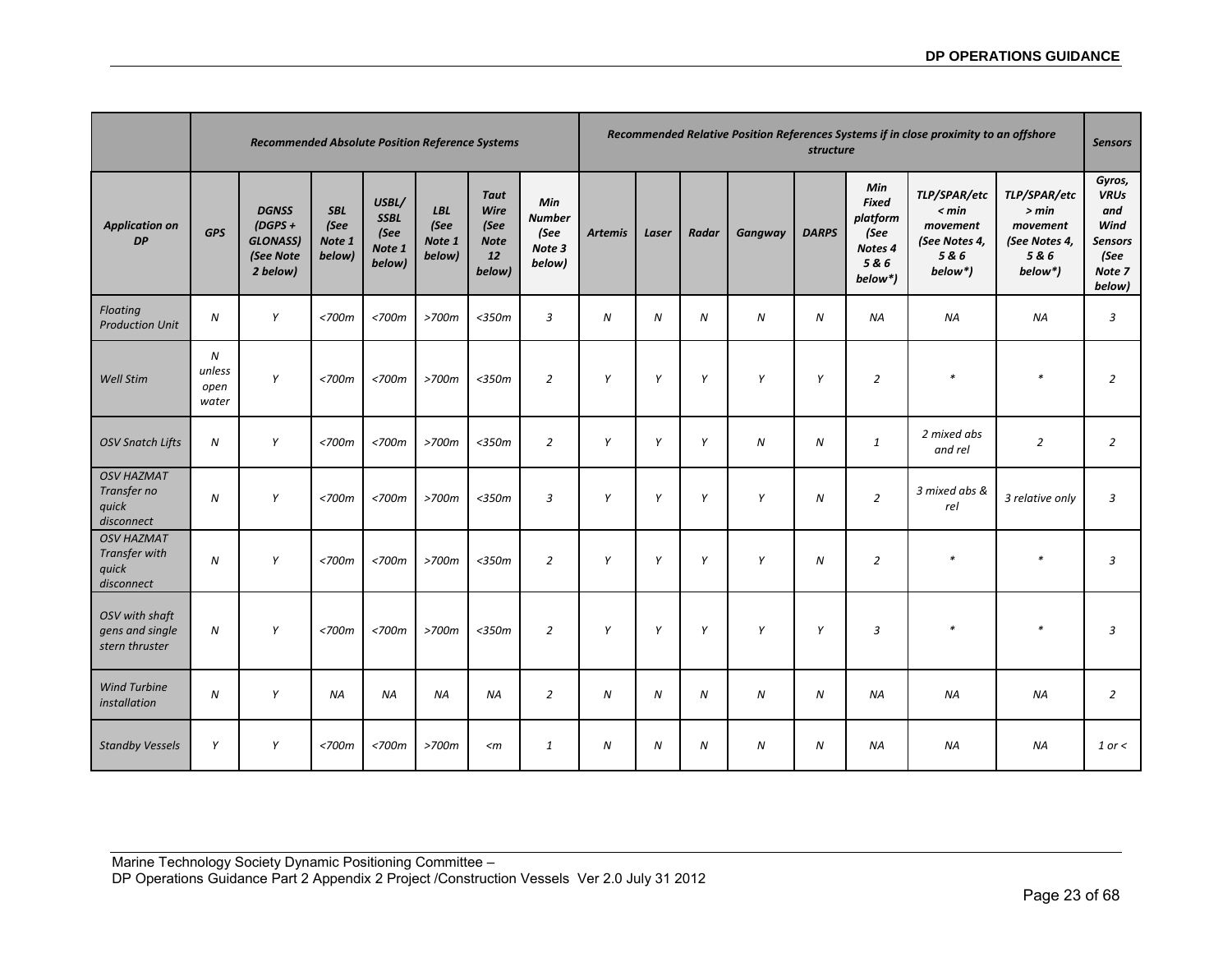*Note 1 (Acoustics) – The acoustic LUSBL system is not included in the above table since it is a combination of USBL and LBL in one system, where the USBL is typically used to calibrate the LBL system. Standalone USBL systems are not the norm on DP drilling MODUs.* 

*The abbreviations, USBL and SSBL, are referred to in the above table. Although the abbreviations differ they both refer to the same acoustic application although supplied by different vendors.* 

*It is recommended that, wherever possible, multiple acoustic systems are completely separated and independent in all respects. For instance, this would require the use of separate and independent hull transceivers.* 

*Note 2 (Inertial Aided Navigation) Owners/operators should consider the advantages of acoustic positioning systems that have an inertial navigation System input to create an Inertial Aided Navigation (IAN) reference sensor. IAN input can be implemented in one of the redundant DGNSS systems or in one of the redundant acoustic position reference systems. This technique introduces the attributes of differentiation. Differentiation can reduce the risk of common mode failure.*). IAN changes the characteristics of how the reference behaves and minimizes the probability of both (IAN and non IAN) systems being rejected.

*Introduction of IAN in DGNSS and Acoustic Systems provides additional robustness to position reference systems and the means to* 

- o *overcome the update rate limitations of speed of sound in water,*
- o *overcome the limitations on satellite based position reference systems brought upon by poor satellite geometry*
- o *For GNSS systems this enhancement can fill the "holes" in positioning information in extraordinary and difficult conditions that otherwise might invalidate the satellite based positioning information, such as during times of scintillation and satellite ageing. .*
- o *For acoustic systems (USBL and LBL), field tests have proven that the enhancement improves the update rate to 1 hz regardless of water depth.*

*Note 3 (Satellite Systems) – Satellite based systems that use a combination of signals from DGPS and GLONASS satellites provide enhanced redundancy over systems that use only a single satellite source.* 

*It is recommended that, wherever possible, multiple satellite based systems are completely separated and independent in all respects. For instance, this would require the use of different masts for the satellite antennae, separate cable routeing, different vendors and software. Where there is diversity of vendors and software it is recommended that the acceptance/ rejection logic is verified against the DP system manufacturer's specifications. There have been incidents in the past where diversity of vendors and software has resulted in loss of position due to the acceptance of erroneous values within the software.* 

*Care should be taken at all times when using satellite based systems close to platforms. Guidance is given in IMCA M141, "Guidelines on the Use of DGPS as a Position Reference in DP Control Systems", which highlights potential problems when within 150m of a platform, such as the masking of GPS signals, masking of differential signals, radio interference and multipath. Good DGPS close to structures should be considered as a bonus. In these locations DGPS should not be considered as the primary position reference system.* 

*Where multiple DGPS systems are being used, consideration should be given to set each system with a different elevation mask. This is so that any jump in position that may occur when a satellite comes into view will hit one DGPS before the next and will give the DPO some time to take action.*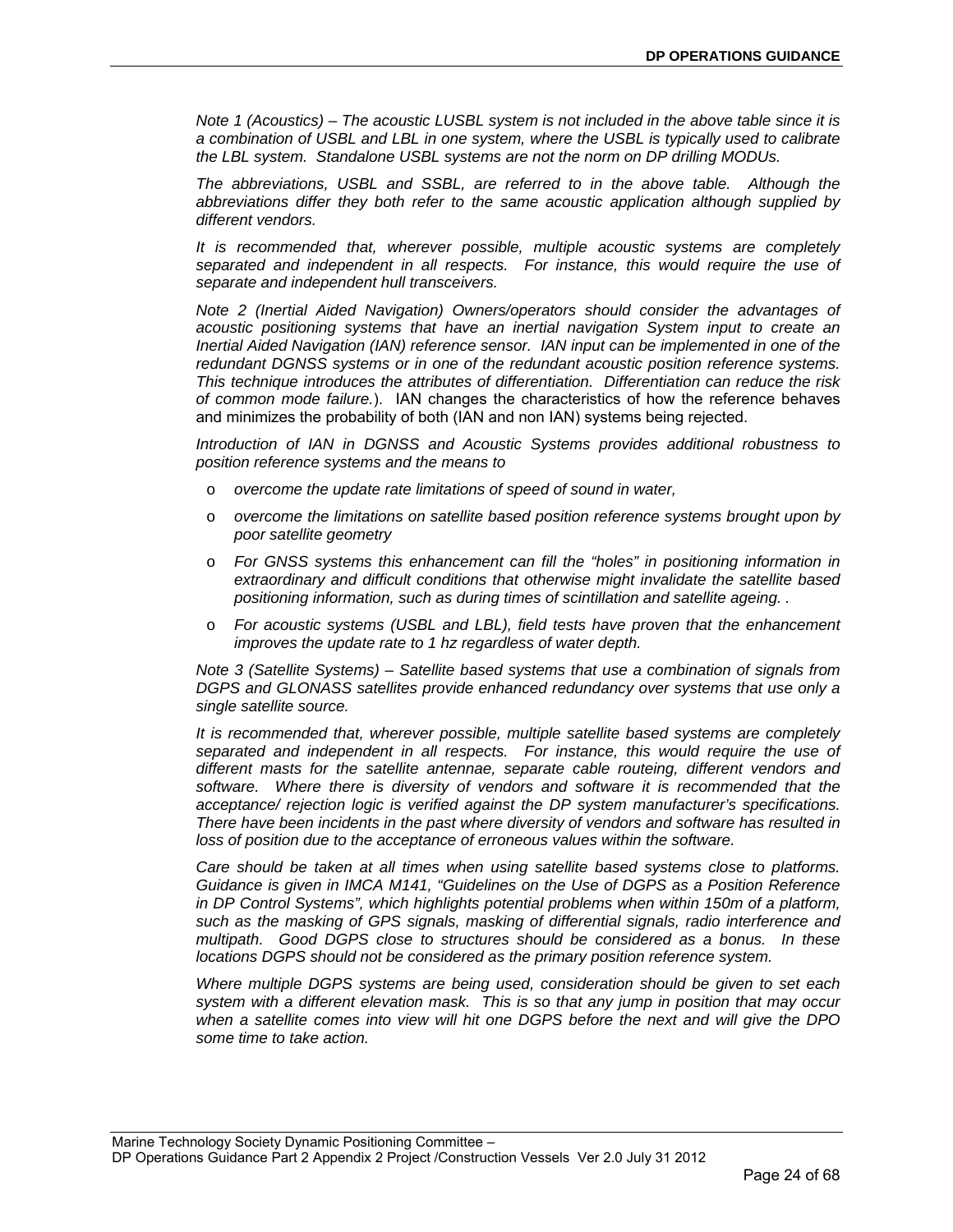*Note 4 (Absolute Systems) - Where three absolute systems are used it is recommended that they are based on two different principles. Only where it is impractical to use systems based on different principles should all three be of the same type. This is of particular significance where DGPS is concerned where the satellite constellation provides a source for a common mode failure.* 

*Note 5 (DP at non fixed Assets, e.g. FPSOs/TLPs/Spars/MODUs) – When carrying out DP activities in close proximity to or in conjunction with floating facilities it is strongly recommended that redundant relative position reference systems are used. In these situations a mix of absolute and relative position reference systems for station keeping is to be used only after validating that movement of the floating structure, if any, does not impact station keeping. The DPOs must be extremely vigilant when using a mix of absolute and relative position references and must be fully aware of the potential danger of diverging positioning information from both types of system.* 

*The minimum movement referred to in the table above refers to the actual measured movement of floating facility, e.g. FPSO/TLP/Spar. To measure this movement the DP vessel should use an absolute position reference system, such as DGPS, as the sole source*  for positioning information and use the relative positioning system, such as RADius, *RADASCAN or Fanbeam, sited on the floating facility to measure the fluctuations in its movement.* 

*It should also be noted that there are non-fixed offshore facilities, such as TLPs and Spars where an acoustic system, although normally considered as an absolute system, can be used as a relative system. This can be accomplished by installing the transponder/ beacon onto the submerged part of the TLP or Spar at an appropriate depth. Some TLPs and Spars are fitted with suitable subsea brackets or cradles for transponders/ beacons.* 

Laser Based Systems- Laser based systems should use prisms as targets. The use of the *potential higher reflectivity of prisms over other reflective surfaces provides the ability to address issues experienced with tracking of spurious targets. (By enabling setting of "rejection" thresholds.). Operations manuals should contain guidance on the use of such features in laser based systems.* 

*Note 6 (Absolute and Relative Systems) - When using DGPS/GLONASS in a mix of absolute and relative position reference systems, in particular where there are two satellite based systems in a mix of three, users should bear in mind the possibility of the offshore structure blocking the satellite signals and the consequences for station keeping.* 

*Note 7 – Wherever practical and feasible it is recommended that redundancy requirements are met by diversity of suppliers, e.g. satellite based position reference systems from different manufacturers and differential signals from different sources. This applies equally to sensors such as gyro compasses, VRUs and wind sensors.* 

*Note 8 (Sensors) - Given the impact on heading/position keeping it is recommended that vessels with an equivalent DP 2 class notation are provided with three gyro compasses, irrespective of the requirements of the applicable Classification Society DP rules. It should be noted that some Classification Societies, including ABS and DNV already require three gyro compasses for a DP class 2 notation.* 

*Gyro compasses are normally fitted with a correction facility which inputs the vessel's latitude*  and speed. The effects of incorrect latitude or, more importantly, speed could result in a *significant error in output heading. It is therefore important to ensure that the latitude and speed corrections are applied. Some systems use automatic input from GPS for these corrections. This is not recommended since there are a number of system errors that can*  result in undesired heading changes. It is therefore recommended to use manual input of *latitude and speed.*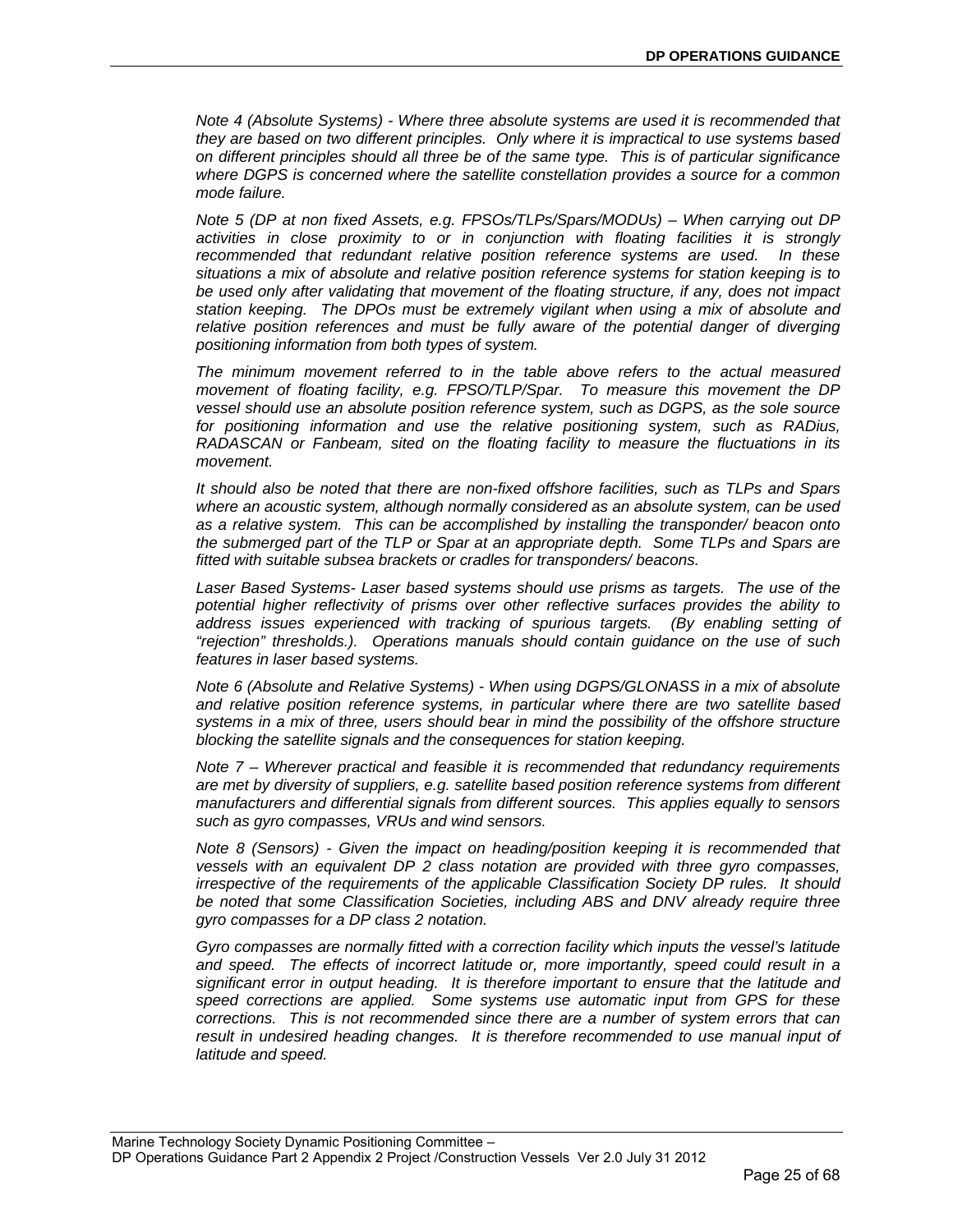*Wind sensors are known to have suffered common mode failures, such as icing in higher latitudes, lightning, heavy rain and birds. All types of wind sensor are vulnerable, including ultrasonic types. Where ultrasonic type wind sensors are fitted, the consequences for station keeping of common mode failures, that affect these ultrasonic sensors, may be prevented by fitting mechanical wind sensors.* 

*DP vessels are frequently fitted with sensor systems, other than heading, motion and wind, which have a potential to affect the DP system and station keeping should there be an erroneous or invalid input from them. These include draft sensors and pipelay tension sensors, where an erroneous or invalid input could result in extreme values and distortion of external forces and result in large position excursion (drive off) from the desired set point position. There should be means of preventing erroneous values from being accepted by DP. An often practiced procedure which should prevent the above problems is to input these values manually and not to rely on the automatic input function, if fitted. There should also be means of ensuring that erroneous values are prevented from being input manually.* 

*Note 9 - Where it is anticipated that due to operational requirements the DP vessel will require to be positioned in close proximity to the non fixed facility and where the potential for shadowing of DGPS exists, then redundancy in relative position reference sensors should be considered.* 

*Note 10 – Where, as is normal, multiple position references are in use by DP, the DPOs should monitor the weightings closely so as to ensure that no one system or set of systems is 'hogging" the weighting. DPOs should recognise the potential dangers of using multiple satellite based systems (>2) in the suite of position reference systems and that this could*  result in skewed 'weighting" in favor of satellite systems at the expense of other position *references. It is recommended that no more than two satellite based position reference systems be used to provide position solution as inputs into DP.* 

*Note 11 – New or retrofitted position references are sometimes interfaced into DP through inputs designed for other position references because the DP control system has not been designed to accept them. Examples of this are pseudo Artemis or pseudo acoustics. This practice is not recommended unless accompanied by a detailed risk analysis and the residual risk, if any, is deemed acceptable.* 

*Note 12 – The practice of connecting survey and DP is not recommended. Where it is unavoidable, galvanic isolation between the systems is to be provided. DPOs should have ultimate control over the input. All necessary precautions should be taken to ensure that the vessel's station keeping is not affected and should be addressed in the FMEA.* 

*Note 13 (Taut wires) – Care should be exercised when lowering or repositioning taut wire weights that divers and ROVs are alerted and are a safe distance from the seabed position. Taut wire weights should also be placed clear of pipelines, manifolds or other subsea assets. These subsea assets should be positively identified prior to positioning taut wire weights, e.g. by the ROV. Care should also be taken that the taut wires are not fouled by other subsea lines or obstructions.* 

*It is possible for thruster wash to interact with a taut wire, acting as a strong current and causing position instability. The thruster wash could be from own vessel or from another vessel close by. DPOs should be aware of the potential for this to occur.* 

*DPOs should be alert to the potential for taut wire weights to "skip" along the seabed and provide inaccurate positioning information. This can be avoided by ensuring that the tension*  control is properly calibrated and operating within specified parameters and that the angle of *wire inclination is kept as near to vertical as is possible and should not normally exceed 10 degrees.*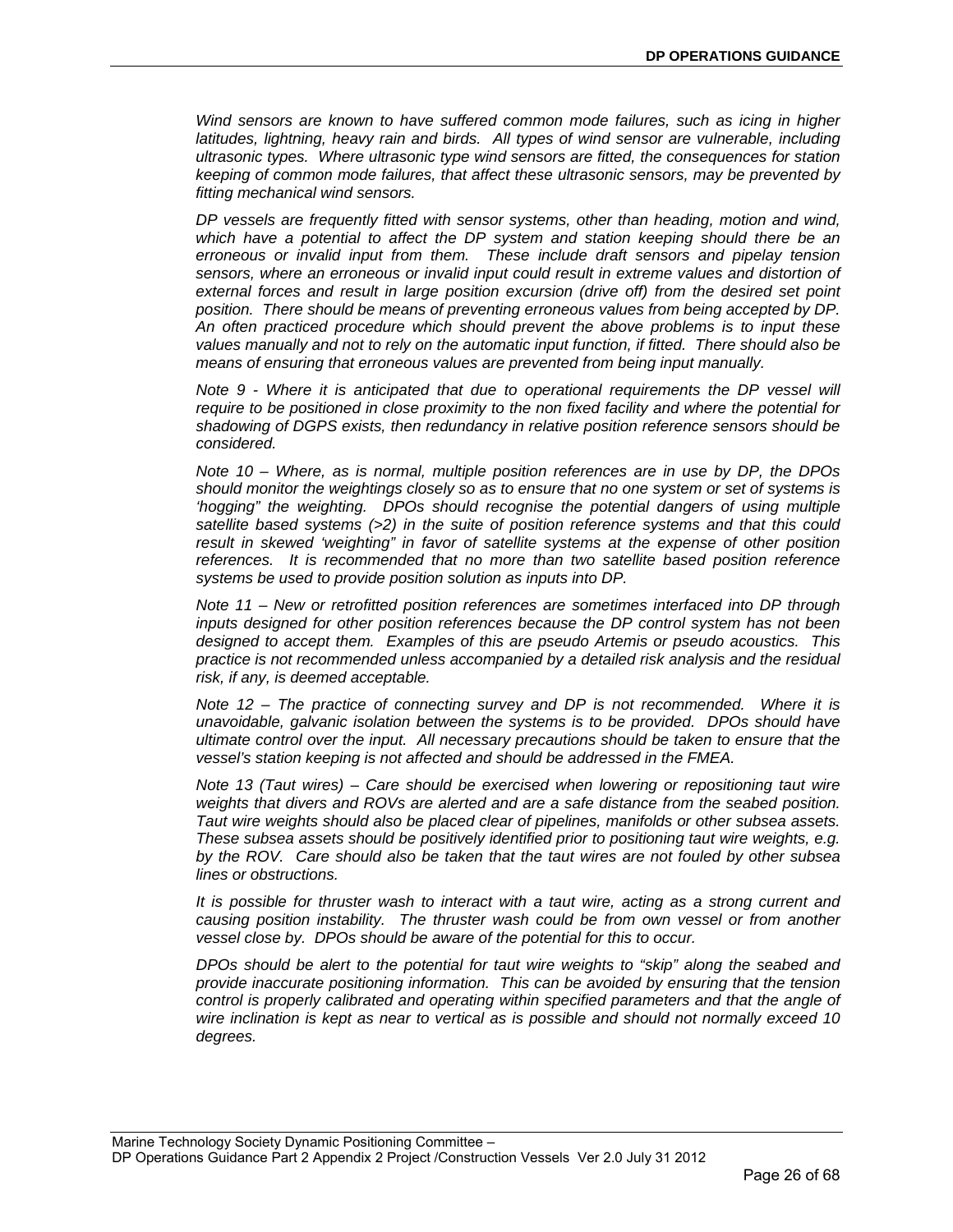*DPOs should also be aware of the potential for taut wire systems to become a "perfect" reference. This can have different causes, including the taut wire touching the side of own vessel or, otherwise being restricted in its movement, or by a faulty gimbal sensor. Most DP systems will detect this fault. DPOs should ensure that the warning and alarm limits are properly set and operational.* 

*The wires in use in modern taut wire systems are generally 5mm or 6mm in diameter. Weights are in the region of 400kg to 500kg. Taut wires are quite highly stressed for marine wire ropes and are liable to breakage, particularly at points of weakness, such as continuous wear at the spot on the main sheave, continuous wear at any guide blocks and kinks or damage caused by poor spooling or where the wire is attached to the weight. The potential* for wire breakage is reduced by regular inspection of the taut wire system and by slipping and *cutting (cropping) the taut wire on a regular basis.* 

*Taut wire systems are known to suffer inaccuracies at water depths over 350m, especially in high current areas. This should be taken into consideration when planning DP operations.* 

*The temptation to use the taut wire system as a lifting device for alternate purposes is to be avoided and discouraged.* 

*Note 14 – It is important that software, parameters and values used by position reference*  systems are compatible with the software and acceptance criteria used by the DP control *system and that this is verified by analysis and testing.* 

*Attention is drawn to IMO MSC/Circ 645 where three MRU/VRUs are stipulated when vessel positioning is fully dependent on correct MRU/VRU signals.* 

#### **4.6 Recommended DP Control Modes for DP Activities**

The DP vessel should be equipped with suitable DP modes and features with due consideration to operational requirements, both with regard to restrictions caused by the activity and performance criteria required to execute the activity safely and successfully.

The following selected DP control modes are relevant to specific DP activities.

- Target Follow Enables the DP vessel to follow a moving target and is used, for example, to follow an ROV along a pipeline.
- Heavy Lift Takes account of the effects of the load transfer on the mass of the vessel and the additional lateral force, normally by reducing gain and relaxing the DP controller.

External Force Compensation

Where the measured external force acting on the vessel, which is separate from the environment, is included in the DP calculation and treated as a force feed forward. This mode is used to account for pipe tensions in a pipe layer and hawser tension in a shuttle tanker.

Fire Monitor Compensation

 Used to compensate for the varying forces exerted on vessel from the fire monitors.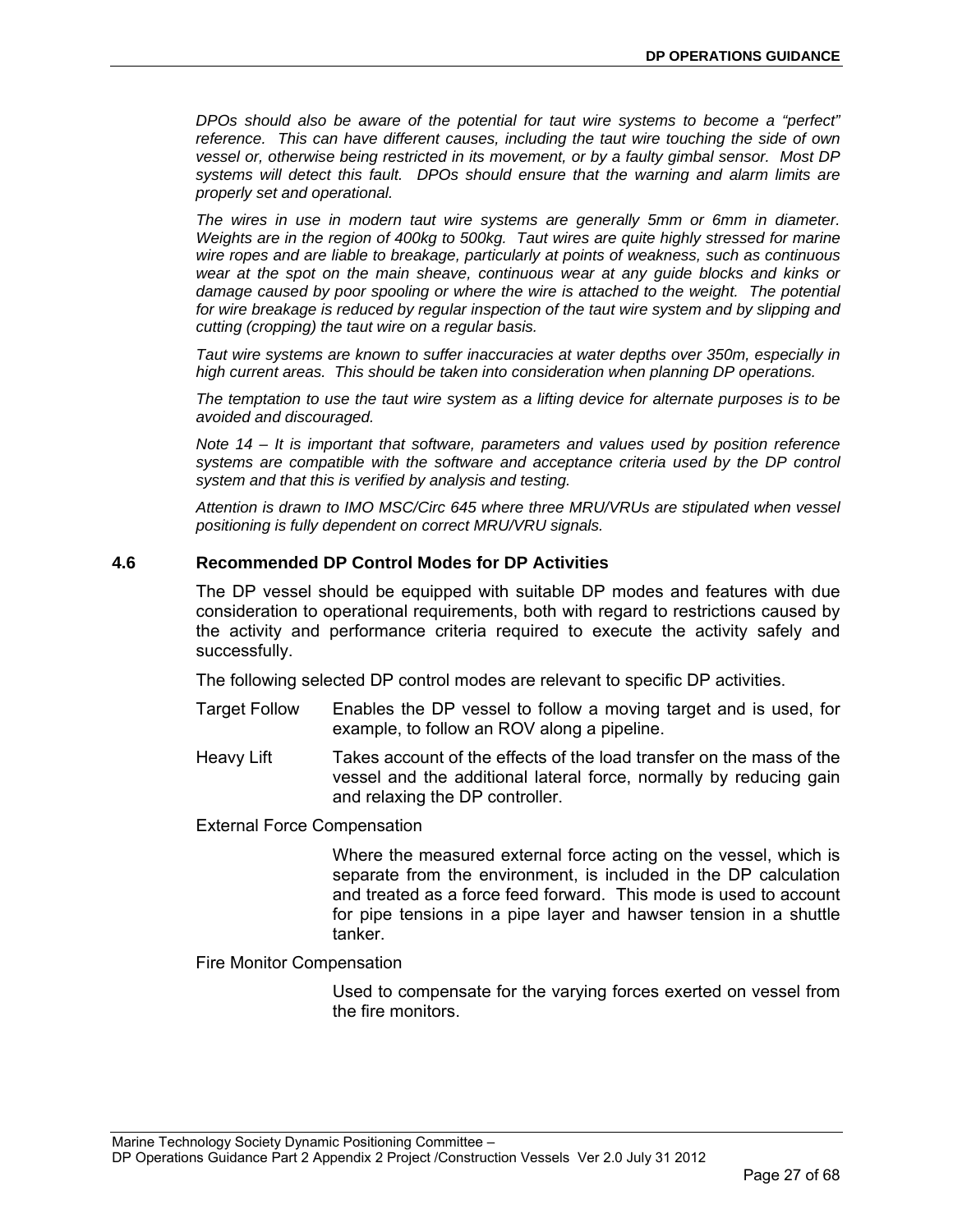- Weathervane Enables the DP vessel to rotate with the wind, current and waves around a fixed or moving point called the terminal point. Neither the heading nor the position of the DP vessel is fixed. The heading of the vessel is controlled to point towards the terminal point. The position of the vessel is controlled to follow a circle, called the setpoint circle, around the terminal point. This mode is appropriate for connected shuttle tanker/ FPSO operations.
- Caution It is not uncommon for the term "weathervane" to be used to denote "minimum thrust", i.e. where the DP control system allows the vessel's heading to rotate to minimize external forces acting on the vessel and thruster requirements. These terms should not be confused.

#### *Guidance Notes*

*The following table lists the recommended DP control modes that apply to different DP activities.* 

| <b>Activity on DP</b>                                | <b>Weather</b>                                              | <b>DP Control Mode</b>                  |                                |                                                 |                                  |  |
|------------------------------------------------------|-------------------------------------------------------------|-----------------------------------------|--------------------------------|-------------------------------------------------|----------------------------------|--|
|                                                      | <b>Down Weather</b><br><b>Only</b><br>(See Note 1<br>below) | <b>External</b><br><b>Force</b><br>Comp | <b>Target</b><br><b>Follow</b> | <b>Weather</b><br>Vane<br>(See Note<br>2 below) | <b>Heavy</b><br><b>Lift Mode</b> |  |
| <b>Drilling</b>                                      | N                                                           | N                                       | $\overline{M}$                 | N                                               | $\overline{M}$                   |  |
| <b>Diving</b>                                        | N                                                           | N                                       | N                              | N                                               | N                                |  |
| <b>Pipelay</b>                                       | N                                                           | Y                                       | N                              | N                                               | N                                |  |
| <b>Umbilical Lay</b>                                 | $\overline{M}$                                              | N                                       | $\overline{M}$                 | N                                               | N                                |  |
| <b>Riser Pull in (See</b><br>Note 3)                 | N                                                           | Y                                       | Υ                              | N                                               | N                                |  |
| Lifting                                              | N                                                           | N                                       | $\overline{M}$                 | N                                               | Y                                |  |
| <b>Accommodation</b>                                 | $\overline{M}$                                              | $\overline{M}$                          | Y                              | $\overline{N}$                                  | $\overline{M}$                   |  |
| <b>Shuttle Offtake</b>                               | $\overline{N}$                                              | $\overline{M}$                          | Y                              | Y                                               | $\overline{N}$                   |  |
| <b>ROV Support</b>                                   | N                                                           | N                                       | Y                              | N                                               | N                                |  |
| <b>Floating</b><br><b>Production Unit</b>            | <b>NA</b>                                                   | $\overline{M}$                          | $\overline{M}$                 | Y                                               | N                                |  |
| <b>Well Stim</b>                                     | if class 1                                                  | N                                       | N                              | N                                               | N                                |  |
| <b>OSV Snatch Lifts</b>                              | if class 1                                                  | N                                       | N                              | N                                               | N                                |  |
| <b>OSV HAZMAT</b><br>Transfer no quick<br>disconnect | Y                                                           | $\overline{N}$                          | N                              | $\overline{N}$                                  | N                                |  |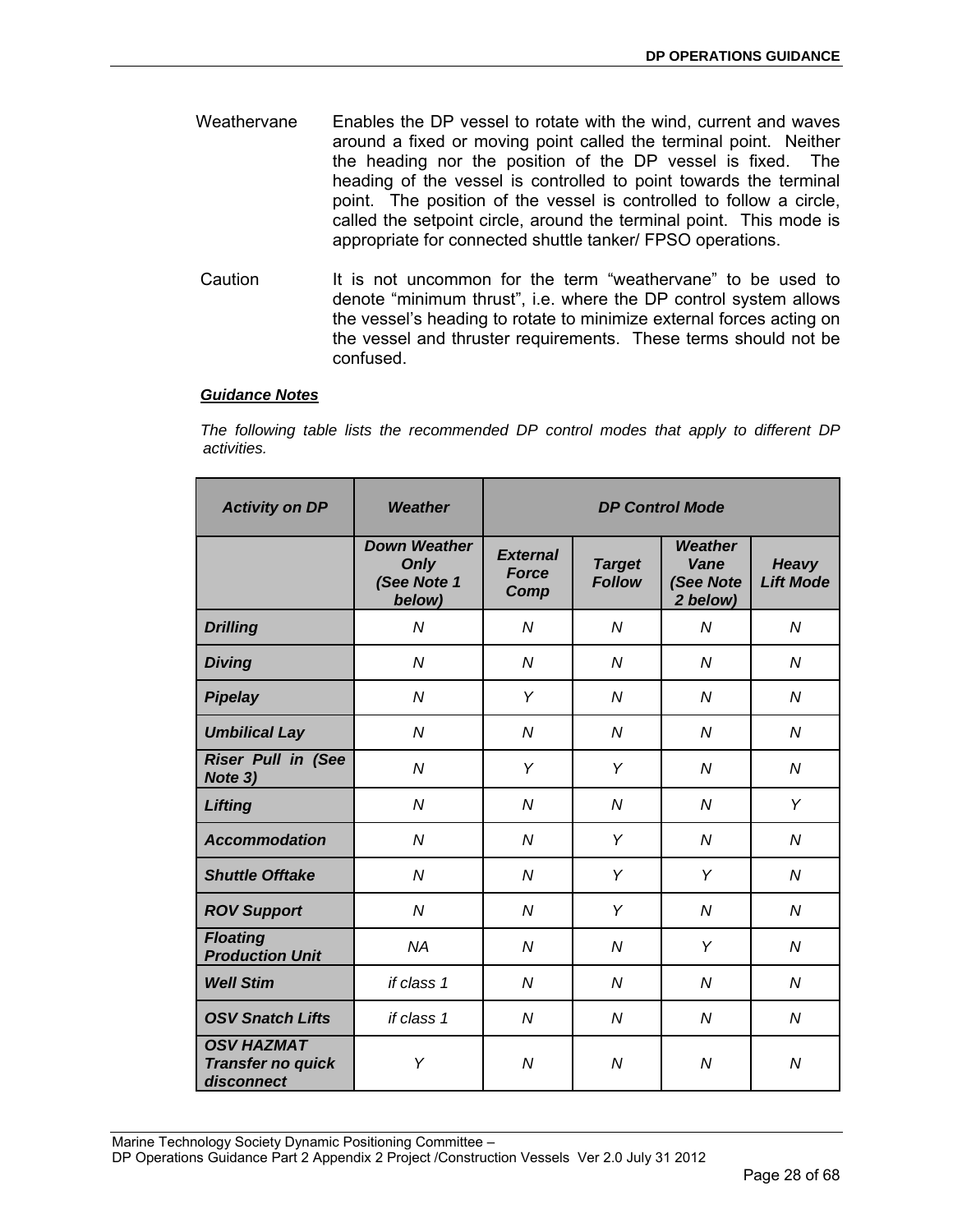| <b>Activity on DP</b>                                         | <b>Weather</b>                                       | <b>DP Control Mode</b>                  |                                |                                                 |                                  |
|---------------------------------------------------------------|------------------------------------------------------|-----------------------------------------|--------------------------------|-------------------------------------------------|----------------------------------|
|                                                               | <b>Down Weather</b><br>Only<br>(See Note 1<br>below) | <b>External</b><br><b>Force</b><br>Comp | <b>Target</b><br><b>Follow</b> | <b>Weather</b><br>Vane<br>(See Note<br>2 below) | <b>Heavy</b><br><b>Lift Mode</b> |
| <b>OSV HAZMAT</b><br><b>Transfer with</b><br>quick disconnect | N                                                    | N                                       | N                              | N                                               | N                                |
| <b>OSV</b> with shaft<br>gens and single<br>stern thruster    | Needs to head<br>into weather                        | N                                       | N                              | N                                               | Ν                                |
| <b>Standby Vessels</b>                                        | Y if class 1                                         | N                                       | N                              | N                                               | Ν                                |

- *Note 1 The term "down weather" means that the vessel is on that side of the offshore structure where the environmental forces, acting on their own, would move the vessel away from the structure. An alternative term is that the vessel is on the "force off" side of the structure.*
- *Note 2 The term "weathervane" has a specific meaning in the DP shuttle tanker industry.*
- *Note 3 Problems associated with carrying out riser pull in operations with flooded pipe in relatively shallow water should be evaluated. It may be necessary to carry out operations in heavy lift mode.*
- *Note 4 The vessel specific DP Operations Manual should contain sufficient detail of these operating modes and features.*
- *Note 5 The DPOs are to familiarize themselves with operational constraints/ requirements of these modes and features.*
- *Note 6 A detailed and documented risk assessment should be carried out when it is planned to perform any of the above activities without the recommended DP control mode.*
- *Note 7 Where DP vessels, such as DP MODUs carrying out subsea construction activities, are engaged in activities outside their normal scope they should do so using the recommended DP control mode. This may mean that the mode has to be installed in the DP control system.*

#### **4.7 Trials and Checklists**

A range of trials and checklists is to be provided for each DP vessel and implemented as a verification that the vessel's DP system complies with and, is operated in accordance with, applicable standards and guidelines. This verification process should confirm the failure modes and their effects on the systems and equipment analysed in the DP FMEA document (to include the Worst Case Failure) and the vessel's station keeping ability following its Worst Case Failure. Owners/ operators should refer to the following list of trials and checklists when developing an appropriate regime for their own DP vessels. The list below is a typical list for a DP dive support vessel.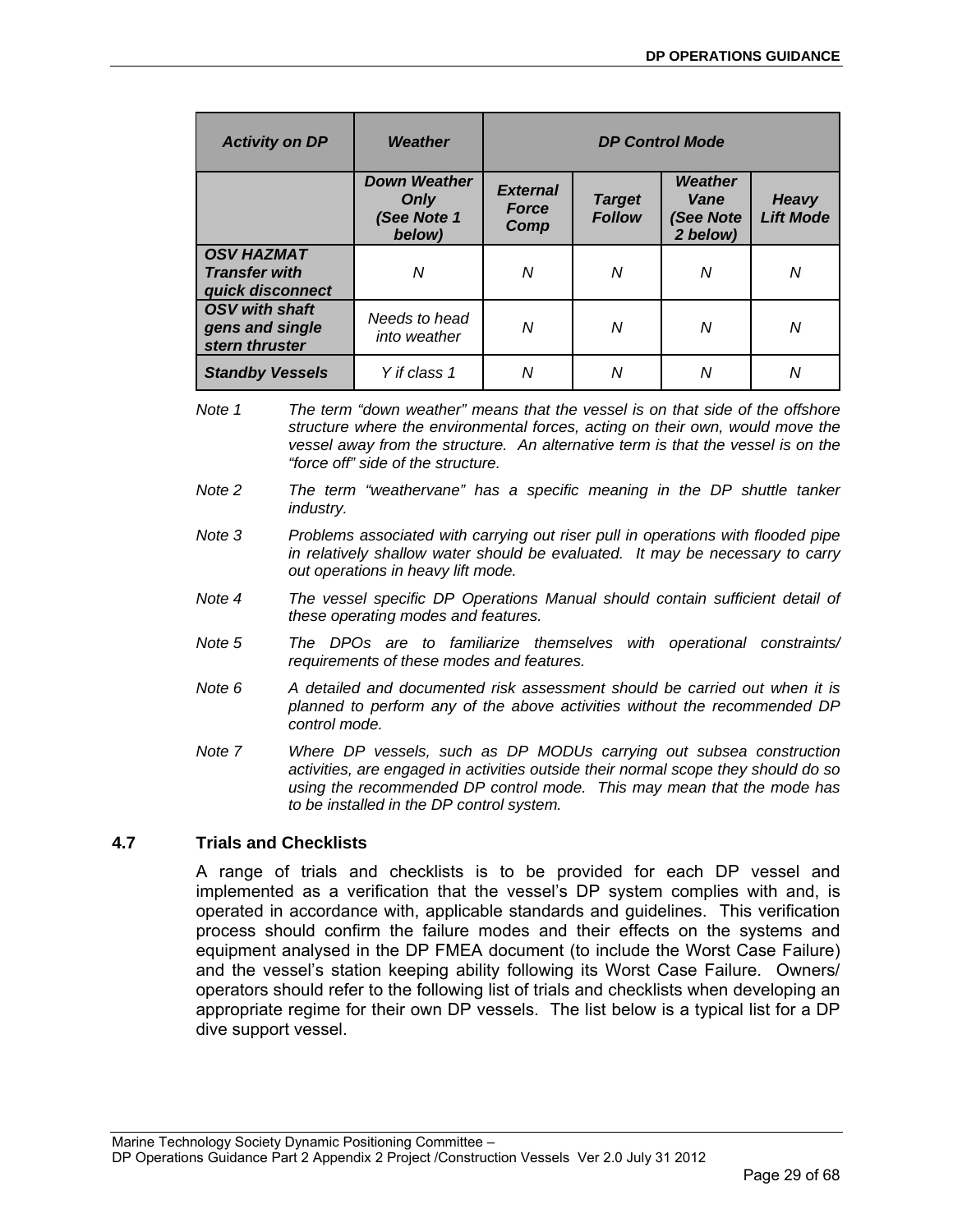DP FMEA Proving Trials: A series of tests used to prove expected effects of failure modes found in the FMEA desktop analysis. These tests should also include the testing of interfaces between different vendor systems and equipment. These tests should be conducted immediately following launching of a new build vessel and following modifications, additions, and upgrades repairs.

Endurance Trials: (new build/ system modifications class requirement): To prove the operation of the DP system under load conditions for at least 4 hours without significant alarms of the DP system.

Annual DP Trials: A series of tests of fault and failure conditions relevant to the DP System. The tests should be designed to prove system redundancy, as defined in the DP FMEA, system performance and equipment functionality, to validate repairs and preventive maintenance, and test the operation of protection and detection devices and responses so as to demonstrate that the vessel's DP system remains fit for purpose. Annual DP Trials should be performed at a specific occasion once a year and within 3 months of the anniversary of the previous year's trials. Annual DP Trials also provide the opportunities for training of the vessel's crew and enhancement of their knowledge of failure modes and their effects.

Note Experience has shown that, owing to heavy operational demands, DP drilling units are not usually able to meet the above criteria for conducting Annual DP Trials at a specific time once a year. This has been recognized by the industry with publication of specific guidance relating to the conduct of Annual DP Trials for DP MODUs. This is given in IMCA M191, "Guidelines for Annual DP Trials for DP Mobile Offshore Drilling Units". The guidance sets out a regime of annual testing that is conducted on an incremental basis throughout the year as opportunities arise but needs to be completed within a twelve month period.

DP Mobilization Trials: A series of tests to be carried out at the start of a contract, subject to client requirements, to demonstrate redundancy and functional limitations of the DP system.

DP Field Arrival Trials: A series of checks and tests that confirm satisfactory performance of the DP system and verify the set up mode of operation and DP functions.

DP Location Set Up Checklist: A series of checks to demonstrate that the vessel is properly set up for the location, in particular the satisfactory performance of the position reference systems.

Pre-Dive Checklist: A series of checks performed prior to commencing diving operations. Main and back up communication tests should be included in this process.

ECR Checklists: A series of checks and tests that verify that the vessel's set up and configuration of systems and equipment meet the requirements of Critical Activity Mode ( CAM) or Task Appropriate Mode ( TAM).

500m Checks: A series of checks and tests performed before entering the 500m zone of an asset in which set up mode and functions are verified and confirmed. Approval is then obtained to operate in close proximity to the asset. Main and back up communication tests should be included in this process.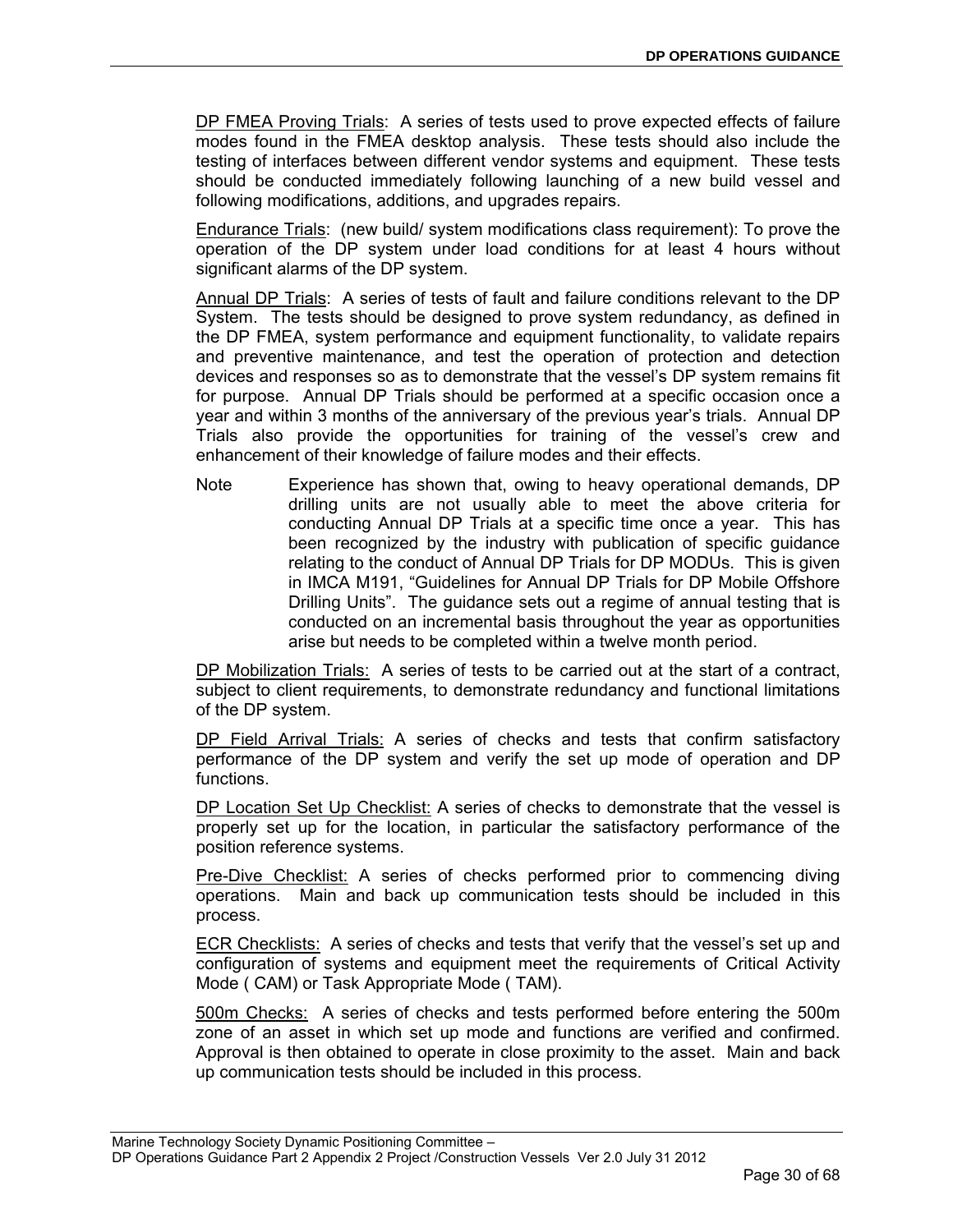Watch Status/ 6 Hour Checklist: A series of checks and tests performed by the DPOs to verify and confirm the set up of the DP system prior to taking over the DP watch.

Post DP Incident Trials: Tests performed to ensure that the corrective/ repair measures taken following a DP incident have properly addressed the causes of the incident and that the vessel's DP system is in a safe and operable condition.

Post DP Modification Trials: A series of checks and tests that are used to determine the effects of modifications and/ or additions on the DP system and the vessel's subsequent station keeping performance.

Note The nomenclature used for the trials and checklists listed above is based on the guideline document, IMCA M112:"Guidelines for Auditing Vessels with DP Systems". It is recognized that these trials and checklists could be given other titles.

#### *Guidance Notes*

#### *Annual DP Trials*

#### *IMCA M190 provides guidance on Developing and Conducting Annual DP Trials Programme for DP Vessels.*

*It is to be noted that guidance contained in M182 applies to Supply Vessels carrying out Supply Operations.* 

*It is to be noted that M191, which addresses Annual DP Trials is applicable to MODU's and not to all vessels. Text from M191 is included in this section to draw attention to the purpose of Annual DP Trials.* 

*The following guidelines apply to the development and the conduct of Annual DP Trials for a DP MODU in accordance with guidance contained in IMCA M191. M191 guidance describes a regime of annual testing that is conducted on an incremental basis throughout the year as opportunities arise but needs to be completed within a twelve month period. M191 also recognises the contribution that planned maintenance systems can play in verifying the status and performance of certain DP equipment throughout the year.* 

*M191 gives the purpose of Annual DP Trials as follow;* 

*"...... to improve the DP system safety and performance by testing faults and failure conditions important to DP safety to prove the ability of the vessel to keep position after single point failures associated with the IMO equipment class and to verify the FMEA requirements. When faults identified during the year on similar DP MODUs are determined to be feasible on the vessel then additional tests should be incorporated in the trials program."* 

Using the above quotation as the background, owners/ operators should use the vessel *specific DP FMEA and Proving Trials as the principal source for developing the Annual DP Trials program.* 

#### *DP Mobilization Trials*

*These trials should be carried out by the vessel's crew as part of the mobilizing program prior to the start of a new project. The tests carried out at these trials are less than are carried out at Annual DP Trials but more than at DP Field Arrival Checks. The tests should confirm the vessel's redundancy concept and station keeping performance after worst case failure. They should also provide assurance of the integrity of the vessel's DP system and the vessel's operational limitations.*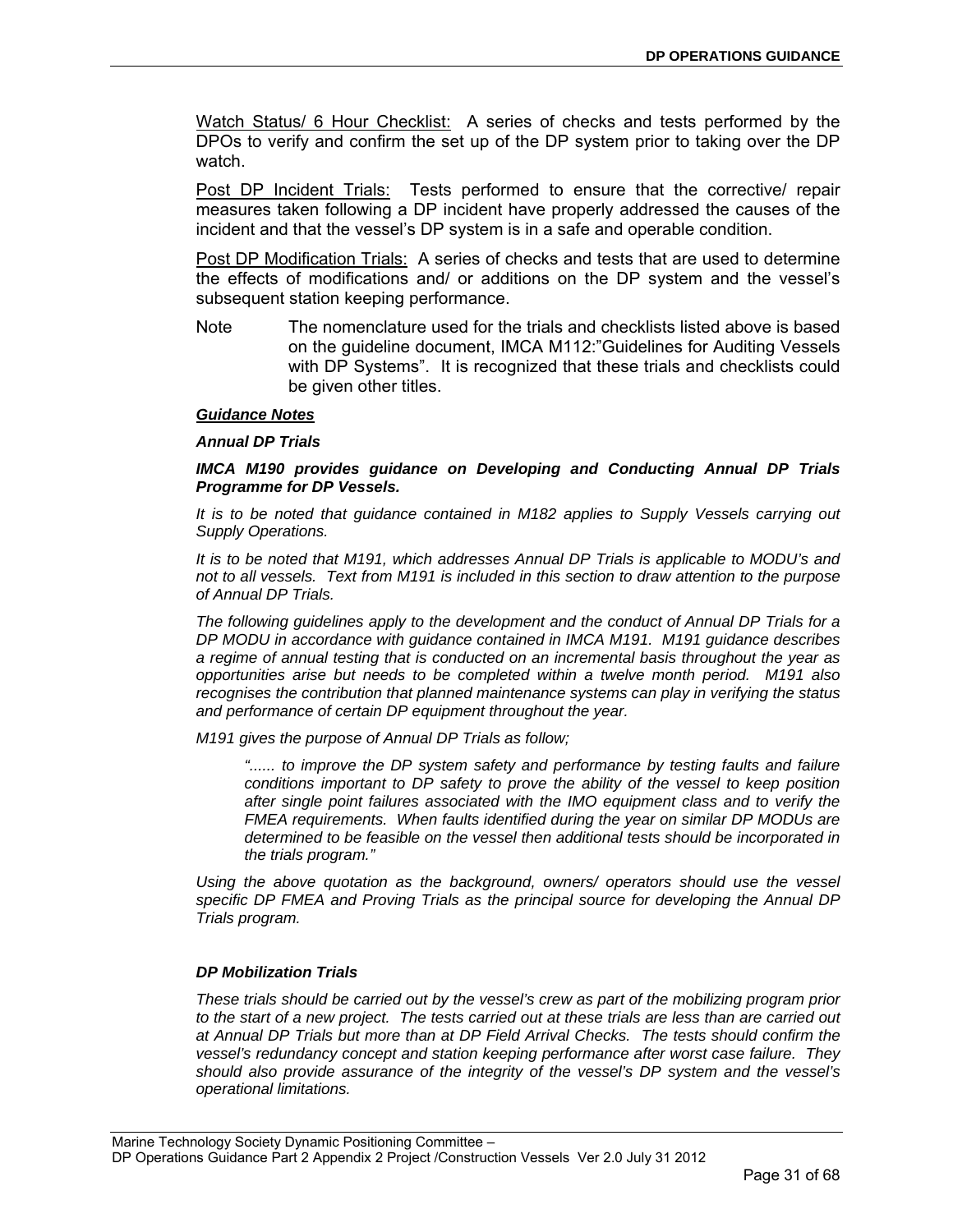#### *DP Field Arrival Checks*

*These checks should be carried out on arrival at the field. The purpose of these checks is to ensure satisfactory operation of the DP system and should include a full functional check of the operation of all thrusters and power generating equipment and systems, auto DP and all control modes. The checks should also ensure that the DP system is set up properly.* 

#### *DP Location Set Up Checklist*

*These checks should confirm that the vessel is properly set up for the working location and that the performance of the position reference systems is satisfactory for that location. These checks should take account of any limitations of the position reference systems for that location. These checks should be repeated for each change of location.* 

#### *ECR Checklists*

*These checks should be carried out by the ER staff and reported to the DPOs prior to start of operations and at fixed periods during DP operations these checks should be developed from the vessel's DP FMEA and should confirm that the vessel's systems and equipment are set up and configured for the appropriate operating mode. It is the responsibility of engine room watch personnel to advise the DPOs, at any time, of any abnormalities in relevant systems or equipment that may affect DP operations.* 

#### *500m Checks*

*All vessels should undertake 500m checks. Only vessels engaged in support activities to remain within the 500m zone. The 500m zone is not to be used as a standby location unless required to support a specific activity.* 

*Vessel heading to be tested at 500m checks to ensure that thrusters loads are acceptable (i.e. determine whether the thrusters loads are within the load limits for ASOG). It is important that the vessel carries out its checks on the same heading as at the final working location.* 

*Depending on the performance and distance limitations of the position reference system(s) in use (e.g. Fanbeam) the vessel heading checks may have to be repeated at an intermediate step between the 500 m line and the working location at, for example, 10 m from the working location, prior to commencing work activity.* 

#### *Watch Status/6 Hour Checklist*

*The purpose of these checks is to record the status of the DP system and configuration. The checks should verify that the vessel's station keeping performance at the working location is satisfactory and, in particular, that the position reference systems are properly set up and operating satisfactorily. No testing is carried out for these checks. DPOs should complete the checklist prior to taking over the watch, not during the first few minutes of the watch.* 

#### *Post Modification/Upgrade DP Trials*

*It is essential to ensure that any modification, change or upgrade to the DP system is fully tested and that the vessel's redundancy concept has not been affected. Testing should follow on from a detailed FMEA type analysis of the change which should be fully documented.* 

The following example shows the inherent dangers of failing to take proper account of *change. In this example the installation of a more up to date and faster OS computer resulted in the new computer re-booting too early and failing to "ride through" the brief power interruption that resulted from the activation of a changeover relay. This resulted in the temporary loss of that operator station.*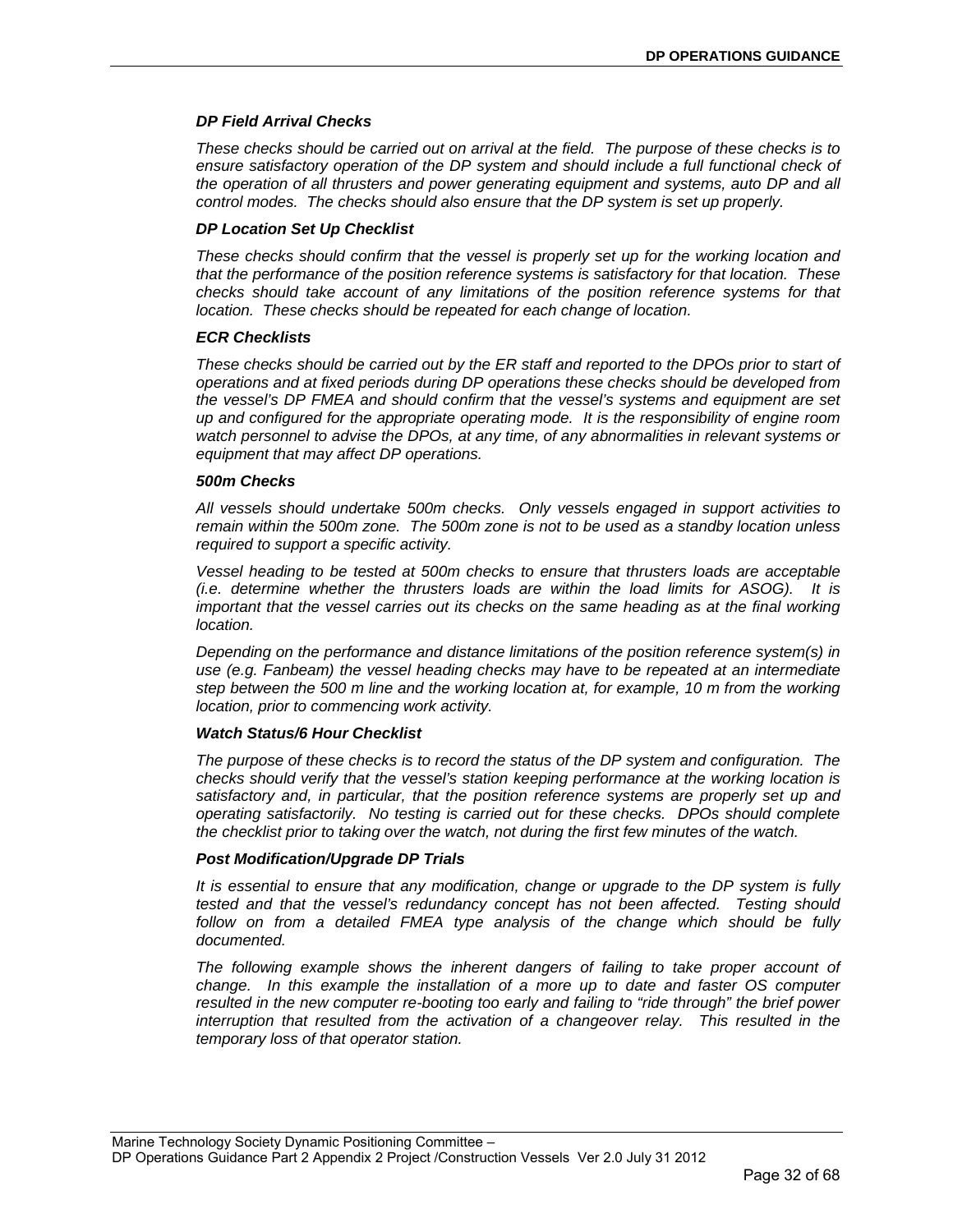#### **4.8 DP Operations Manuals**

A vessel specific DP Operations Manual should be prepared for each DP vessel.

The vessel specific DP Operations Manual is the most important operational document in the list of required documents. The requirement for a manual has its origins in IMO MSC/Circ 645 (1994) "Guidelines for Vessels with Dynamic Positioning Systems".

The IMO Guidelines require a series of checklists, test procedures and DP operating instructions to be incorporated into one manual.

Each Classification Society has its own specific requirements for a DP Operations Manual, each with different requirements for content.

The recommendations set out below address areas that are not necessarily required by class. They are based on current industry practices.

The manual should contain sufficiently detailed instruction and guidance to enable the vessel to be operated safely in DP and safely execute its intended activities. This will include a clear statement on the DP philosophy for the vessel, the organisation, responsibilities and roles of key DP personnel, training and competency, watchkeeping and manning, vessel technical data and layout, vessel DP capabilities, operating limits, operating modes, the planning and preparation of DP operations, DP operating procedures, emergency procedures, DP incident handling and alert systems and vessel specific trials and checklists that apply uniquely to the vessel.

The manual should specifically address operational interfaces between different vendor systems and equipment to ensure that they are configured and operated properly. This should include interfaces between systems and equipment that are not part of the DP system but which may affect the DP system, such as Emergency Disconnect Systems (EDS) on MODUs, tensioner systems on Pipelay vessels, etc.

The vessel specific manual may also contain generic content, such as company policies, procedures and standing orders.

The manual should represent the way the vessel is operated in DP. For complicated power systems and/ or thruster configurations, it may be useful provide the operator with a thruster and generator operating strategy (TAGOS) to assist in the decision on what generators and thrusters to use for different circumstances and different equipment availabilities.

Guidance on the contents of vessel specific DP Operations Manuals is provided in the following IMCA guidelines, M103, M109, M117 (contingency training) and in class society DP rules.

#### *Guidance Notes*

*The provision and development of the manual is the responsibility of the DP vessel owner or manager and should be incorporated in the company's SMS and, where relevant, developed and managed in accordance with Requirement 7 of the ISM Code, which states, as follows;* 

> *"The Company should establish procedures for the preparation of plans and instructions, including checklists as appropriate, for key shipboard operations concerning the safety of the ship and the prevention of pollution. The various tasks involved should be defined and assigned to qualified personnel."*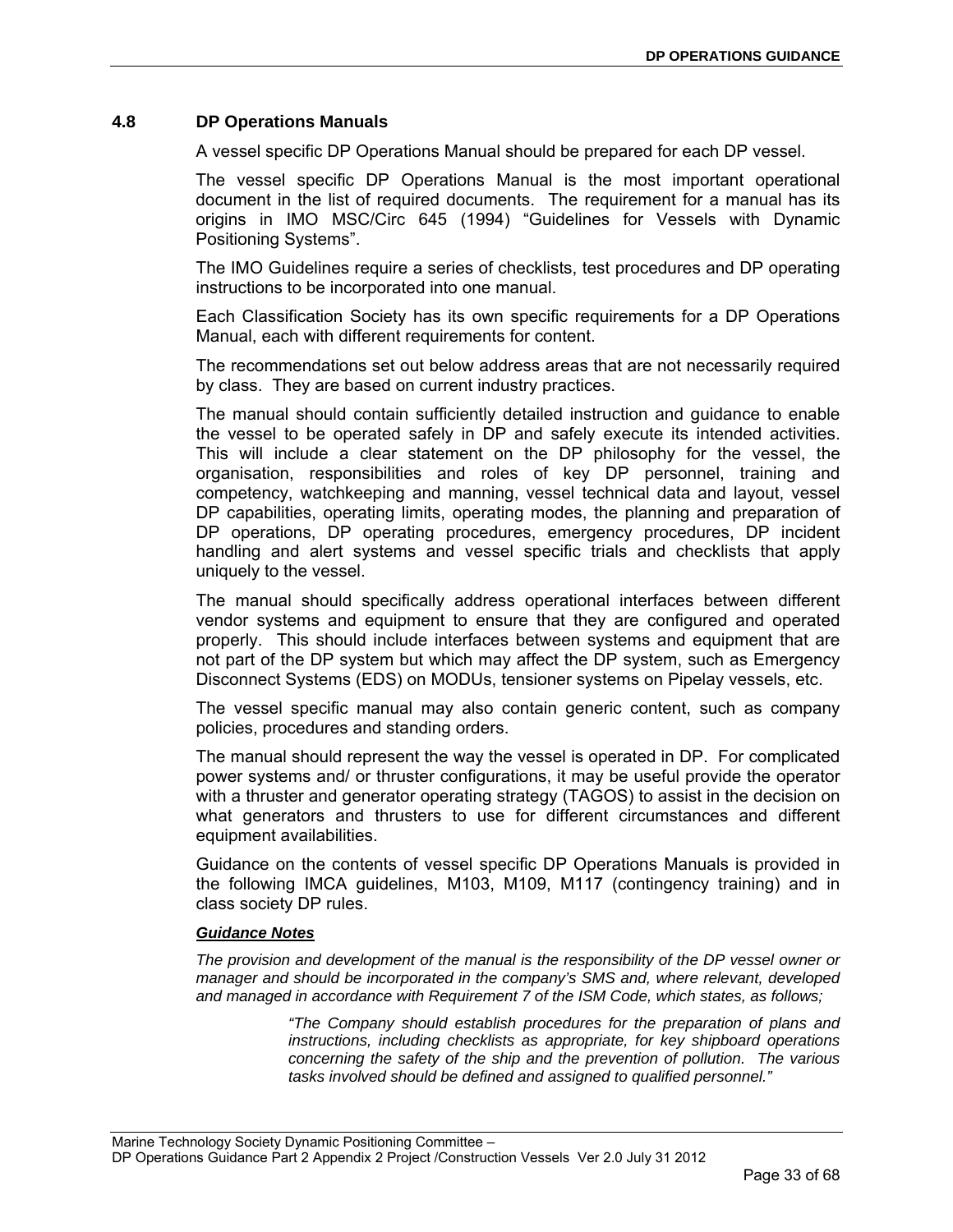*Development of the DP Operations manual should consider the following:* 

- *Station Keeping should be identified as a Safety Critical Element.*
- *By recognition as a Safety Critical Element, relevant focus is to be provided by* 
	- o *Appropriately addressing DP equipment in Inspection Repair and Maintenance requirements*
	- o *Level of detail in procedures and Contingency Plans.*
	- o *Appropriately addressing training and specifying drills that must be carried out.*

*The manual should be a standalone document in hard copy. Owners/operators, at their discretion, may provide this in an electronic format* 

*The manual should be readily accessible to all relevant DP personnel, including the master, DPOs, engineers and electricians. At least one controlled copy including any updates and, where necessary, appendices should be kept on the DP navigating bridge.* 

*All relevant DP personnel should be given sufficient opportunity to familiarise themselves fully*  with the document and should be fully conversant with the sections of the manual that relate *to their duties and responsibilities.* 

*The manual should address operating issues relating to equipment and systems that are*  interfaced to the DP system. This will include ESD systems (if installed), where the *consequences of an automatic shutdown triggered by an ESD may result in undesirable consequences. The potential for this adverse situation should be assessed and appropriate preventative measures put in place. Due consideration should be given to initiating disconnect sequence preceding an ESD resulting in a black out. Detailed procedures are to be developed for operating ESD. Procedures should highlight criteria for initiation and consequences.* 

*Owners/operators may wish to refer to the following guidance when developing the vessel/ rig specific DP operations manual;* 

*Section 1 Management of DP Operations (company/vessel specific)* 

*Company/ vessel standing operational policies* 

*Basic principles of DP, functional overview of a DP control system* 

*Vessel specific overview of DP system (vessel overview document)* 

*Vessel specific DP philosophy, CAM/TAM , ASOG, open/ closed bus-tie configurations, worst case failure, environmental envelopes, vessel/ rig DP station keeping capabilities* 

*Vessel specific Drive off to Drift off Strategy. (Drive off to Drift off strategy - The vessel specific philosophy to attempt to address a Drive Off situation with a view to convert it to a drift off event. Detailed procedures to achieve this are to be developed and incorporated into the DP Operations Manual.* 

*Related DP guidance and reference documents* 

*Section 2 DP System Description and Operation (vessel/rig specific)* 

*Power generation, distribution, electrical systems, thrusters and propulsion (thruster and generator operating strategy, TAGOS)* 

*Power management, auxiliary systems, fire and flood* 

*DP control system and automation, DP computers and operator stations and networks, including, operating modes*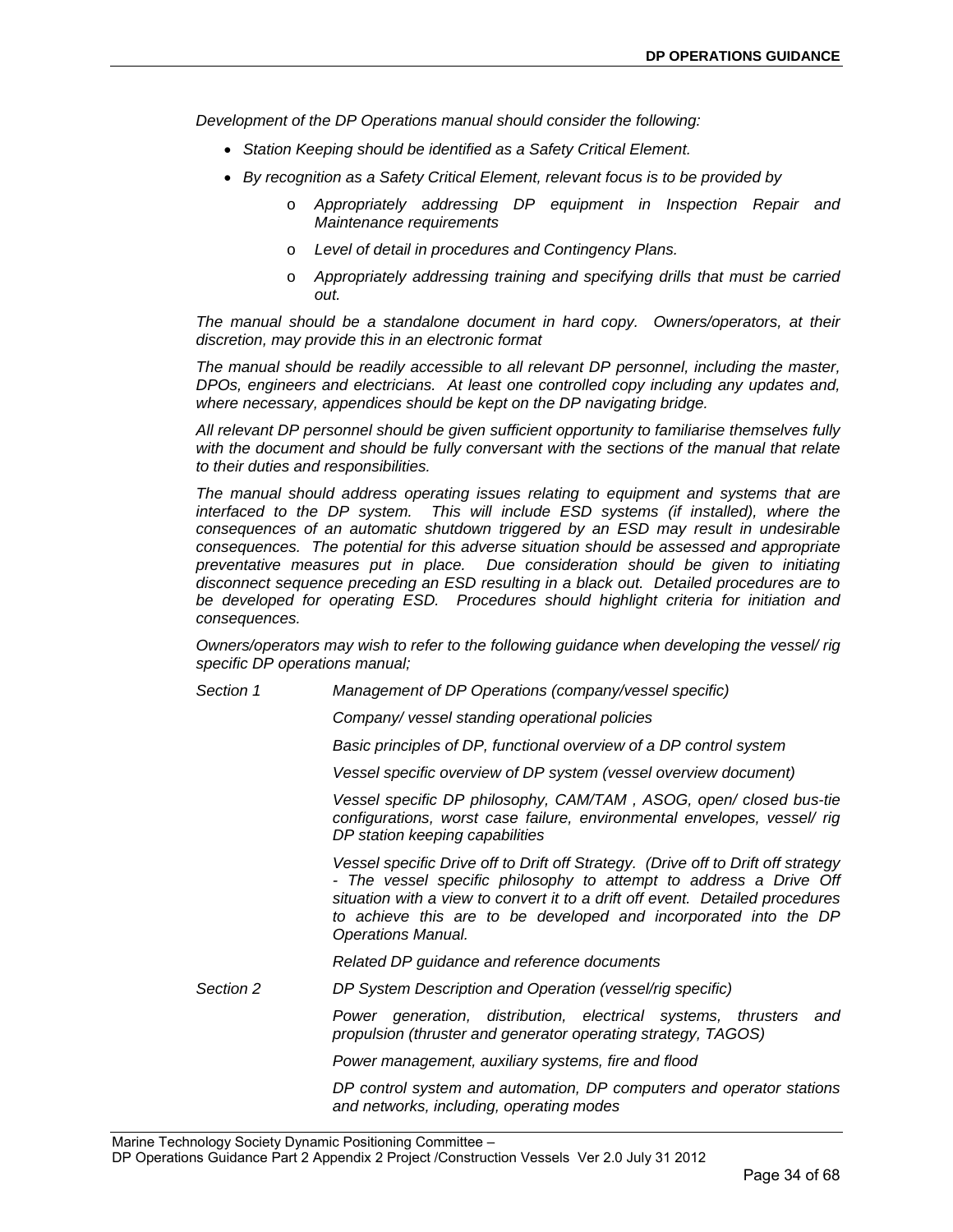*Position reference systems and sensors; DGNSS/Hydroacoustic/taut wires, gyros, VRUs, wind sensors draft sensors, current sensors, etc* 

*Communications systems, internal and external, routine and emergency.* 

*Disconnect systems; auto/manual emergency shutdown systems (ESD), emergency disconnect system (EDS [disconnect sequence]), other emergency and alert systems, interfaces with other vendors equipment (e.g. tensioner systems, external force input). (The failure modes of these systems and the potential effects on the vessel's station keeping ability should be addressed in the DP FMEA).* 

#### *Section 3 DP Operations Procedures*

 *Procedure for planning DP operations, including environmental criteria, use of DP capability analysis and DP footprints, DP system set up, power and propulsion set up, required levels of redundancy, position reference system planning, integration with activity planning, simultaneous operations, risk assessment.* 

 *Development of ASOG (activity specific operating guidelines), requiring input from analysis, simulation study, proven blackout recovery times and EDS times( if applicable) and determination of red and yellow watch circles. Development of activity specific criteria for normal, advisory, actionable and emergency conditions, ASOG communications and response procedures, emergency DP procedures, including drive off, drift*  off, force off, blowout/ shallow gas, fire and/or explosion, loss of well *control, severe weather, loss of DP position references, loss of redundancy, black out, collision, squalls, etc.* 

 *Position reference system deployment, operation and recovery, including hydrophones, acoustic arrays, battery procedures, DGPS set up and differential corrections, other PRS procedures* 

 *Normal DP marine operations, including voyage, transit and field arrival checklists, Annual DP Trials, mobilization trials, field arrival checklists, location set up checklists, watch handover checklists, Activity planning and pre-departure checklists, ESD/EDS trials (where appropriate), 500m safety zone operations, optimum position and heading, position and heading changes, standby time, data logging, offset and turn testing, ROV operations, helicopter operations, operations in strong currents, adverse and heavy weather procedures, special operations.* 

 *Communications, including routine internal communications, external locations, emergency procedures, testing, alert systems, typical communications protocols and messages.* 

 *DP incident definition, investigation, reporting, close out and record keeping.* 

*Section 4 Organisation and Responsibility* 

 *DP organisation, including onboard organisation, key DP personnel, DP technical and operational support onshore and offshore, manning levels* 

 *Duties and responsibilities of key personnel involved in DP operations, examples, master, DPOs, chief engineer, engineers, electrical officers, ETOs, construction superintendent, etc.*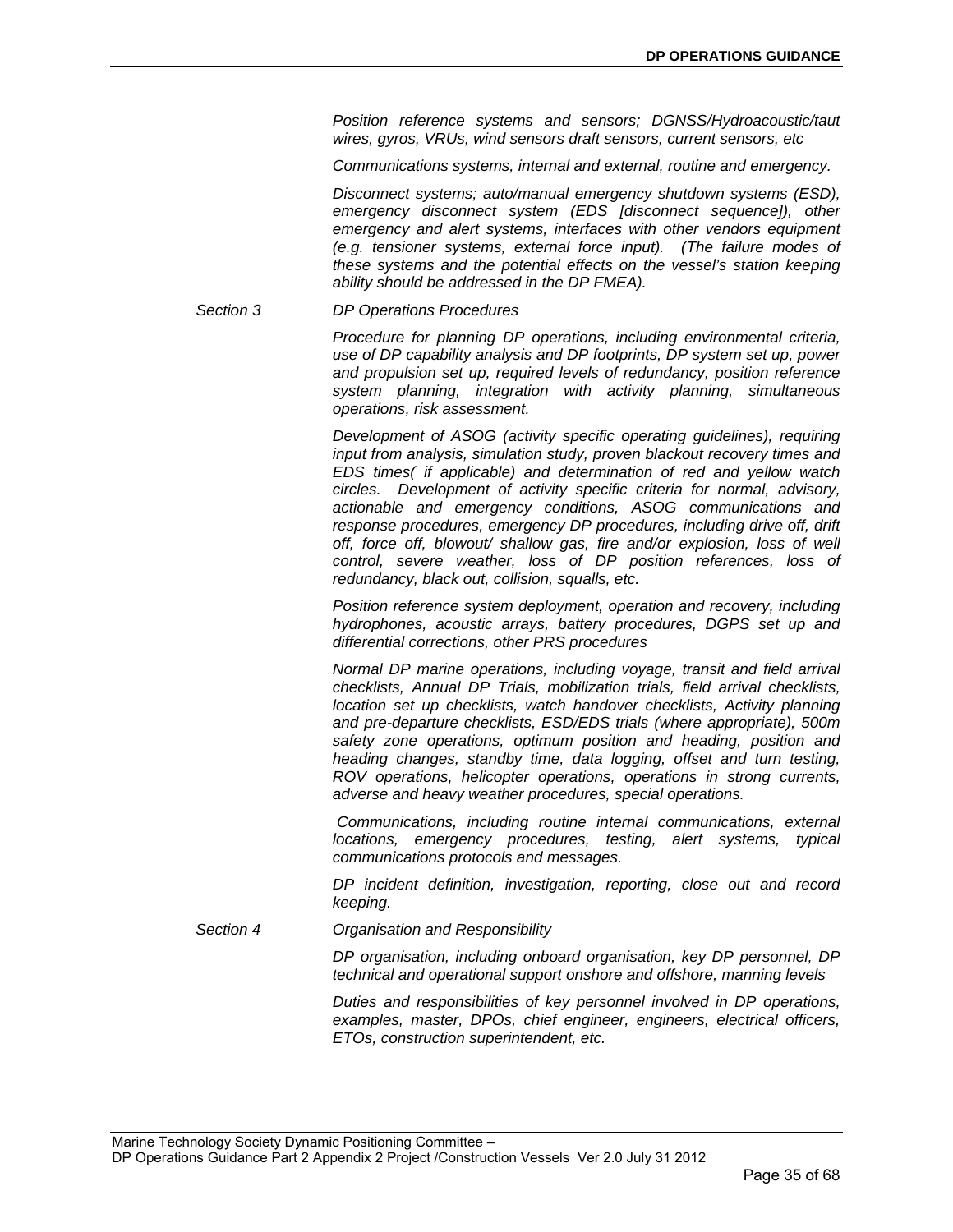*Onboard watch routines, watchkeeping duties, DP desk procedures, DP handover procedures, DP log keeping and documentation, including weather log, beacon log, DP standing orders, bridge and engine room, drillers shack,* 

 *DP training, familiarization and competency assessment, including onboard programs and experience levels, skills development, emergency training, drills and exercises.* 

 *DP reporting and record keeping, including daily reporting, monthly DP status report, tests and trials reporting, DP incidents and equipment*  failure reports, vendor reports, DP correspondence, reporting matrix, etc.

 *Operator Intervention Appendix* 

#### **4.9 Activity Operational Planning**

In recognizing that exposure to risks manifests itself during vessel operations it is recommended that activities performed by DP vessels should be subject to planning and preparation. In planning and preparing for the activities the following should be considered and, where appropriate, documented:

- o Configuration for the Critical Activity Mode of Operation (CAMO) or, where appropriate, the Task Appropriate Mode (TAM).
- o Preparation of the Activity Specific Operating Guidelines (ASOG), including onboard discussion with all relevant stakeholders as part of the pre-project execution/ activity.
- o Discussion to be included in pre-project execution readiness checklist.
- o Capabilities of the vessel, both intact and residual capability, following Worst Case Failure (WCF).
- o Limitations imposed by water depth.
- o Consequences of a loss of position and/ or heading.
- o Limitations imposed upon operations by residual capability.
- o SIMOPS and marine vessel interaction and consequences arising from change of status (Green to Blue, Yellow or Red).
- o The activity being performed and the necessary time to terminate to bring vessel to a safe position upon the onset of failure.
- o Initiating "Positioning Standby"

Activities should include day to day operations, any specific operation relevant to the design of the vessel, as well as any unique operations the vessel is called upon to perform.

Appropriate measures should be in place to clearly identify critical tasks/ operational phases of the activity and to ensure that the vessel is set up in the agreed to Mode (CAM or TAM). Criteria for Operations undertaken as CAM should be within post WCF capability. Where a decision has been made to operate in a TAM a separate ASOG covering TAM should be produced.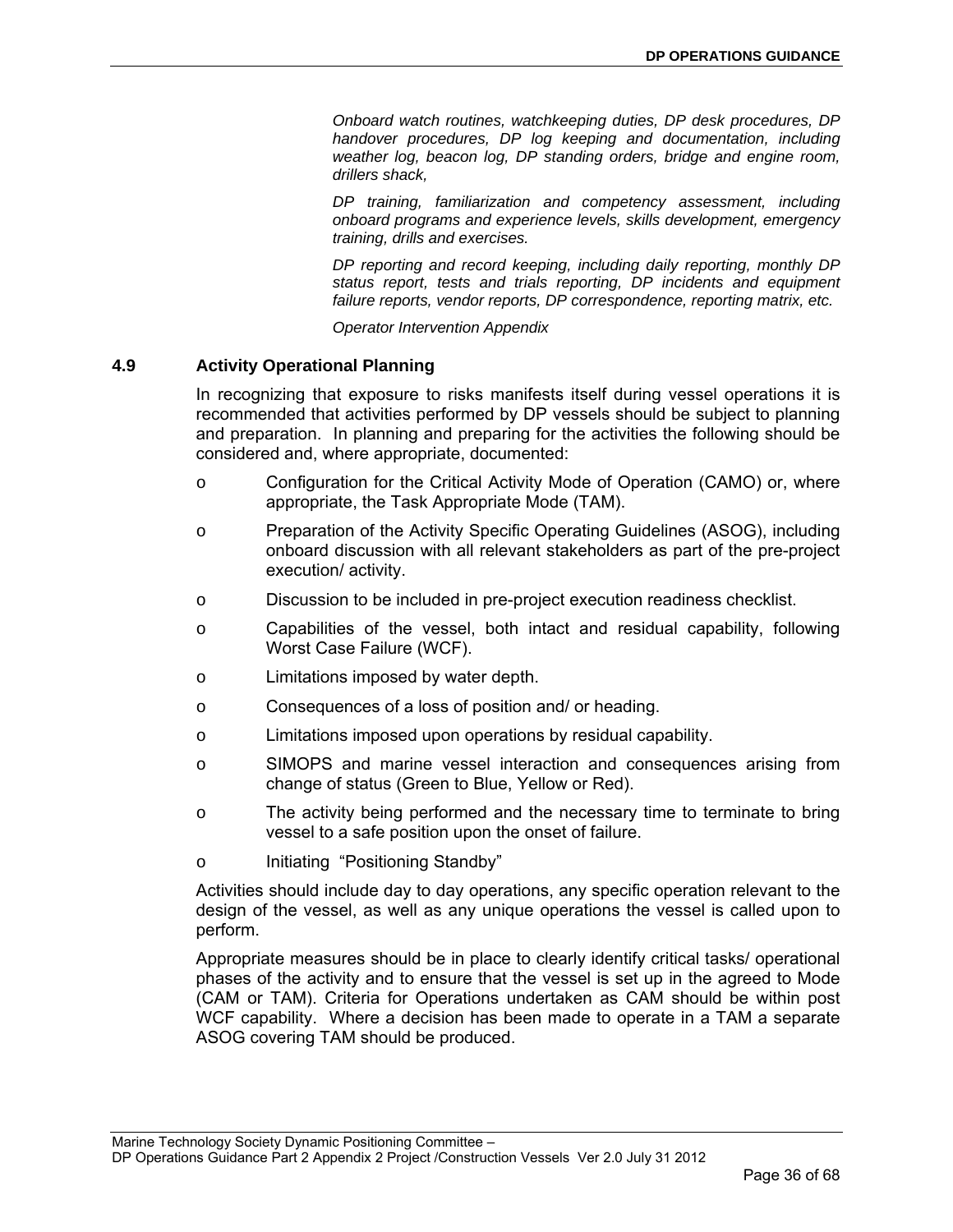Note The ASOG should be developed by extracting all the relevant information from detailed technical review of the vessel's DP FMEA, operational manuals and project specific procedures. The ASOG should be validated on board.

> On a DP MODU, ASOGs are known as WSOGs. Some owners refer to it as WSOC (Well Specific Operating Criteria).

#### *Guidance Notes*

#### *Positioning Standby*

*Positioning standby is a condition that is triggered during the execution of the Industrial Mission when warranted. Positioning standby is initiated to bring all station keeping critical elements (Equipment, People, and Processes) to a higher state of readiness, for a defined period, with the objective of preventing a loss of position by* 

- *Ensuring that all needed equipment is available and or running where necessary*
- *People are in position to respond to an event and prevent escalation*

*Positioning Standby may initiate a* 

- *A change in configuration from TAM to CAM*
- *Cessation of non critical activities, including suspension of routine IRM during the period when positioning standby is in effect. ( personnel in right places)*

*Examples of positioning standby are* 

- *Riser transfer operations/Heavy Lift Operations*
- *Increase in Time to Terminate ( TTT)*
- *Deteriorating weather*
- *Station Keeping Equipment issues*
- *Difficulties being experienced in Industrial mission*

#### *Critical Activity Mode of Operation (CAMO)*

*Any DP vessel, including DP Class 2 and 3, can have the redundancy concept defeated if its systems and equipment are not configured or operated in the correct way.*

*Critical Activity Mode of Operation (CAMO): This is generally a tabulated presentation of*  how to configure the vessel's DP system, including power generation and distribution, *propulsion and position reference systems, so that the DP system, as a whole is fault tolerant and fault resistant. The CAMO table also sets out the operator actions should the required configuration fail to be met. The term Safest Mode of operation (SMO) has been previously used to describe CAMO* 

*The CAMO sets out the required equipment configurations and operational standards necessary for the vessel to meet its maximum level of redundancy, functionality and operation so that no single failure will exceed worst case failure. Every DP vessel/ rig has a unique configuration (aka Critical Activity Mode Configuration) which must be determined from a detailed understanding of the vessel's DP FMEA and its operational characteristics. The CAM configuration should be the default operational mode for a DP vessel when conducting activities deemed or identified as critical.* 

*A detailed review of the DP FMEA is done with a view to identify critical activity mode. It is suggested that the results of this review are summarised in a vessel overview document.*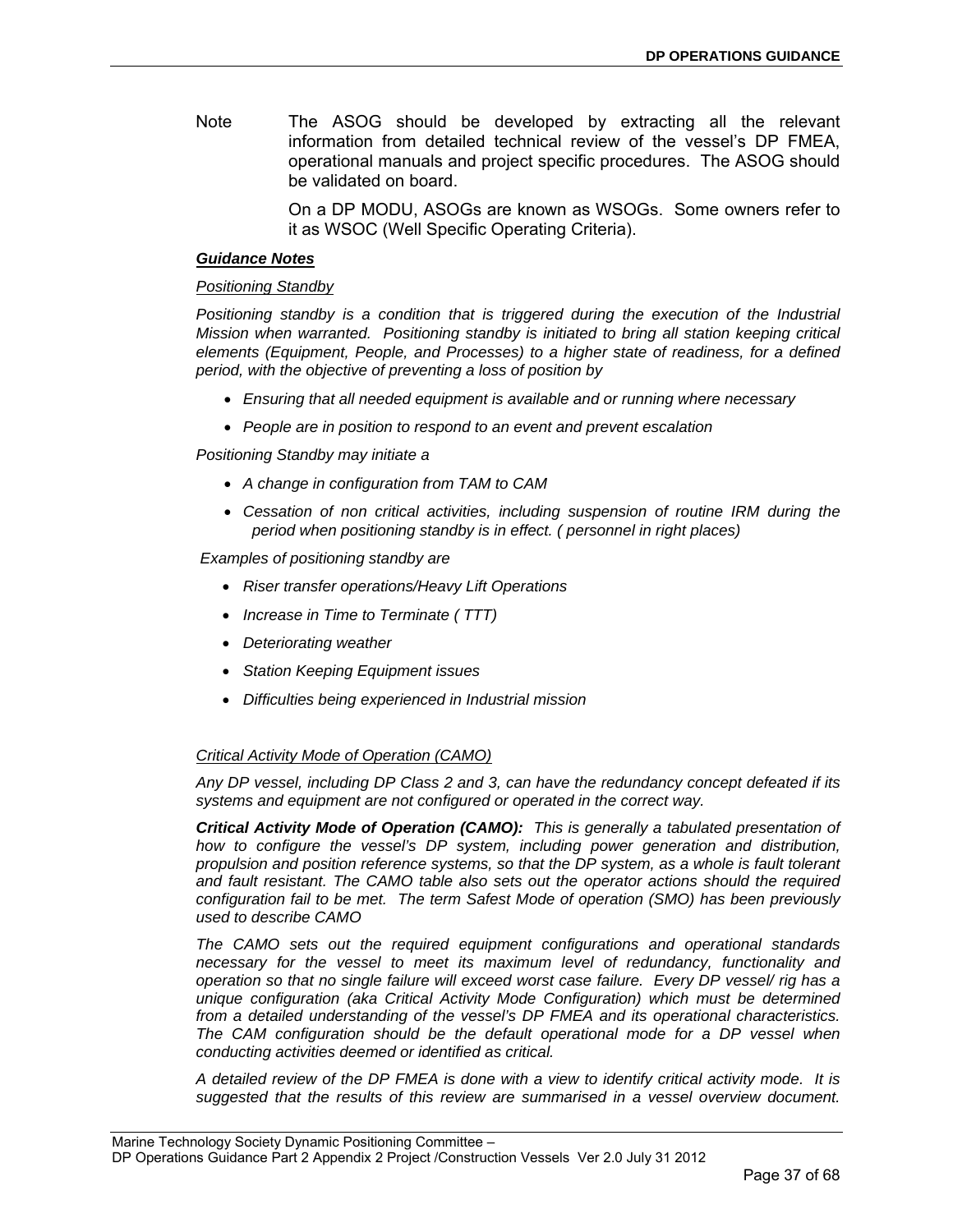*This overview document in conjunction with CAM, ASOG and TAGOS could be a useful tool to onboard new personnel involved in operations. The ASOG should be accompanied by a single line drawing (SLD) of the power generation, distribution and propulsion system.* 

#### *Task Appropriate Mode (TAM)*

*'Task Appropriate Mode' (TAM) is a risk based mode: Task Appropriate Mode is the configuration that the vessel's DP system may be set up and operated in, accepting that a*  failure could result in effects exceeding the worst case failure such as blackout or loss of *position. This is a choice that is consciously made. This mode may be appropriate in situations where it is determined that the risks associated with a loss of position are low and will not result in damage to people, environment or equipment. The conditions under which a DP Project and Construction Vessel may operate in TAM are defined and are usually associated with operating well clear of the 500 m zone of floating or critical subsea assets and where the consequences of a loss of position are evaluated and deemed acceptable. Activities where TAM is considered should have documented risk assessments carried out.* 

*(Note - Task Appropriate Mode (TAM) in this context is not to be confused with Thruster Assisted Mooring)* 

*TAM may be considered for Project/Construction vessels when appropriate for non critical activities. Risk assessments used to validate use of TAM should take into account* 

- *Fault tolerance/fault resistance and fault ride through capability of Station Keeping critical elements*
- *The benefits of power plant stability ( usually the reason why TAM is considered) vs. the potential for a complete loss of the power plant and the consequences*

*(Note - CAMO is synonymous with CAM and TAMO is synonymous with TAM)* 

*For diesel electric vessels the TAM may mean operating with closed bus, whereas CAM may require open bus.* 

*Example 1: A DP MODU may operate in this mode (TAM) during times when Time to Terminate is short, and in Critical Activity Mode, when Time to Terminate is long.* 

*Example 2: A DP pipelay vessel may operate in this mode (TAM) when well clear of the 500m zone of a surface or mission critical subsea asset, and in Critical Activity Mode (CAM) when inside 500m.* 

#### *Activity Specific Operating Guidelines (ASOG)*

*The ASOG differs from the CAM and TAM in that it relates specifically to a known location and activity and, in the case of a DP drilling vessel/ rig, to a specific well operation. The ASOG performs the same function as Well Specific Operating Guidelines (WSOG), which relate to drilling activities. The ASOG differs from the CAM and TAM in that the ASOG sets the operational, environmental and equipment performance limits for the DP vessel in relation to the specific activity that it is undertaking, whereas the CAM and TAM may not be location specific. An ASOG should be developed for every activity and location.* 

*A central component in the ASOG is proven knowledge of black out recovery time. Reference should also be made to relevant studies/analysis (if applicable) for an activity being undertaken (e.g. analysis related to riser transfer operations, heavy lift operations, permanent mooring connection operations*).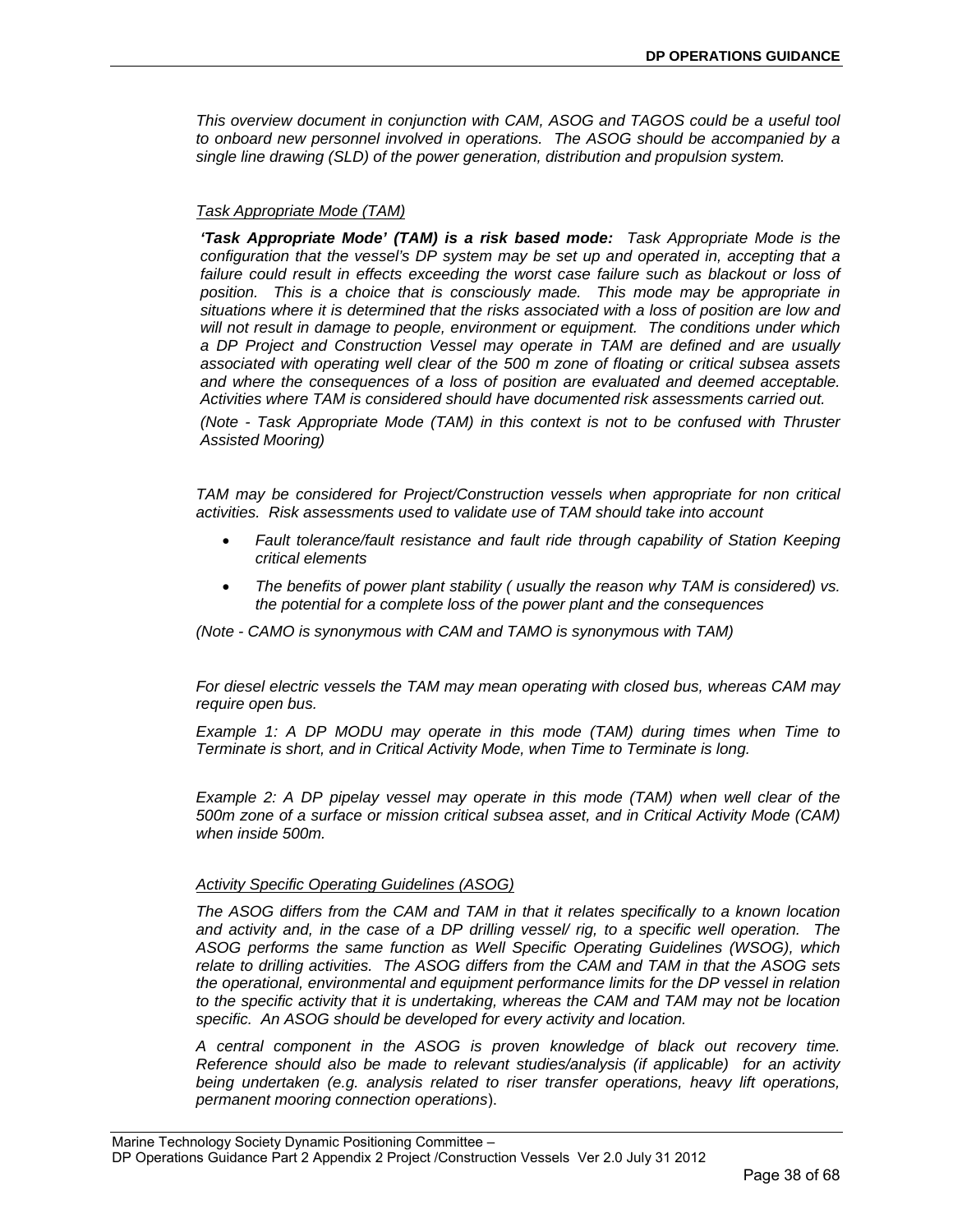- *Summary A DP vessel should always be set up in accordance with its predetermined CAM or when determined to be appropriate, in TAM. CAM is the default mode for Critical Activities. Vessels may revert from TAM to CAM as an added preventive measure or as a mitigation measure, usually as a result of risk analysis. Imposing positioning standby may trigger a change from TAM to CAM, if warranted. ASOG should always be developed and implemented by a DP vessel for every activity (location specific) that it carries out.*
- *Note The vessel owns the CAM/TAM and ASOG document and the process that is used to develop it, from inception through to implementation.*

*Refer to Appendix C for an example of a CAMO and ASOG for a DP Project Construction Vessel.* 

The CAMO/TAM is presented in a tabulated format and shows two conditions (GREEN – NORMAL) and (BLUE – ADVISORY) for each item, as follows:

| <b>CRITIAL ACTIVITY MODE (CAM or TAM) OF OPERATION - OUTLINE</b> |                                                                                                                                                        |                                                                                                                      |  |  |  |
|------------------------------------------------------------------|--------------------------------------------------------------------------------------------------------------------------------------------------------|----------------------------------------------------------------------------------------------------------------------|--|--|--|
|                                                                  | <b>GREEN</b>                                                                                                                                           | <b>BLUE</b>                                                                                                          |  |  |  |
| <b>Definition</b>                                                | Normal operations - all systems<br>and equipment fully operational,<br>DP verification<br>processes<br>completed and DP set<br><b>UD</b><br>confirmed. | Advisory status – where any of the<br><b>GREEN</b> conditions are not met.                                           |  |  |  |
| <b>Response</b>                                                  | For DP operations to commence<br>and continue the conditions in the<br><b>GREEN</b> column must be met.                                                | risk assessment<br>Conduct<br>to.<br>determine whether to continue,<br>change position<br>or<br>cease<br>operations. |  |  |  |

*The CAMO/TAM goes beyond equipment set up. It also defines operational standards. Typical items contained in the CAMO/TAMO will include the following;* 

- o Power plant set up, including whether operating open or closed bus
- o Diesel generators, including confirmation of 100% output in DP
- o Thrusters, including confirmation of 100% output in DP
- Power management, including configuration, confirmation that auto stop is off, black start enabled
- o Uninterruptible power supplies (UPS), including confirmation of power supply, functional testing, no cross connections
- o Manual controls and independent joystick, including confirmation of readiness and testing
- $\circ$  DP control system, including consequence analysis, mode availability and selection
- o Position reference systems, including availability, testing and selection, absolute and relative systems, placement of targets for DP OSVs
- o Set speed of rotation and speed of moves, suggest 10deg/min and 0.3m/sec, respectively
- o Sensors, including availability, testing and selection
- o Fuel systems, including confirm redundancy, tank levels, standby starts, isolations, crossovers
- o Sea water cooling, including confirm redundancy, standby starts, isolations, crossovers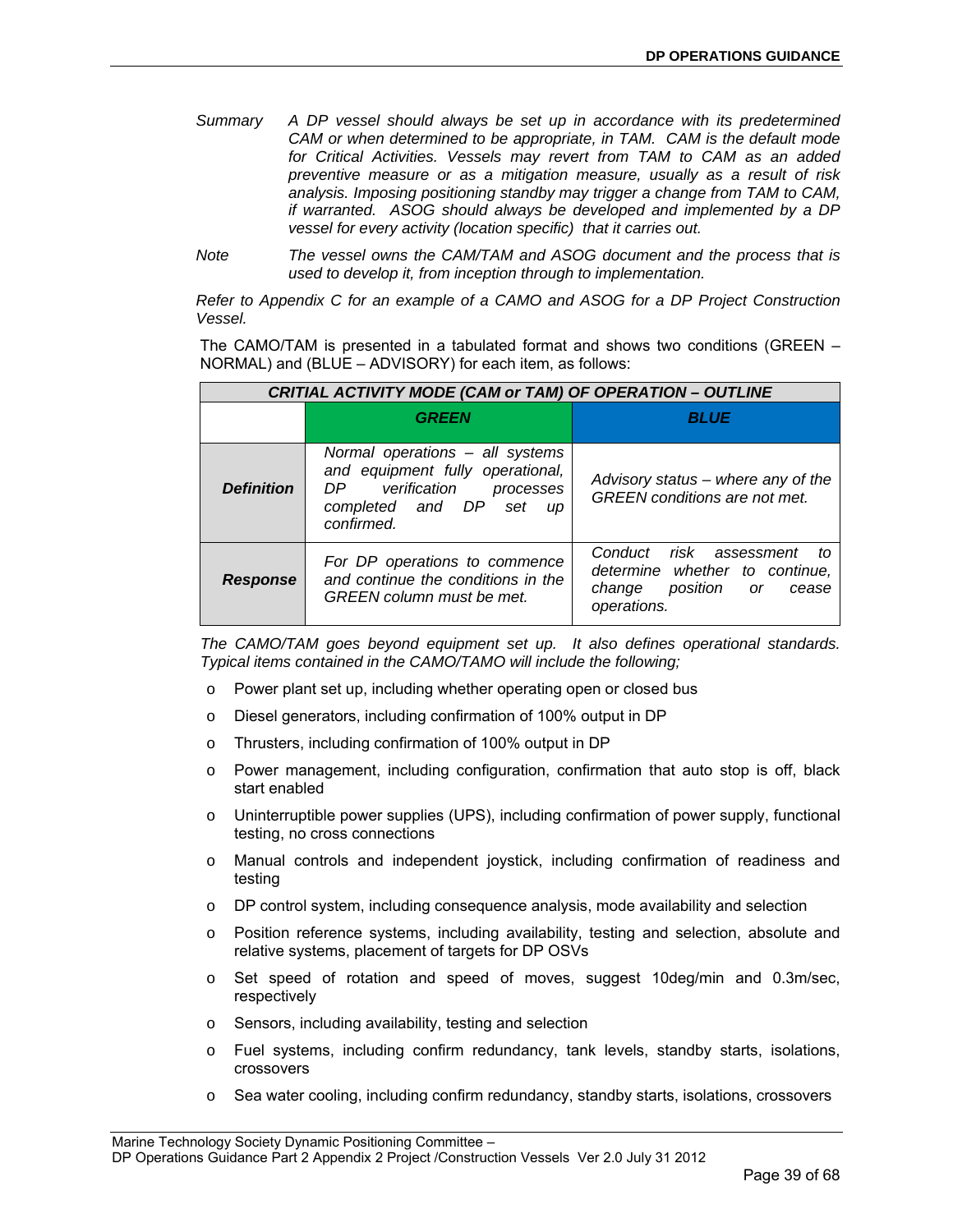- o Fresh water cooling, including confirm redundancy, standby starts, isolations, crossovers
- o Compressed air, including confirm redundancy, safest compressor operating mode
- $\circ$  DP and ER manning, including watchkeeping rotas, qualifications and competency of watch keepers
- o Trials and checklists
- o ESD status (if applicable)

*The ASOG is presented in a tabulated format and shows four conditions (GREEN – NORMAL), (BLUE – ADVISORY), (YELLOW – ACTIONABLE) and (RED – EMERGENCY), as follows;* 

|            | <b>ACTIVITY SPECIFIC OPERATING GUIDELINES - OUTLINE</b>                                                                         |                                                                                                                                                                                                                                               |                                                                                                                                                                                                                                                                   |                                                                                                                                                                                                 |  |  |  |
|------------|---------------------------------------------------------------------------------------------------------------------------------|-----------------------------------------------------------------------------------------------------------------------------------------------------------------------------------------------------------------------------------------------|-------------------------------------------------------------------------------------------------------------------------------------------------------------------------------------------------------------------------------------------------------------------|-------------------------------------------------------------------------------------------------------------------------------------------------------------------------------------------------|--|--|--|
|            | <b>GREEN</b>                                                                                                                    | <b>BLUE</b>                                                                                                                                                                                                                                   | <b>YELLOW</b>                                                                                                                                                                                                                                                     | <b>RED</b>                                                                                                                                                                                      |  |  |  |
| Definition | Normal operations -<br>systems<br>fully<br>all<br>functional<br>and<br>within<br>operating<br>acceptable<br>performance limits. | Advisory status -<br>approaching<br>performance limits or<br>reportable<br>alarm<br>status. Operations<br>may continue whilst<br>risks<br>being<br>are<br>assessed. A failure<br>that<br>occurred<br>has<br>does not affect DP<br>redundancy. | Actionable status -<br>Pre-defined<br>performance<br>limits<br>reached, component<br>system failure<br>or<br>resulting in loss of<br>redundancy.<br><b>The</b><br>vessel/rig<br>maintains<br>position<br>although the vessel<br>lost<br>its<br>has<br>redundancy. | Emergency status -<br>pre-defined<br>operational<br><sub>or</sub><br>performance<br>limits<br>exceeded,<br>component<br>or<br>system<br>failure<br>resulting in loss of<br>control or position. |  |  |  |

*An ASOG for a DP Project/Construction vessel will typically cover the following items:* 

- $\circ$  Maximum watch circles radius (if applicable) for max metocean conditions that activity will be carried out for one year return conditions
- $\circ$  Colinearity conditions of wind and current (including one year return conditions)
- o Weather forecast and environmental conditions, including wind speed limits, current speed limits, wave height limits
- o Vessel positioning performance (weather related), including position and heading excursions
- $\circ$  Maximum offsets permissible from the set point position. (E.g. to avoid side loading on rigging)
- o Limitations (if any) imposed by rigging/design constraints (e.g. max allowable stresspiling operations, limiting footprint envelopes to avoid side loading of rigging) Long turn
- o Long turn (e.g. riser/umbilical hand off operations)
- o Drive off, drift off scenarios
- $\circ$  Diesel generators, including minimum number required for the activity, performance limits and failures (TAGOS)
- o Diesel generator loads (TAGOS)
- $\circ$  Thrusters, minimum number required for the activity, performance limits and failures (TAGOS)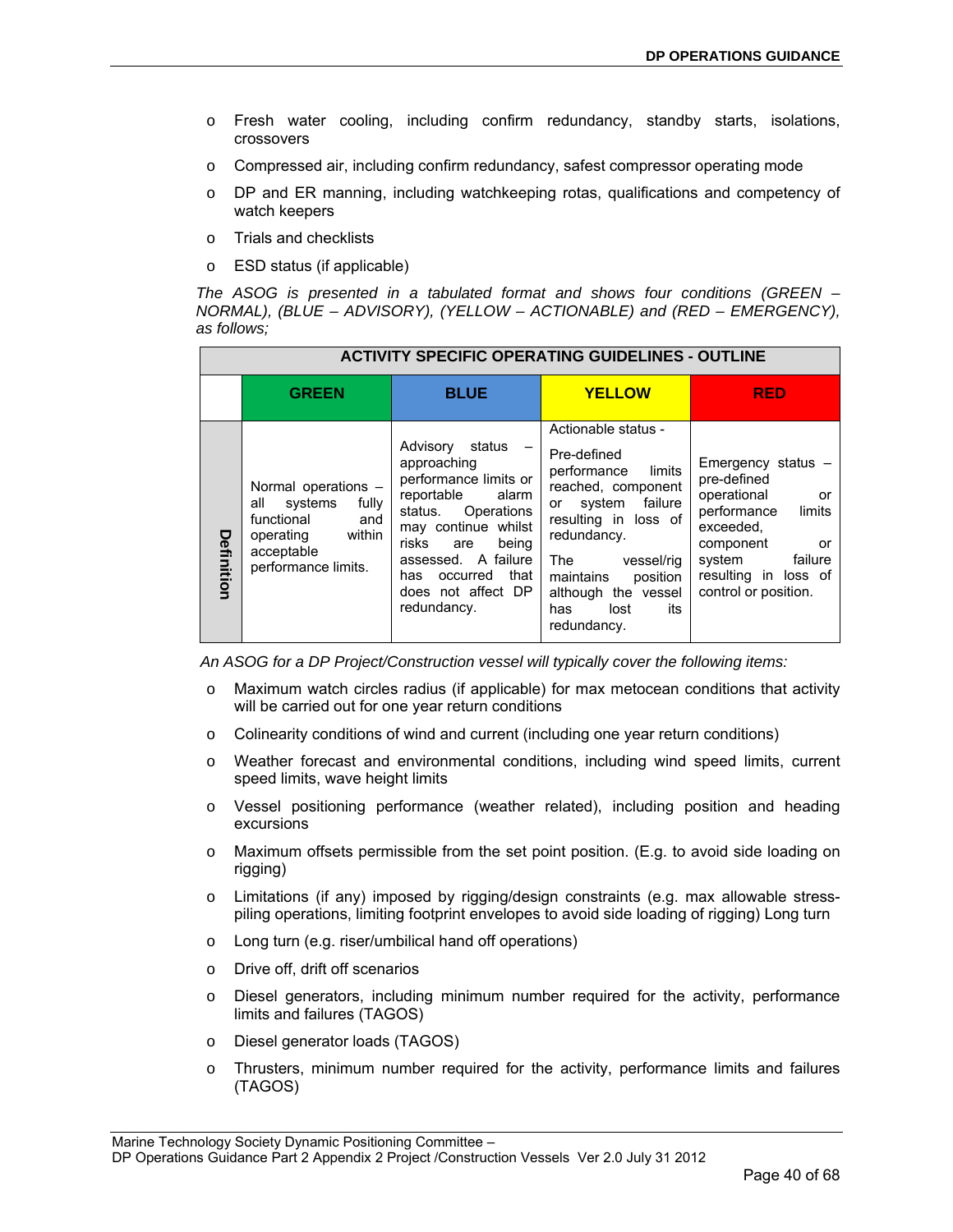- o Thruster loads (TAGOS)
- o Phase back conditions (including thruster phase back, drilling phase back and DP control system power limiting)
- o Battery and UPS systems
- o PMS and VMS status and operation
- o Auxiliary systems, including fuel, SW and FW cooling, air performance limits and failures
- o Uninterruptible power supplies (UPS), including operation, charger output and supply status, failures
- o DP control system, including operation and performance of DP controllers and OS, failures
- o DP control system displays, including mimics, performance and failures
- o DP networks, including operation and redundancy, failures
- o Position reference systems, including number of enabled systems and performance, failures
- $\circ$  Sensors, including number of enabled systems, performance and criticality to activity, failures
- $\circ$  Critical communications, including onboard systems, performance and failures
- $\circ$  Non essential DP systems, including ventilation and a/c performance and failures
- $\circ$  Fire, flood, visibility, collision, including threat to safety of the DP operation
- o Simultaneous operations, including communications with assets
	- *Note 1 Consideration should be given to enhancing weather and seastate monitoring, if required, by providing more robust weather monitoring, such as by a wave rider buoy ("shallow water applications")*

#### **4.10 Communications**

The vessel should be equipped with the appropriate primary and secondary equipment needed to communicate between all parties (stakeholders) whilst carrying out the intended task.

Effective internal and external communications is a key tool to manage risk.

Communications in this context include voice, visual (lights/displays) and audible means (alarms). Means of communication are not limited to the above but include integrated IT systems using wireless network technology that combine communications with other features, including AIS and DGNSS.

Operational specific visual and voice communications should ensure that the pertinent information flows between the key operating points as well as to and from assets and/or other vessels that might be affected by the operation being carried out.

These operating points may be onboard the vessel as well as on other facilities involved with the activity. Communication protocols are to be set up to provide pertinent information regarding intent, current status of planned as well as unexpected events during the execution of the activity.

Continuity of communications during foreseeable emergency situations should be taken into account.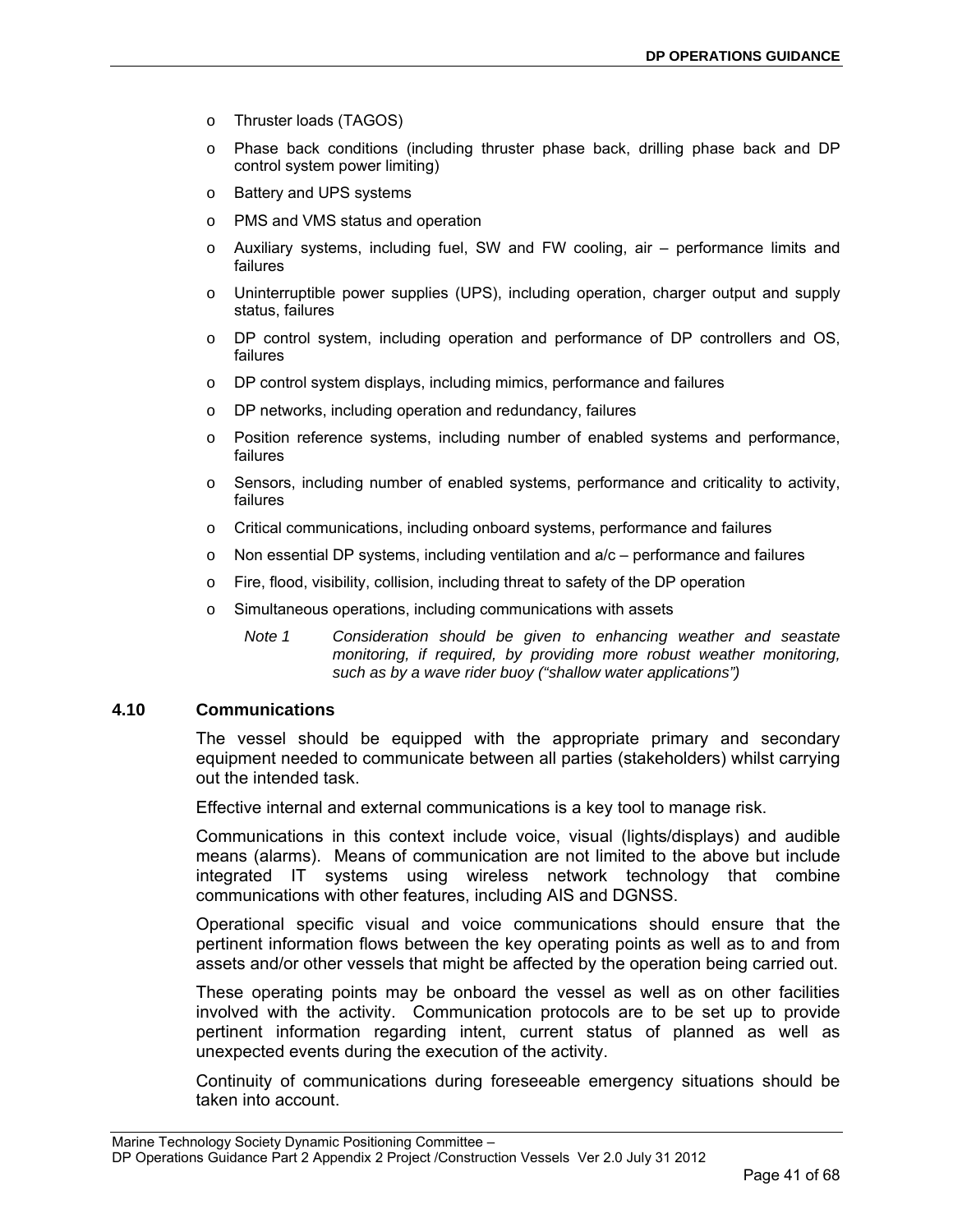Communications should be taken into account when detailing the roles and responsibilities of key personnel during the planning stages for the intended task, ensuring that a common working language and terminology is used at all times.

Guidance on communications is provided in M103, M182 and M205.

Note The importance of communication to be emphasized by incorporating into the ASOG.

#### *Guidance Notes*

*There should be redundant voice communications systems to all key locations on board the DPO vessel. At least one of the systems should be hands free. The DPO should have a view or CCTV coverage of all important operational areas onboard as well as of important points of interest external to the vessel.* 

*Communications and alarm systems should be protected against power supply failure. Battery/ UPS back up power supplies are recommended.* 

*Some modern communications and alarm systems rely solely on software activated alarms through the network. This sole dependency is not recommended. Manual activation of alarms should never be overlooked in design or in operation.* 

*Communications and alarm systems for all DP related equipment and systems and other equipment and systems not directly related to DP, but which will have an effect on DP, should be located close to the DP control station. This should include fire zone alarms systems.* 

*Simultaneous operations (SIMOPS) depend on effective communications between all vessels and units involved in the operation. It is important that change of status between vessels and units engaged in SIMOPs is communicated speedily and reliably. It should be noted that developments in sensor and communications technologies are underway to relay, among other things, change of vessel or unit CAMO/TAMO or ASOG status. With these systems any change of status from GREEN to BLUE, YELLOW or RED will be instantaneously relayed to all vessels and units engaged in SIMOPs. These technologies are expected to deliver and aid in the management of complex SIMOPS.* 

#### **4.11 DP Planned Maintenance**

DP vessels should have a structured planned maintenance system that specifically addresses maintenance of the vessel's DP system, equipment and support systems. Relevant guidance is given in IMCA M109.

Planned maintenance should address all equipment that has an impact on the vessel's station keeping capabilities. This should include indirect components such as generator circuit breakers, bus tie breakers, etc. Maintenance should include regular cleaning, calibration, and testing of equipment as outlined in manufacturer's recommendations and industry guidelines.

Records of planned and unplanned maintenance should be kept in an auditable format, either hard copy or appropriate electronic format. These records should include vendor service records as well as maintenance performed by vessel personnel. These records should be kept on board for the period specified by the owner/ operator.

A minimum number of required critical DP spares should be maintained on board. The critical spare inventory should be monitored via a formal inventory program that is closely linked to the planned maintenance system. This should assist in getting back to normal operating condition after equipment failure or DP incident.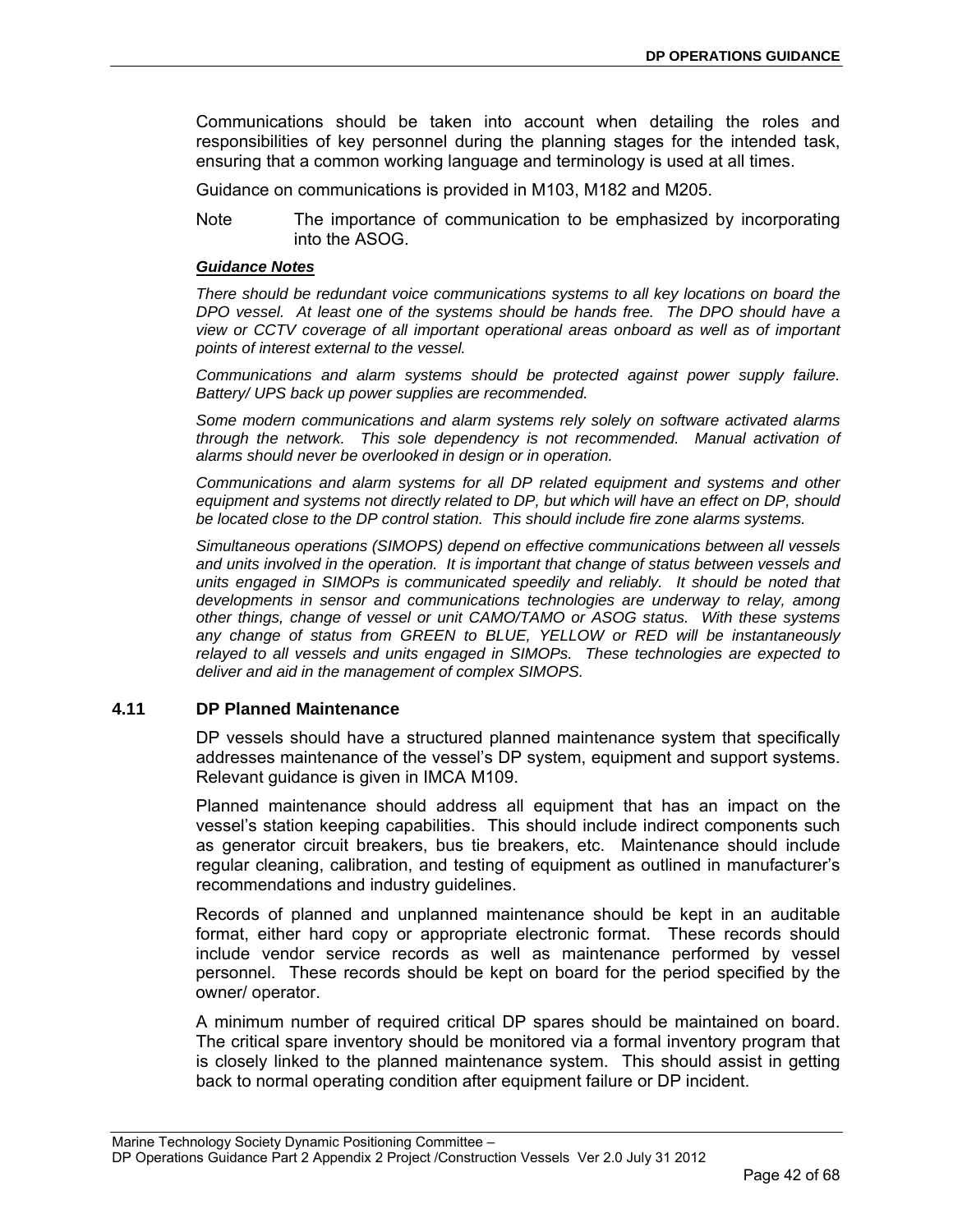- Note The client's due diligence process is usually the main driver in the critical path to return to normal operating condition. Typically, this also involves vendor support as well as the client's DP consultant.
- Note Maintenance on DP related equipment whilst conducting DP operations should be controlled by a documented permit to work system and should always take into consideration the potential alteration of failure modes and increased criticality of failure consequences on DP capabilities and/ or redundancy.

#### *Guidance Notes*

*It should be recognised that DP Vessels may from time to time require that certain items of*  equipment are temporarily taken out of service for the purposes of essential planned *maintenance. Where thrusters and/or generators are temporarily taken out of service this is*  likely to have an impact on the vessel's DP capability and its worst case failure. In *preparation for these occasions it is recommended that a thruster and generator operating strategy (TAGOS) is developed to take account of the impact on DP capability and/or worst case failure. If the impact on DP capability and/or worst case failure is significant, it is suggested that additional DP capability plots correlated to the TAGOS be provided on the vessel.* 

*It is recognised that deferring scheduled planned maintenance due to work activities increases the potential for failures. Vessel operational teams are encouraged to incorporate planned maintenance as a guideword in HIRAs. (Hazard Identification and Risk Assessments)* 

*For Project/construction vessels where preventive maintenance is to be carried out while undertaking project activities (Industrial Mission), due consideration is to be given to methods that will permit the vessel to continue the operation in the identified CAM/TAM, (e.g. Pipelayer with potential to exceed pre-agreed thrust/power limits if prime mover/propulsor is temporarily out of service for maintenance. Reduction in pull speed during the maintenance activity would still enable the vessel to operate in identified CAM/TAM.* 

*Note The potential for common mode failures increases where same vendor equipment of same type and age are installed and in operation. (Example experienced - simultaneous failure of three wind sensors of similar type and hours of service ("aging") accompanied by mechanical stressing (gusts experienced during a hurricane event that was in proximity of the rig).* 

#### **4.12 DP Incidents**

DP vessels should be provided with and operate appropriate DP incident reporting, investigation and closing out procedures. This should be in accordance with vessel owner or operators' and, if applicable, clients' processes. Documented records should be kept and be capable of auditing.

Where CAM, TAM and ASOG are used as tools to manage DP operations a suggested approach is that, apart from the exceptions in the notes below, any reactive change of DP status from GREEN to YELLOW or RED should be regarded as a DP incident, and should be reported, recorded and investigated.

Note A change of status triggered by prearranged agreement between the Master, and senior onboard decision makers, allowing the vessel to exceed environmental limits should not be regarded as a DP incident.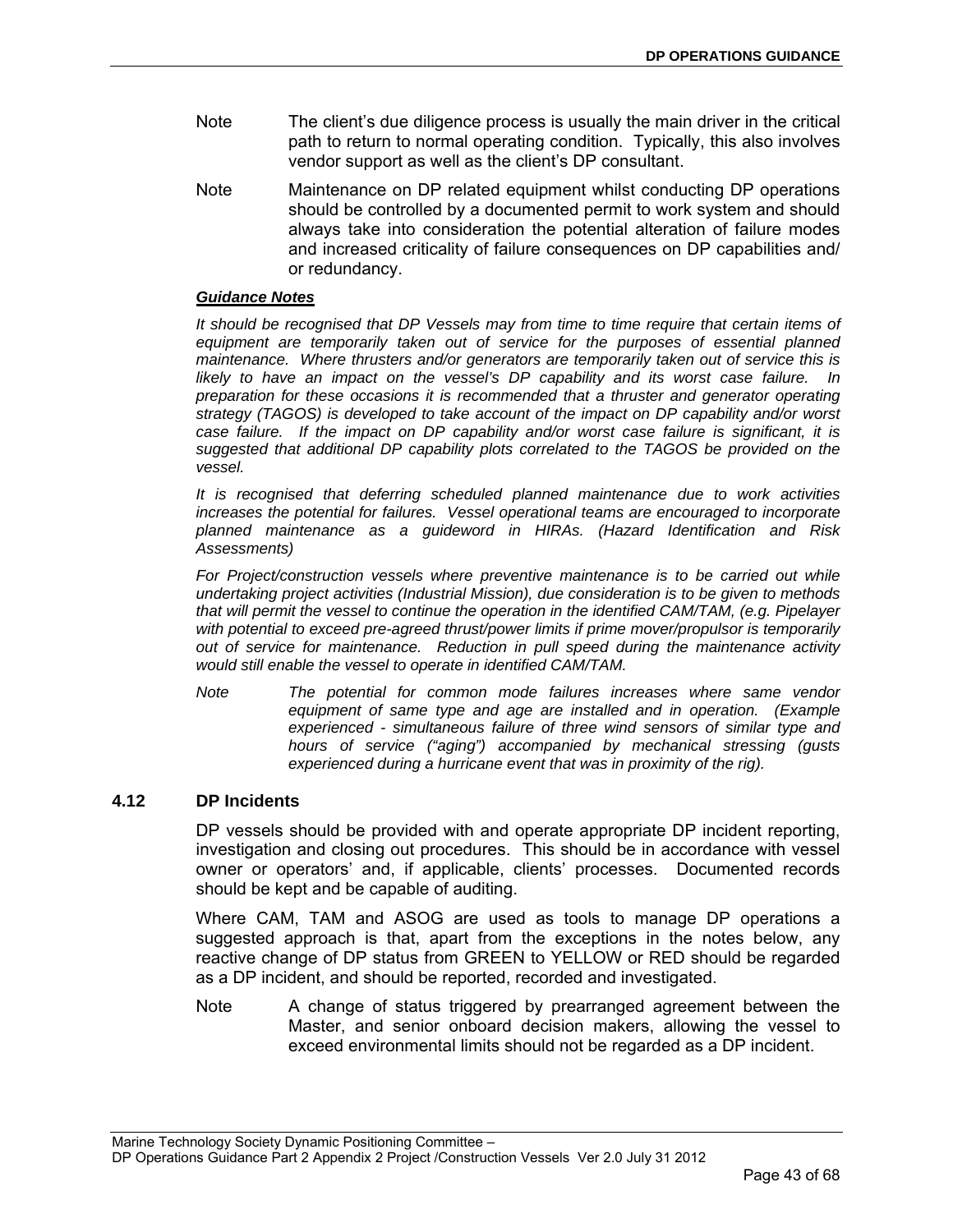Note An operator initiated change of status as a result of a conscious decision based on risk analysis of the circumstances where the trigger points have not been reached should not be regarded as a DP incident.

It is recommended that reactive YELLOW and RED DP incidents are investigated as soon as practicable after the DP incident and, where relevant, trials are carried out as part of the investigation process.

The purpose of the investigation and the trials should be;

- $\circ$  to assist in identifying the root causes of the incident
- $\circ$  to verify and validate that measures to address the root cause are effective
- $\circ$  to validate that effective measures have not introduced any additional potential to cause failures (both hidden and apparent)

In the event of the occurrence of a DP incident relating to the vessel's configuration as described in the DP FMEA and other documents, it is suggested that the FMEA provider is involved in the incident investigation. This will facilitate lessons learnt to be implemented into the DP FMEA and proving trials program.

Owners/ operators of DP vessels are encouraged to share lessons learned from DP incidents with the wider DP community. DP systems and equipment vendors are also encouraged to do likewise and to share information on unexpected faults, features and failures that are identified in operation. IMCA's station keeping incident reporting scheme provides a suitable channel for disseminating relevant information throughout the DP sector.

#### *Guidance Notes*

*The IMCA station keeping incident reporting scheme has been in place for many years and annual reports are published each year which summarise each reported incident as well as providing an overview of all the incidents for the year. These annual reports are available to IMCA members and non-members alike. Owners/operators are recommended to make these reports available to key DP personnel onboard their vessels so that they can learn from the experience of others.* 

*The IMCA station keeping incident reporting scheme or other repositories of DP incidents needs the support of the whole DP community to be an effective learning, sharing and risk mitigating tool. It is acknowledged that there could be a reluctance to participate in sharing of incidents for fear of unwanted disclosure of company identification as the source of the DP incident. Industry bodies that provide repositories for incident reporting are encouraged to provide anonymity and positively communicate this to the DP community. Owners/ operators are encouraged to draw upon learnings from incidents experienced and avoid recurrence.* 

*Vessel operational teams are encouraged to systematically evaluate potential for incidents on their own units based on published analysed information. Where additional technical support is required to aid this systematic analysis it should be sought.* 

#### **4.13 Reporting and Record Keeping**

Owners or operators of DP vessels should have an effective reporting and record keeping system.

There should be a clear line of reporting DP related items onboard the DP vessel and between each department and this should involve key DP personnel. There should also be a clear line of reporting between the DP vessel and the company's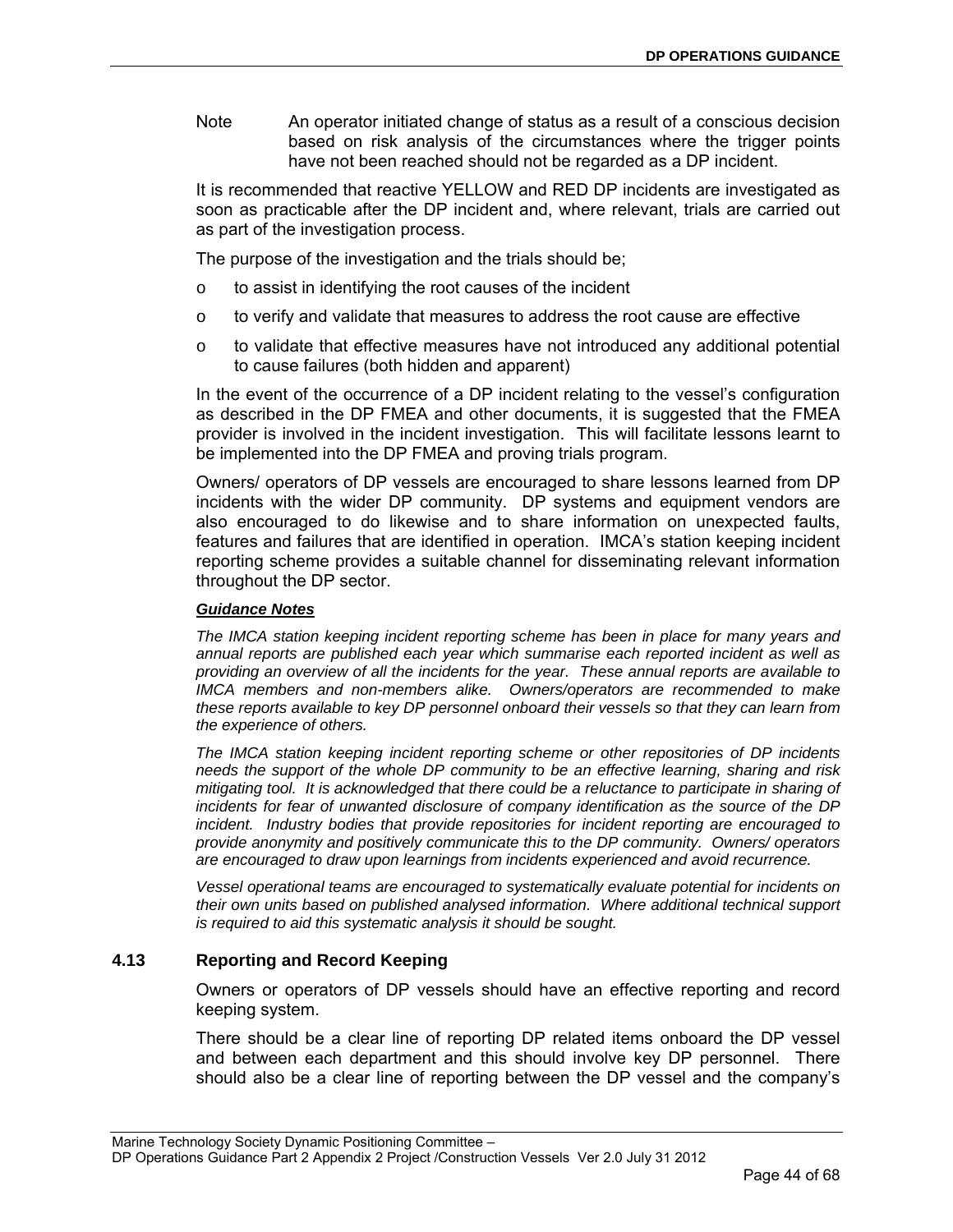shoreside management. DP related records should be maintained onboard and, where appropriate, at the company's premises.

The documents and records contained in table A, Section 3.2 should be accessible to key DP personnel and to other interested parties.

DP vessels, on occasion, carry out activities which may be unique to project requirements. Records of these activities including pertinent information from Hazards and Risk Identification (HIRAs) should be made and kept onboard for future reference, both for training and familiarisation processes as well as for reference in case of similar project requirements in the future.

#### *Guidance Notes*

*The following records should be kept and made accessible to vessel crew and to other interested parties.* 

- o *DP FMEA & FMEA Proving Trials reports*
- o *Annual DP Trials*
- o *DP checklists for bridge and engine room*
- o *DP incident investigations & close out reports (see Note 1 below)*
- o *DP system faults, repairs, modifications and upgrades (see Note 2 below)*
- o *Vessel specific familiarisation and training for short service employees involved in DP operations and ongoing training and development programs for experienced DP personnel*
- o *Operational logs & DP alarm print outs*
- o *DP data logging records*
- o *DP system equipment vendor reports*
- o *DP Footprint Plots*
- o *Vessel overview documents, CAM/TAM and ASOGs, TAGOS*

*DP vessels, on occasion, carry out activities which may be unique to project requirements.* 

*Effective record keeping of such activities has the following benefits,* 

- o *assists in identifying best practices*
- o *demonstrates the vessel's performance*
- o *facilitates knowledge capture and transfer*
- o *assists in identifying or justifying equipment improvements*

*Guidance on reporting and record keeping is provided in M109, M163* 

- *Note 1 Owners/ operators should recognise the benefits that electronic DP data logging systems offer when carrying out DP incident investigations and establishing root cause.*
- *Note 2 Documentation relating to modifications and upgrades should be kept and available for reference. This will include risk analysis of the interfaces and documentation and records of all commissioning and testing.*

#### **4.14 Competence**

Definition Competence is the acquisition of knowledge, skills and abilities at a level of expertise sufficient to be able to perform in an appropriate work setting.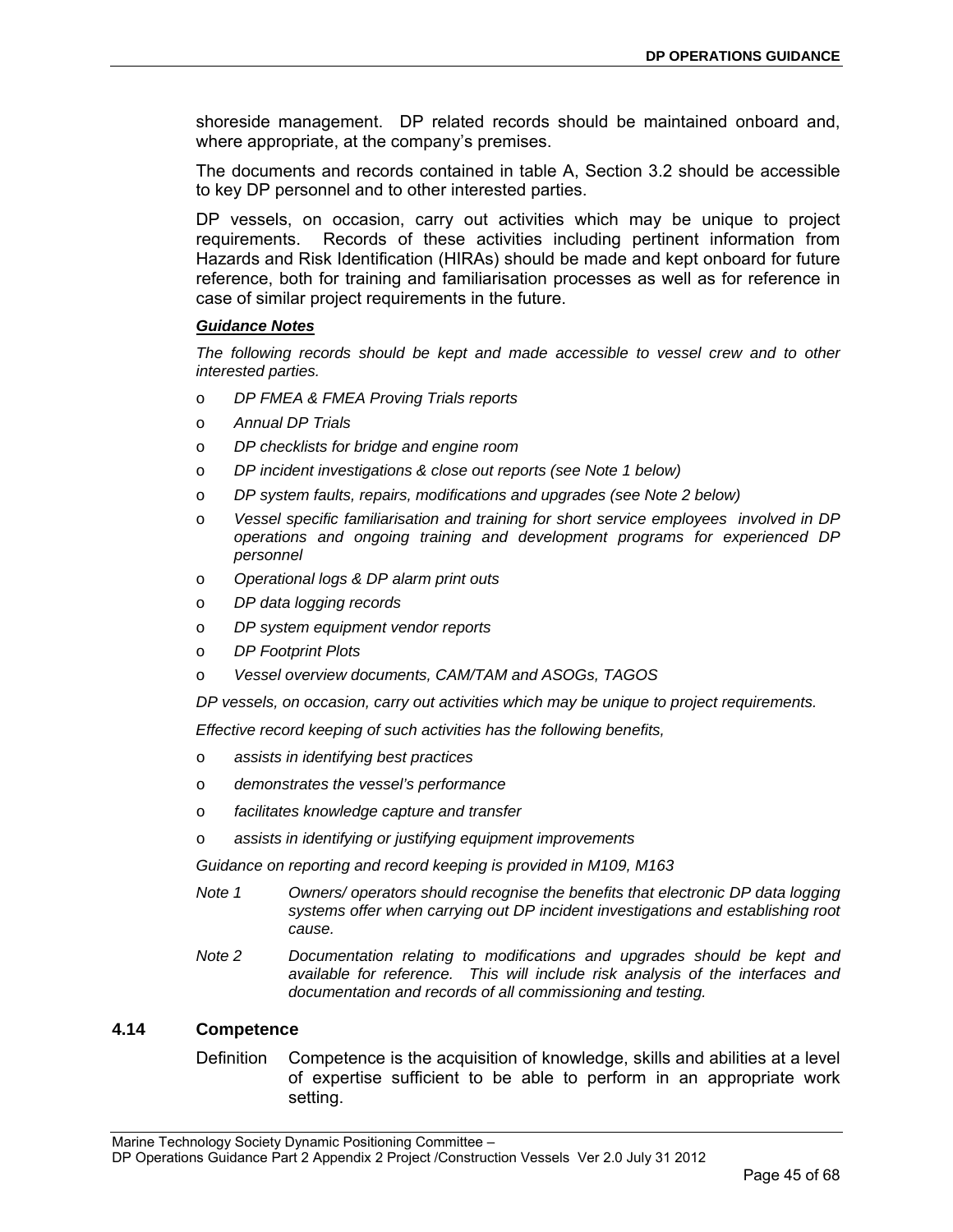DP vessel owners/operators should operate a structured competence assurance program that is applied to all key DP personnel with special focus on ensuring vessel and task specific competence.

Guidance is provided in M103, M117 (IMO738)

Vessel specific competency should, as a minimum, be demonstrated in the following areas:

- o Operational modes
- o DP FMEA familiarization
- o DP Operations Manual familiarization
- o Project/ activity requirements
- o Contingency plans, modes and drills

#### *Guidance Notes*

*Key DP personnel include masters, DPOs, engineers, electricians, electronic technicians and anyone involved in the safe position keeping capabilities of the vessel and includes those involved in the deployment of PRSs. Owners/ operators are encouraged to develop their own competency verification processes for all key DP personnel.* 

*IMCA M117 provides the DP sector with detailed guidance on the training and experience of key DP personnel. M117 has been adopted by the IMO and issued as IMO MSC/Circ 738 (1996). A reference to M117 is also made in the MODU Code.* 

*M117 provides guidance on formal training courses for DPOs and other key DP personnel, including watchkeeping marine engineers and electronic maintenance staff. M117*  recognises the formal training and certification scheme for DPOs administered by the *Nautical Institute. The Nautical Institute scheme is universally recognised as the industry standard for formal training and certification of DPOs.* 

*The Nautical Institute DPO certificate scheme is made up of a combination of formal DP induction and DP simulator (advanced) and onboard supervised watchkeeping experience. There are two levels of DPO certification;* 

- o *Unlimited DPO certificate (minimum requirement for DPO on DP Class 2 or DP Class 3 vessels)*
- o *Limited DPO certificate (minimum requirement for DPO for DP Class 1 vessels)*

*DPO certification is only one part of the competency assurance process for DPOs. Such certification is not to be construed as validation of competency.* 

*Owners / operators are recommended to refer to further formal training programs described in M117, comprising the following main features for electrical and engineering officers, where appropriate;* 

- o *High voltage (HV) training*
- o *Power management system (PMS) training*
- o *Fire and gas detection and emergency shutdowns (ESD) training*
- o *DP control system manufacturer's maintenance training*

*M117 also provides guidance on structured onboard familiarisation programs for key DP personnel, covering the steps to take to achieve, maintain and enhance competency in DP operations.*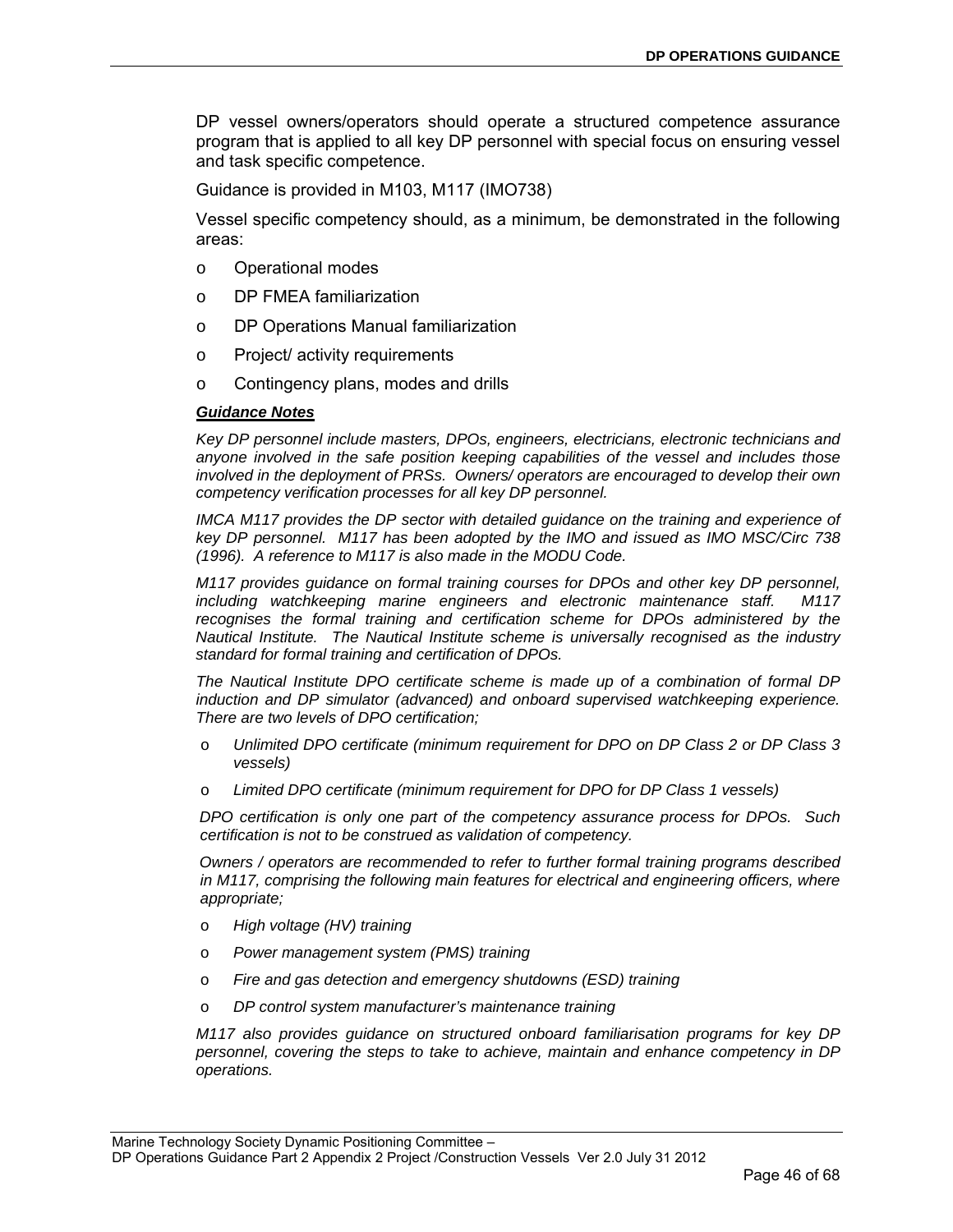*Owners/ operators may consider implementing the IMCA Competence Assurance & Assessment scheme (IMCA C002 Rev 1, 2003) which provides detailed programs for achieving and assessing the competency of key DP personnel, including vessel masters, DPOs, chief engineers and engineers in charge of a watch.* 

*Note Owners/ operators should also be aware of and recognise the benefits of formal training and competency programs that are currently offered by equipment suppliers, vendors and other bodies that are in excess of established industry standards, such as the Kongsberg initiative in POWERSIM training where DPOs are given training, familiarisation and exposure to a variety of power generation related faults and conditions that are known to have occurred on DP diesel electric power generation systems.* 

*Note Customised training programs have been developed by industry in response to clients requests. Owners/ operators are encouraged to seek information and selectively adopt appropriate programs for their training needs.* 

#### **4.15 Manning**

Vessels should comply with the statutory requirements for safe manning. Additionally, for DP operations, manning should be in accordance with the following:

| DP Bridge Crew |  |
|----------------|--|
|----------------|--|

| <b>Operation</b>                                                                                                                    |                                                                                                                                                                                                                                                                                                                                                                                                                                                         | <b>Minimum Bridge Crew per</b><br>shift                                                                                     | <b>Minimum Experience</b>                                                                                                                                                                                                                                                                                                  |  |  |
|-------------------------------------------------------------------------------------------------------------------------------------|---------------------------------------------------------------------------------------------------------------------------------------------------------------------------------------------------------------------------------------------------------------------------------------------------------------------------------------------------------------------------------------------------------------------------------------------------------|-----------------------------------------------------------------------------------------------------------------------------|----------------------------------------------------------------------------------------------------------------------------------------------------------------------------------------------------------------------------------------------------------------------------------------------------------------------------|--|--|
| When undertaking<br>critical<br>proximity to<br>activities in<br>surface<br>sub<br>surface<br>or<br>structures<br>See Note 1 below. |                                                                                                                                                                                                                                                                                                                                                                                                                                                         | 2 unlimited DPOs on the<br>bridge capable of operating<br>the vessel both in DP and<br>manual control.<br>See Note 2 below. | Unlimited<br>DPO<br>with<br>a<br>3<br>minimum<br>οf<br>vears<br>experience<br>vessel<br>on<br>a<br>engaged<br>similar<br>in.<br>operations, at least 6 months<br>of which should have been<br>subject or<br>sister<br>on the<br>Experience level<br>vessel.<br>should be documented and<br>auditable.<br>See Note 3 below. |  |  |
| Note 1                                                                                                                              | Critical activities are those activities where the consequences of equipment<br>failure or loss of position are greater than under normal operating<br>circumstances. For example, critical activities on a DP dive support vessel<br>would include those occasions where the Time to Terminate is long, such as<br>when the diver is inside a welding habitat or where the diver's worksite is<br>inside the conductor tubes at a production facility. |                                                                                                                             |                                                                                                                                                                                                                                                                                                                            |  |  |
| Note 2<br>The Master should not be considered as one of the required unlimited DPOs<br>for meeting the manning requirements.        |                                                                                                                                                                                                                                                                                                                                                                                                                                                         |                                                                                                                             |                                                                                                                                                                                                                                                                                                                            |  |  |
| Note 3                                                                                                                              | It is recognized that in practice, given the near term market conditions owners/<br>operators will be challenged to meet the recommended level of experience for<br>DPOs Quinerel operatore should recognize the associated risk from                                                                                                                                                                                                                   |                                                                                                                             |                                                                                                                                                                                                                                                                                                                            |  |  |

DPOs. Owners/ operators should recognize the associated risk from inexperienced personnel and have plans in place to address them while striving to reach the recommended experience levels.

#### **Engineers**

There should be sufficient licensed engineers on board for all expected operations.

At least one licensed engineer should be available at all times, should be on watch during critical activities and should have at least 6 months experience on similar equipment and operations.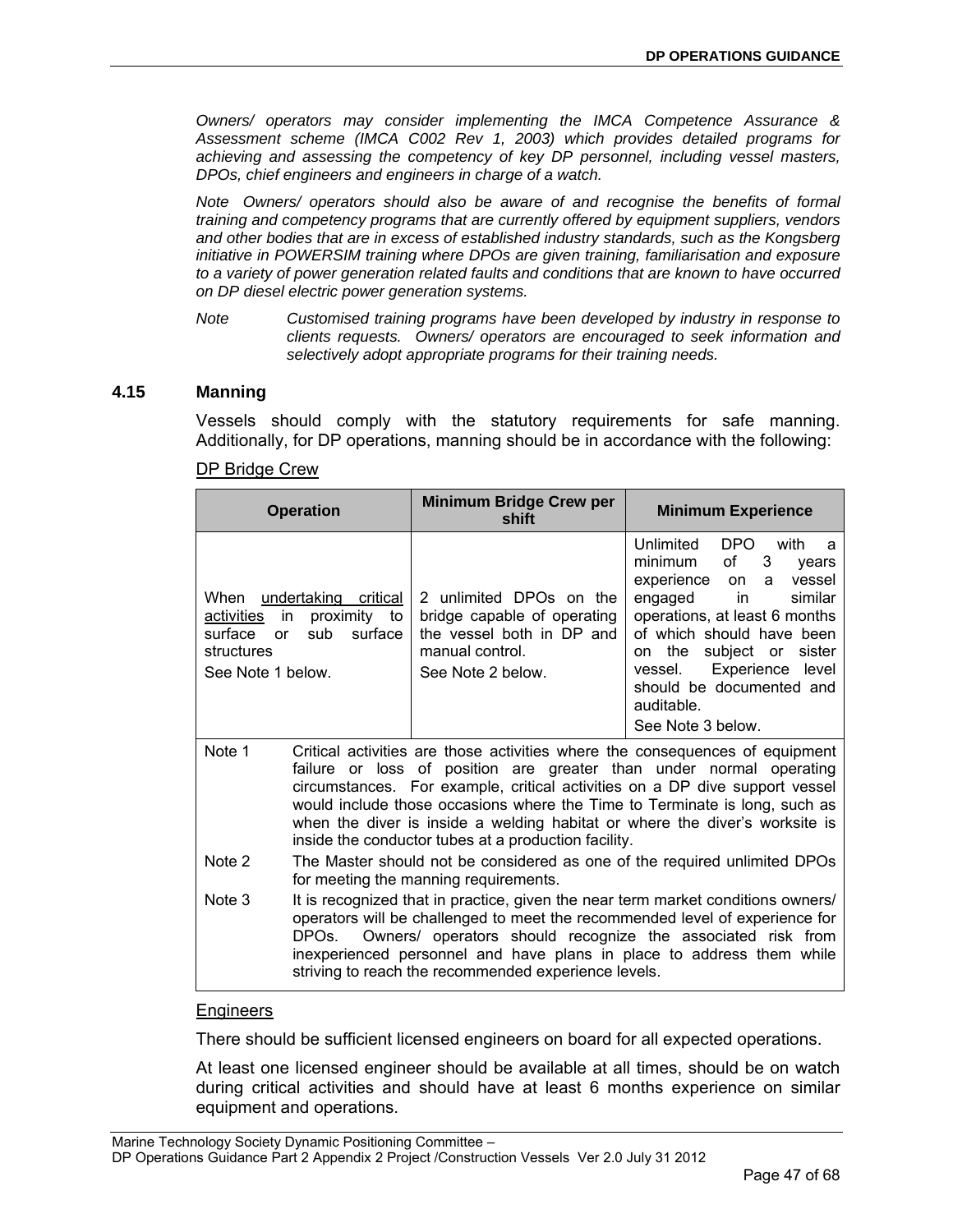The engineer should be fully cognisant of DP operations, familiar with the vessel's DP FMEA document and the effects of failures of equipment relating to the position keeping of the vessel.

In DP operations, the engineer should be familiar with the general philosophy of redundancy (if applicable) as it relates to split mechanical, electrical and ancillary systems.

#### Electrician/ Electrical Engineer

If required on board, an electrician should have appropriate high voltage training/certification, if applicable to the vessel. As with vessel engineers, the electrician/electrical engineer should have at least 6 months experience on similar equipment and operations.

The electrician should likewise be fully cognisant of DP operations, familiar with the vessel's DP FMEA document and the effects of failures of equipment relating to the position keeping of the vessel.

Notes Where the minimum experience requirements cannot be met a risk based approach should be taken to determine the suitability of personnel and any additional support requirements for intended operations.

> For low risk operations guidance is provided in IMCA M182. If used, the guidance provided within this document should be validated against the risks.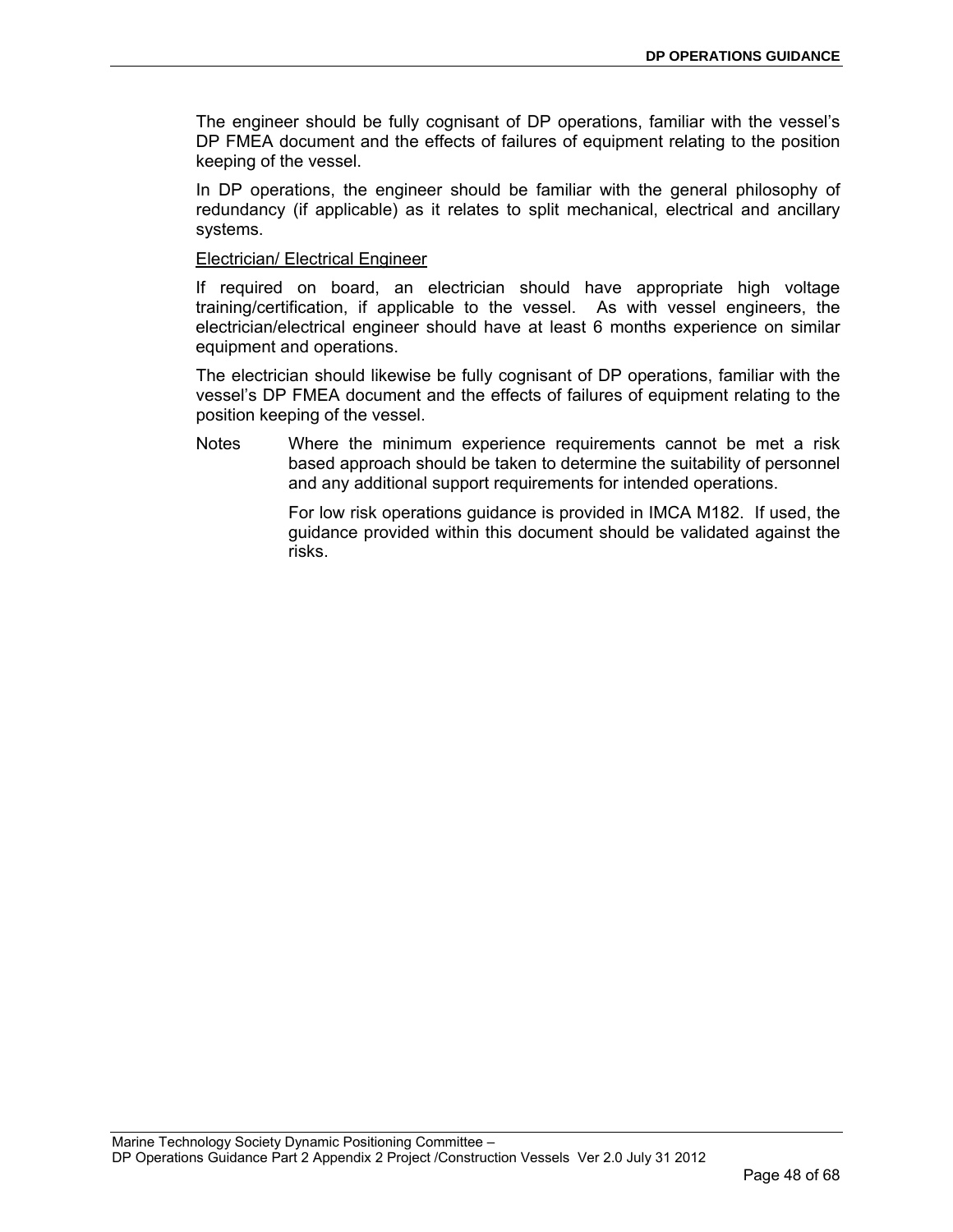#### **5. INTERVENTION – ROLE OF THE DPO AND ENGINEER**

*The notes in this section consider the role of the DPO and watchkeeping engineers, specifically addressing operator intervention in terms of the complexities of the regulatory background (operator intervention specifically addressed in Class rules) as well as operational practicalities.* 

*Note The overriding role of the DPO in emergency situations is to stabilise the situation and to take positive action to prevent escalation.* 

#### *General*

*Rules and guidelines on levels of operator intervention in response to a failure in a DP Class 2 or DP Class 3 vessel have changed over the years and different classification societies have chosen to place different levels of emphasis and different interpretations on these rules. The practical effect of this is that vessels of different ages and different class society can vary significantly in terms of the amount of operator intervention expected, allowed or required. Even in the case of DP Class 1 vessels, levels of redundancy and automation are influenced by differences in the main rules for the classification of ships.* 

*Examples of the rules and guidelines that have influenced the design of redundancy concepts are given below:-* 

*IMO MSC 645 Section 3.1.4 states under the heading of Functional Requirements,* 

#### *General:*

*"Redundant components and systems should be immediately available and with such capacity that the DP-operation can be continued for such a period that the work in progress can be terminated safely. The transfer to redundant components or systems should be automatic as far as possible and operator intervention should be kept to a minimum. The transfer should be smooth and within acceptable limitations of the operation."* 

*DNV rules for the classification of Ships Pt6, Ch7, Sec 2 states:* 

#### *Redundancy:*

*"The DP-system shall be designed with redundancy. A position keeping ability shall be maintained without disruption upon any single failure. Full stop of thrusters and subsequent start-up of available thrusters is not considered an acceptable disruption.* 

*Guidance note: Component and system redundancy, in technical design and physical arrangement, should in principle be immediately available with the capacity required for the DP-system to safely terminate the work in progress. The transfer to components or systems designed and arranged to provide redundancy, should be automatic and operator intervention should be avoided."* 

*"Redundancy shall be based upon running machinery. Automatic or manual intervention arranged to improve the position keeping ability after a failure will be accepted. Automatic start of equipment may be accepted as contributing to redundancy only if their reliability and simplicity of operation is satisfactory so that they can be brought into operation before position and heading keeping performance is degraded.*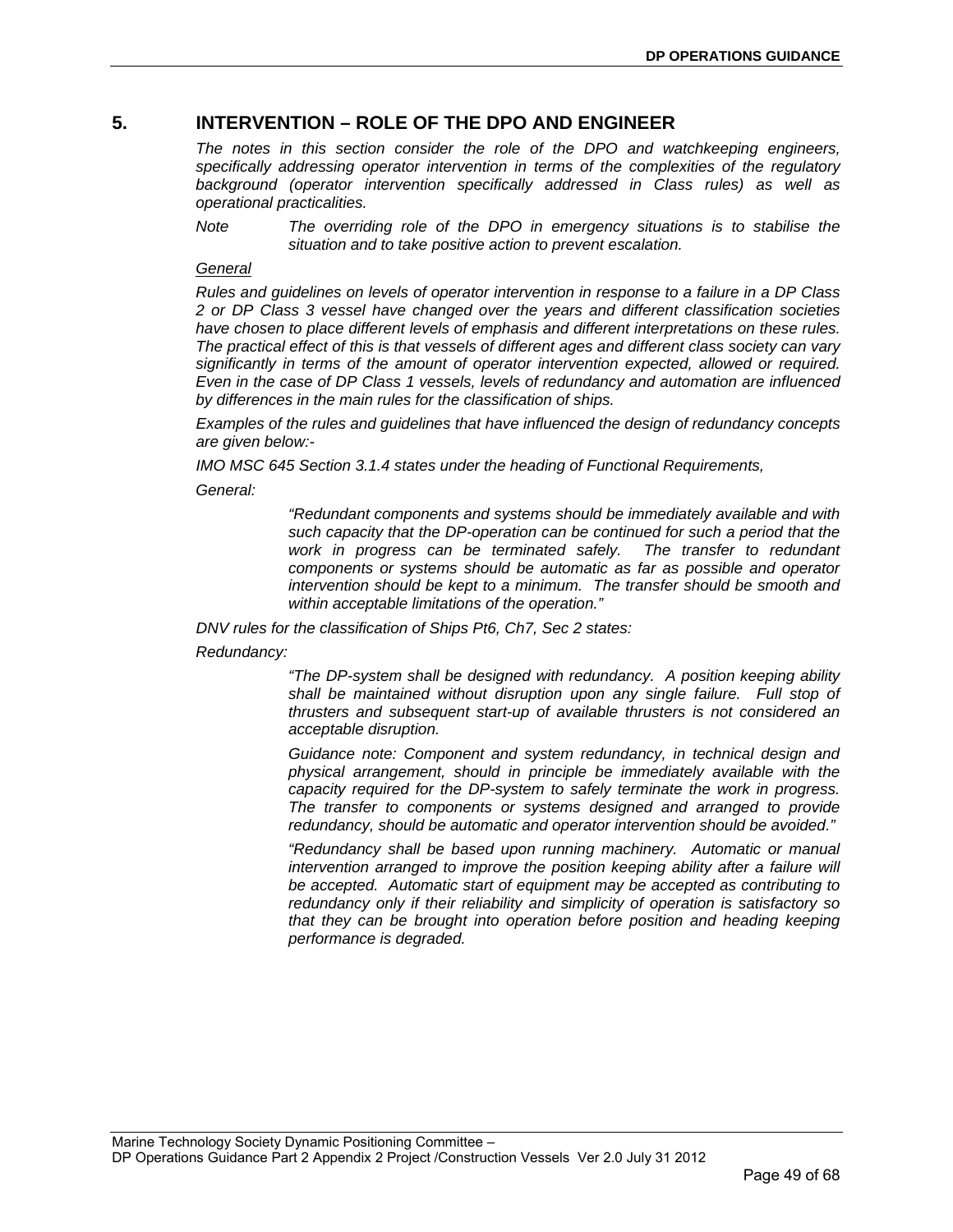*Guidance note:* 

*The redundancy requirements will not be considered as complied with if based upon start or restart of generators and/ or thrusters."* 

*The distinction between 'improving station keeping capability after a failure' and 'contributing to redundancy' should be noted. The latter is intended to mean that the contribution of this equipment or feature can be considered when defining the vessel's post WCF DP capability. The former cannot be considered when defining this capability thus DP Class 2 and DP Class 3 vessels should not operate in conditions where they would depend on this equipment to maintain position. However, the feature can be used to improve capability.* 

#### *Faults requiring operator intervention*

*The following list comprises known faults and features in DP systems that have been known to require operator intervention to prevent escalation of the failure effect or loss of position. Prudent watchkeeping practices will detect the listed events that require operator (DPO/Engineer) intervention:* 

- *1. A faulty thruster may respond poorly to DP commands giving rise to a speed/ torque or azimuth prediction error. The DPO should assess the performance of the thruster and shut it down using the emergency stop if necessary.*
- *2. Failure of a thruster to full thrust or uncontrolled rotation will require the DPO to shut the thruster down using the emergency stop. The process of identifying the faulty thruster may be made more difficult by the fact that all thrusters may be operating at high thrust to counteract the effect of the faulty one. Prediction errors may indicate which thruster is faulty.*
- *3. A DP operator station may fail. The DPO must take control at another operator station. Note that position and heading should be maintained by the DP controller during this time.*
- *4. Seawater cooling systems operated from a single sea chest may block giving rise to low seawater pressure alarms requiring the engineers to transfer to the other sea chest.*
- *5. Some vessels have no automation for starting redundant pumps and engineers must monitor the condition of the plant and intervene following an unexpected stop.*
- *6. A heat exchanger in a common freshwater cooling system may become fouled requiring the engineers to change over to another cooler. This condition may be indicated by high freshwater temperature alarms.*
- *7. In some diesel electric designs, failures of fuel control systems or generator excitation systems can destabilise the entire plant if the vessel is operated with a common power system (busties closed). In such circumstances the engineers may open the bustie in an attempt to isolate the fault to one side or the other. A load sharing imbalance alarm may assist in identifying the onset of the fault. Note that in some circumstances the fault may escalate at a rate which precludes effective operator intervention and blackout may result.*
- 8. A distribution system supplying a DP UPS may fail. The 'on-batteries' alarm will *indicate to the DPO that certain important DP control system consumers may be lost. The DPO or ET can review the UPS distribution list against sensors, reference systems and operator stations in use to determine whether any configuration changes should be made, for example selecting the other DP controller or OS before the online controller or OS fails.*
- *9. On some DP vessels with a single stern tunnel thruster and two main propellers which depend on the rudders to provide redundant athwartships thrust it may be necessary to transfer the tunnel thruster to the other power distribution system and restart it in the event that the distribution system supplying one main prop and the stern tunnel thruster fails.*
- 10. On a DP Class 3 vessel, loss of the main DP station will require the DPO to take control *at the backup DP station.*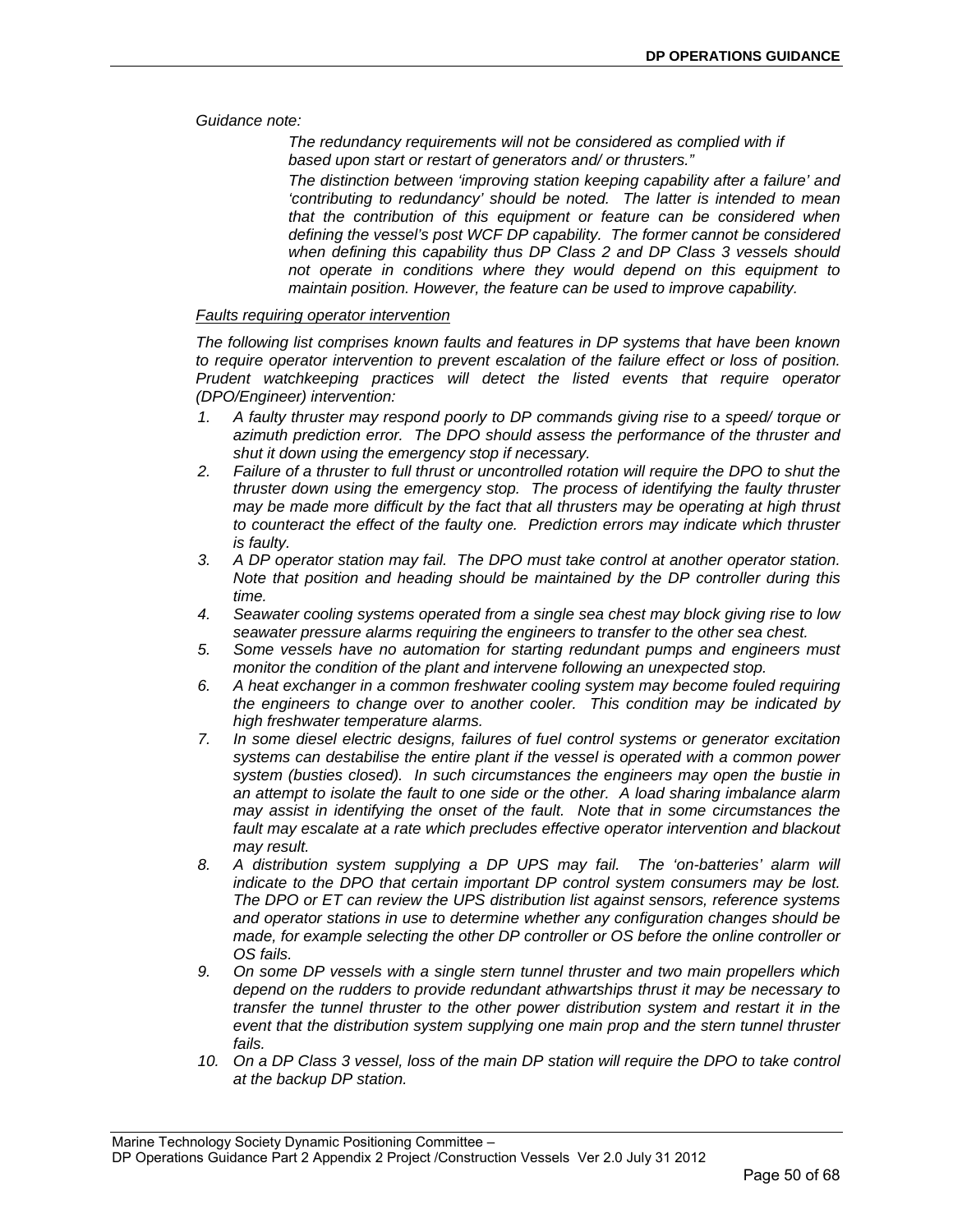- *11. On a DP Class 2 vessel loss of both DP control systems will require the DPO to take manual control of the vessel at the independent joystick or manual control levers.*
- *12. On vessels with two wind sensors a difference alarm may require the DPO to make an assessment of which wind sensor to use. In the case that one of the wind sensors has failed to 'high wind speed' it may be necessary to rapidly deselect the faulty wind sensor before it initiates a drive off depending on the type of DP control system.*
- *13. On vessels with only two gyro compasses a difference alarm may require the DPO to make an assessment of which gyro to use. A faulty gyro may cause a rapid change of heading if not deselected promptly.*
- 14. On vessels with two MRUs a difference alarm may require the DPO to make an *assessment of which MRU to use.*
- *15. DP control systems employ a range of protective functions designed to reject an errant position reference system. Class rules require that three references are in use for DP Class 2 & 3 vessels and two of the three should be based on different principles of measurement. This provides a large degree of protection against a drive off related to a position calculation error but such incidents do occur and DPOs can be expected to determine which reference systems are responsible and deselect them.*
- *16. On vessels with a common fuel supply system, which can be found even on some DP Class 2 vessels, it may be necessary to change over a fuel filter or isolate a leak to prevent all generators being affected.*
- *17. On some vessels with transferable thrusters it may be necessary for the engineers to manually change over auxiliary services for the thruster even if the main supply changes automatically. This changeover, if required, is to prevent the unexpected consequences of failure.*
- *18. DPOs should be aware of the thruster and/ or power configuration that is used to activate the Consequence Analysis alarm. It should not be assumed that it is Worst Case Failure. Where it is established that it is not WCF then steps should be taken to ensure that WCF is used as the trigger for a Consequence Analysis alarm.*
- *19. DPO's should use the weather radar or standard radar, set up for weather, to augment their watch keeping practices to aid in proactive measures to be taken as necessary.(e.g. Squall line observed on radar- start additional generators/change heading as necessary).This is especially relevant during night time and when inclement weather is being forecast and//or being experienced.*
- *Note: There have been several DP incidents (0bserved or reported) where loss of position has resulted during reinstatement of equipment, post failure. The triggering event of loss equipment on these vessels did not result in a loss of position demonstrating robustness of the redundancy concept and fault ride through capability. However when equipment was being reinstated, post failure and repair (if applicable), in some instances, this has led to an escalation by subsequent failures leading to loss of position. Vessels should bring themselves to the "ASOG Yellow Status" prior to reinstating equipment to minimize the potential for undesirable consequences.*

#### *Measures to reduce the incidence of faults requiring operator intervention;*

*The most effective way to avoid the necessity for operators and engineers to intervene in*  faults is to design the redundancy concept in such a way that the need for operator *intervention is minimised or preferably eliminated.* 

In general terms, this will often mean adding additional equipment, greater levels of *redundancy, automation and increased system segregation to minimise the impact of any*  failure. Features such as a third wind sensor or a third DP controller allow voting or other *protective functions to be used.*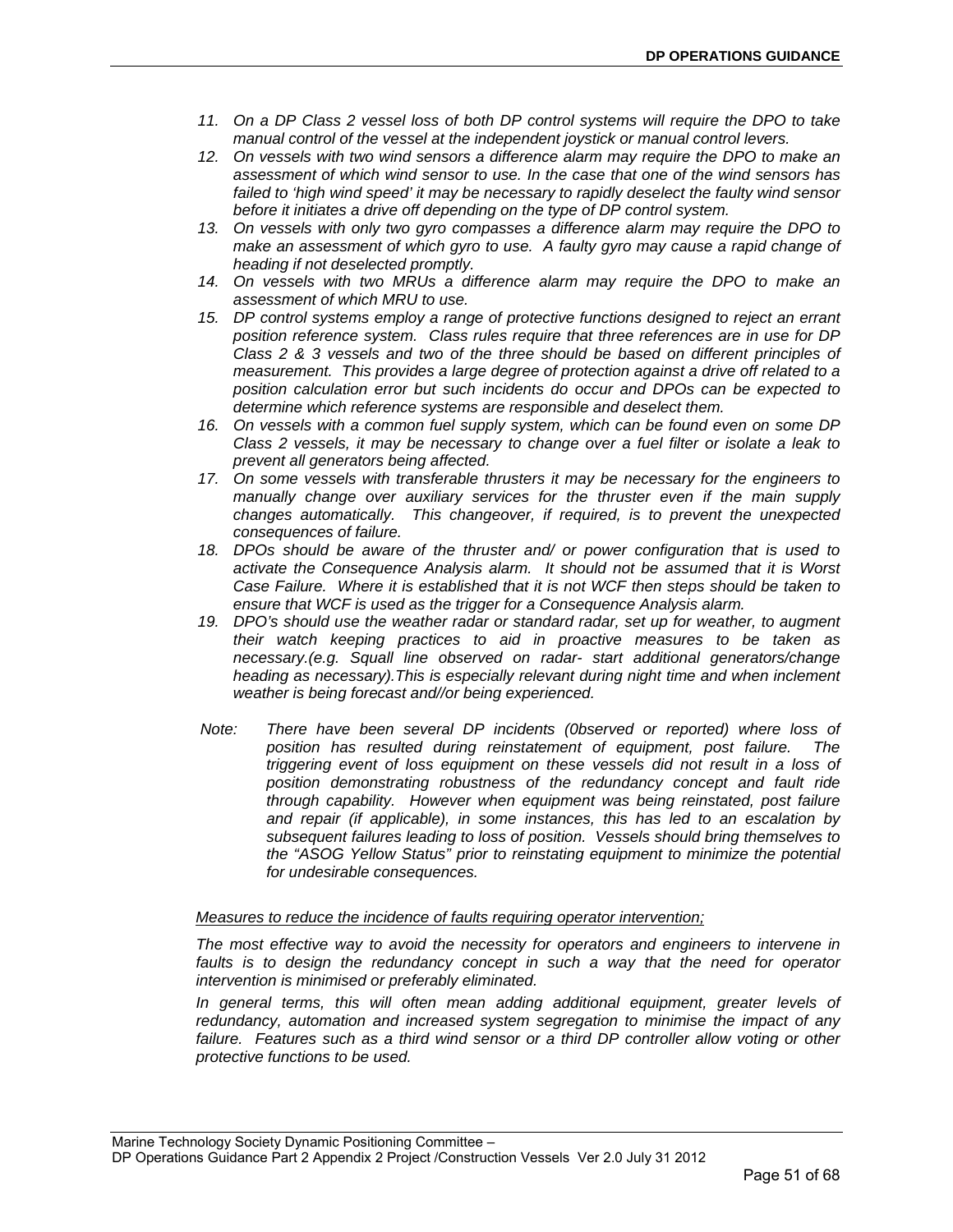*However, there may be some aspects of DP system design where operator intervention is preferred to any other form of response. For example, it may not be desirable to automatically transfer control location in response to a fault. It may be better for the operator to decide where control transfers to by taking control at that station.* 

*There is also a risk that poorly designed protective functions will reduce the reliability and availability of essential equipment such as thrusters and generators. This risk should be considered when applying protective functions to deal with very low probability failure modes.* 

*Carefully considering power plant and control system configuration can also reduce the need for operator intervention. DP Class 2 and 3 vessels should always operate in a redundant/fault tolerant configuration.* 

*Where operator intervention in response to faults is unavoidable then it is extremely important that there are clear and unambiguous alarms and indications to alert the operators to the onset of the fault. It is also of vital importance that the required responses to the fault are documented in well-written procedures and practiced so that all DPOs and engineers are familiar with them and can take action in a confident manner.*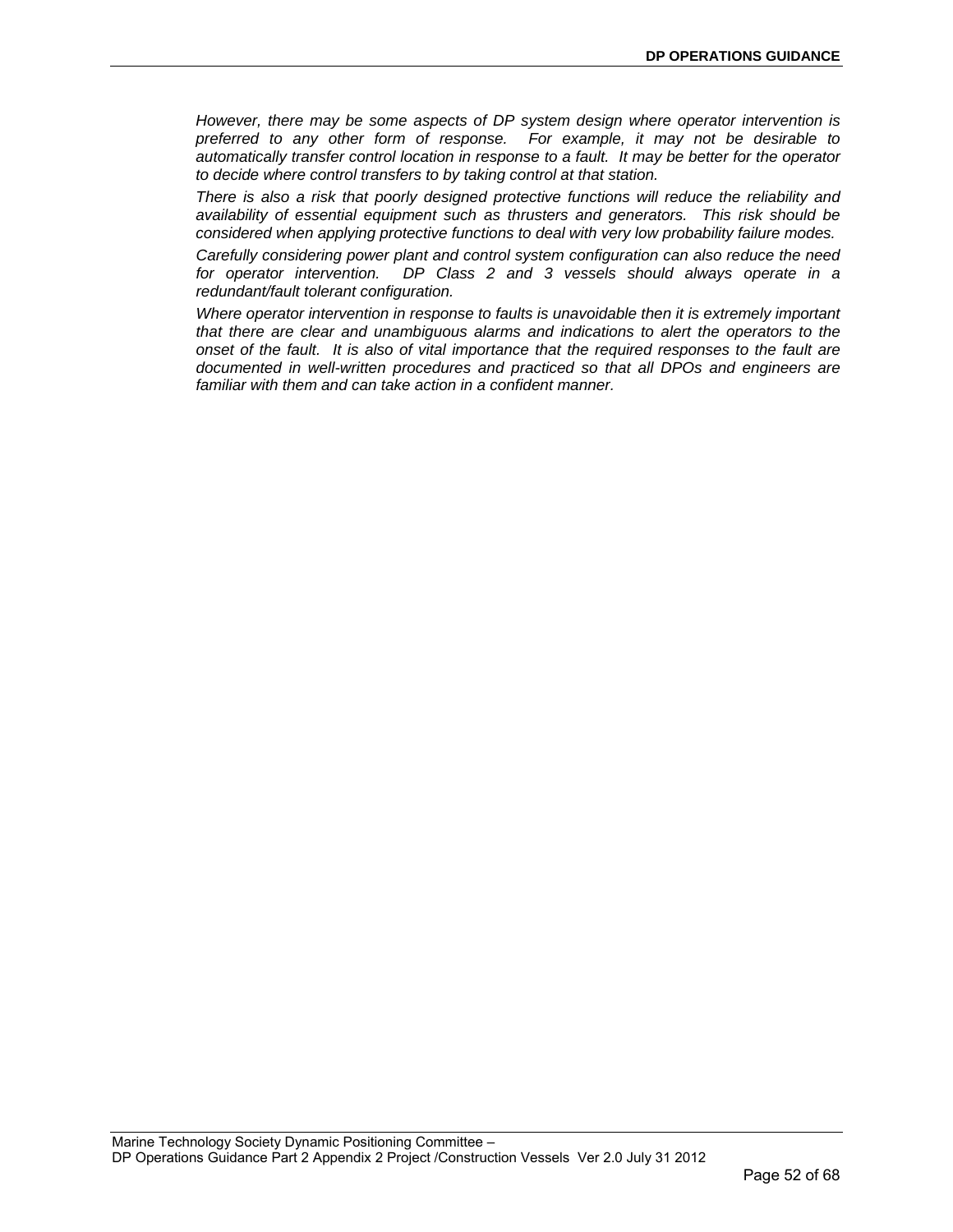## **APPENDIX A DP FOOTPRINT PLOTS – WORKED EXAMPLES**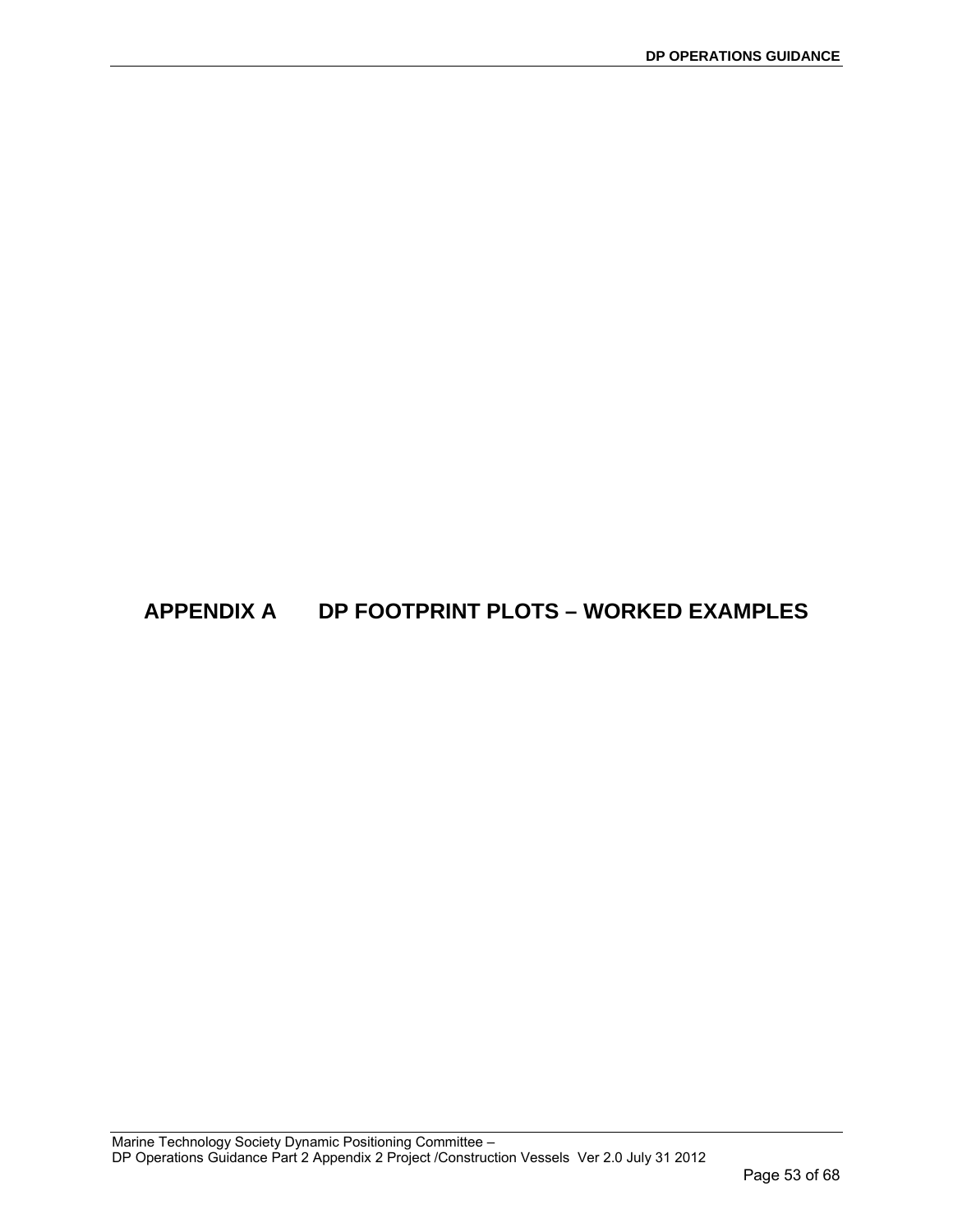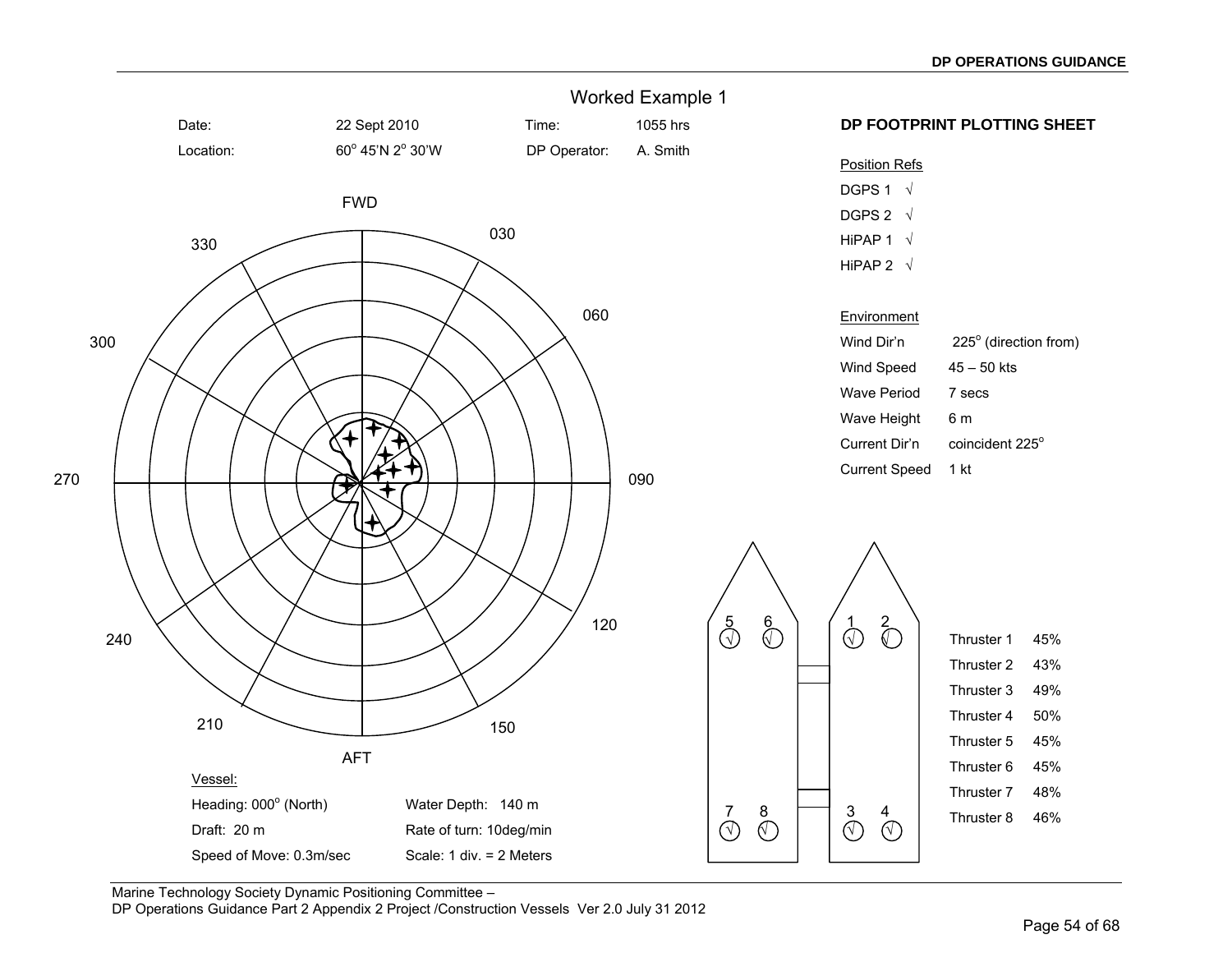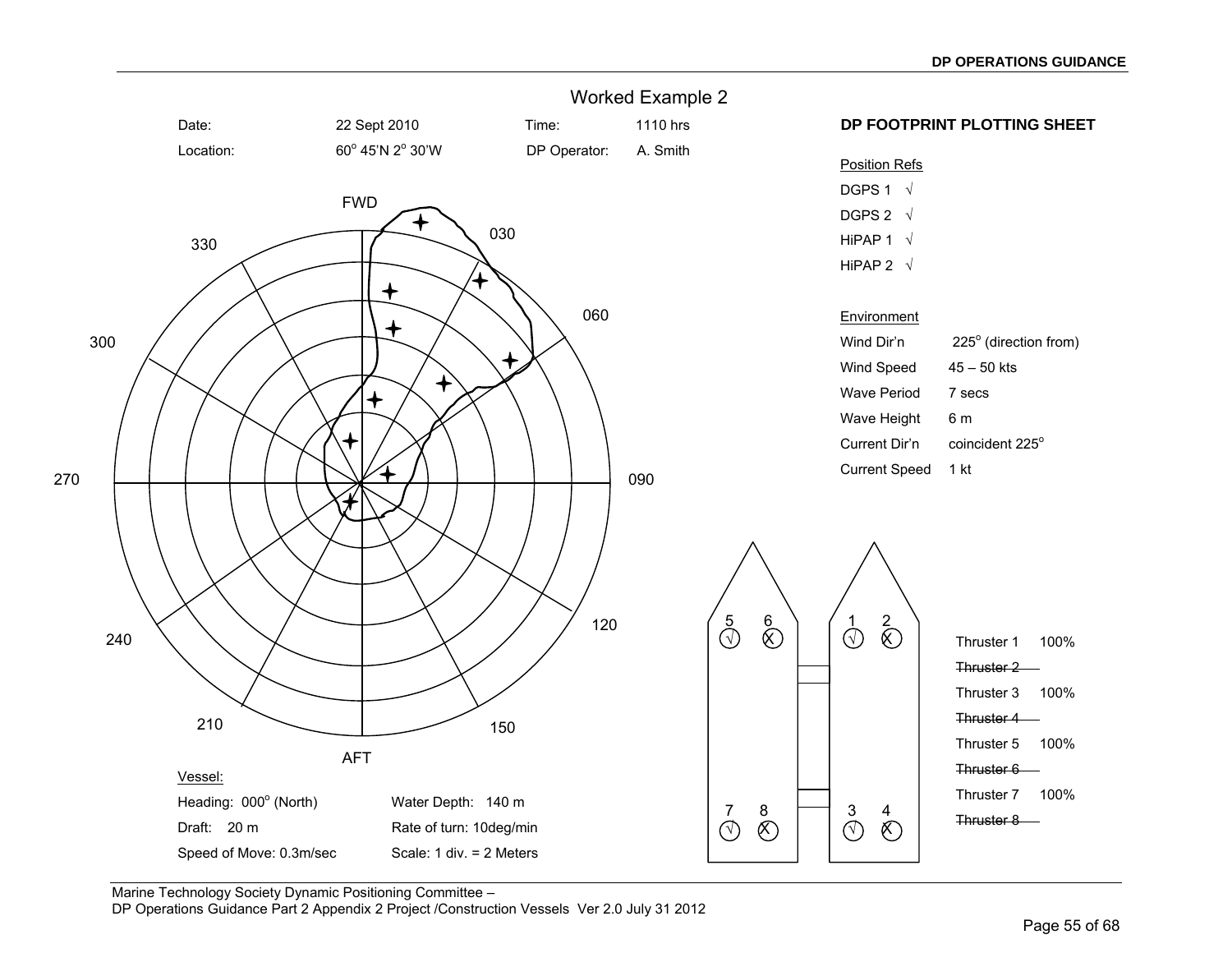## **APPENDIX B ANNUAL DP TRIALS TEST TABLE BLANK – DP PROJECT AND CONSTRUCTION VESSELS**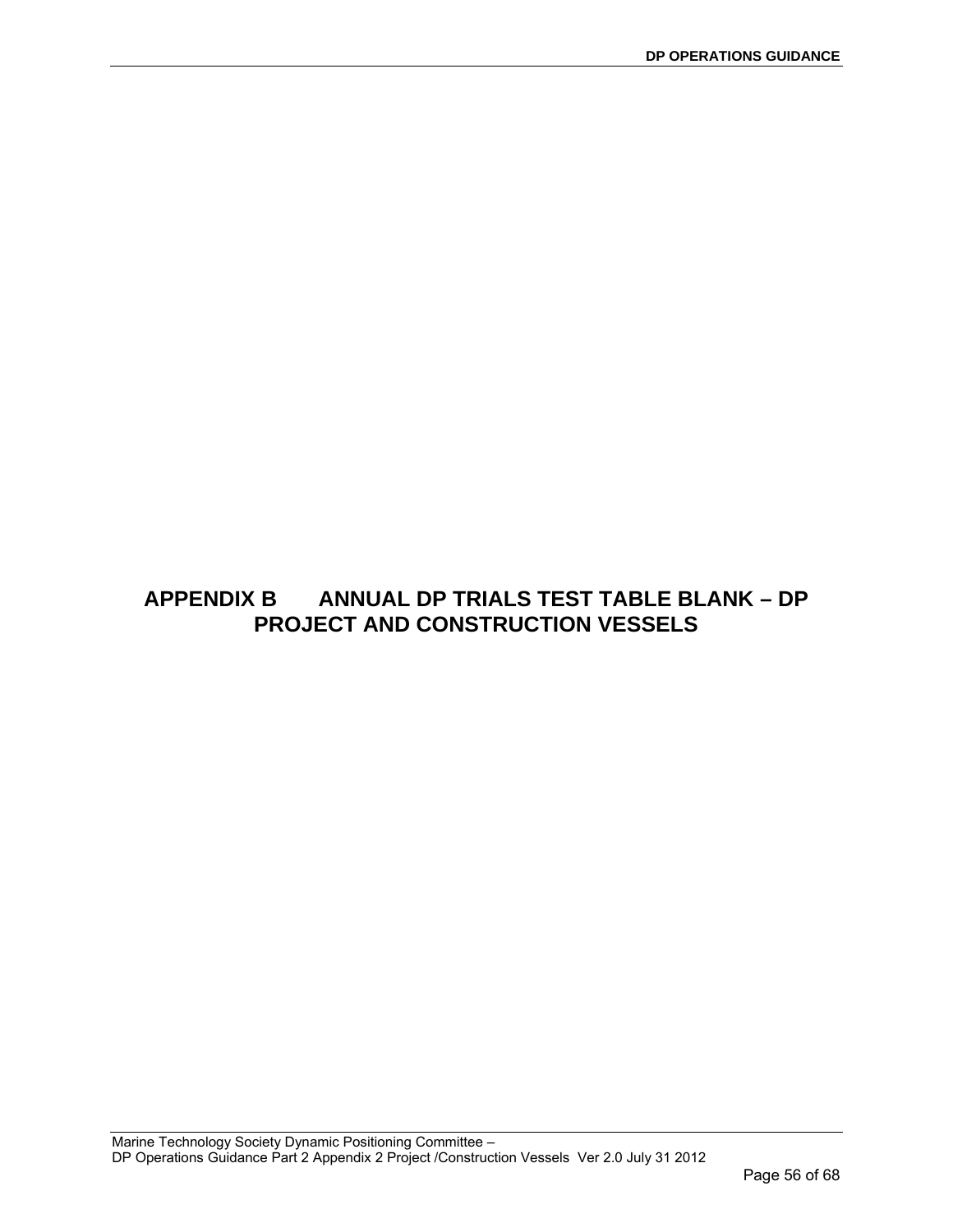*Guidance Note PLEASE REFER TO IMCA M190*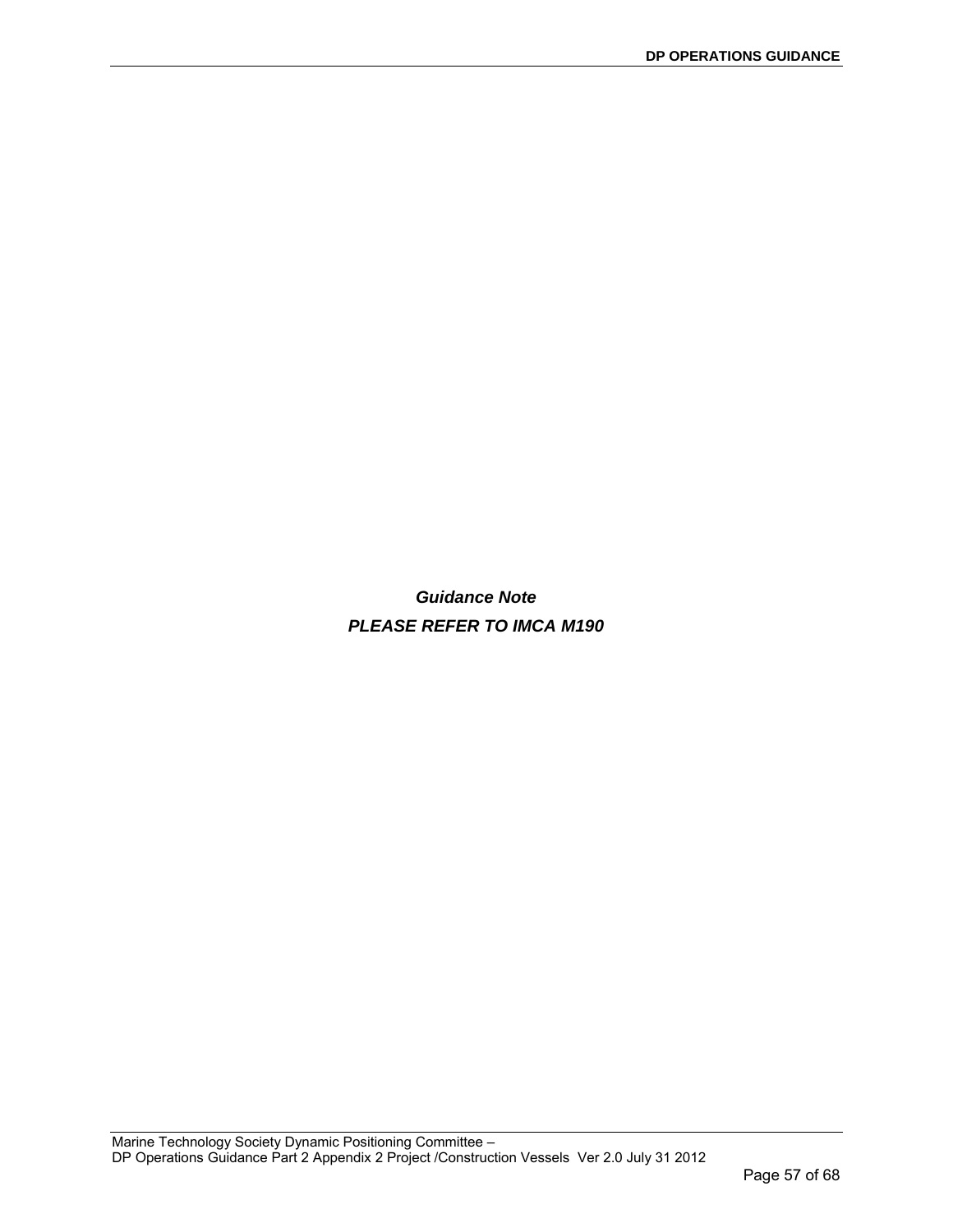## **APPENDIX C EXAMPLE OF CAMO AND ASOG**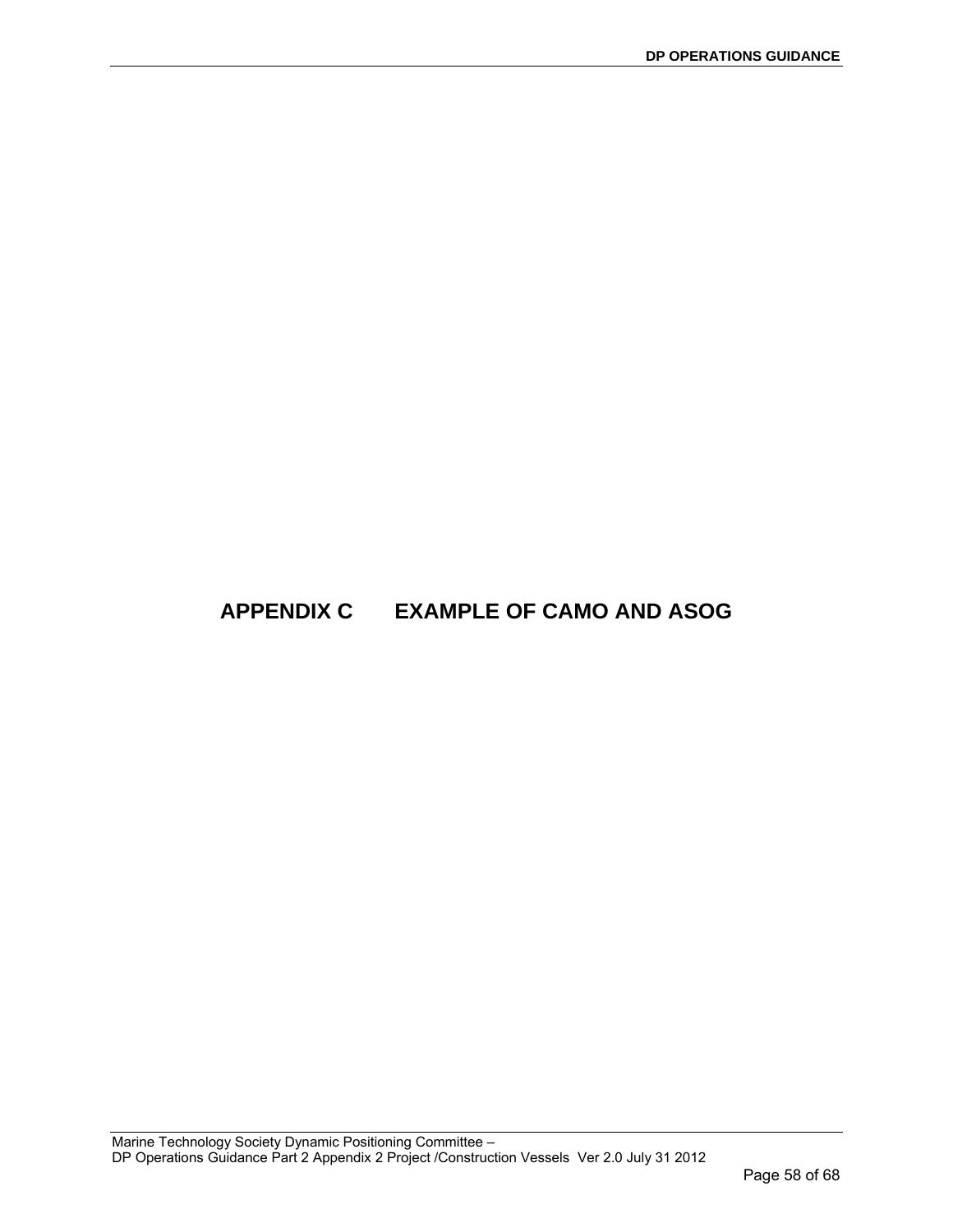## **EXAMPLE OF A CAMO CRITICAL ACTIVITY Mode (CAM) of Operation - Name of DP Vessel This set up applies when the vessel is undertaking "Industrial Mission/Project Activity" ) e.g. umbilical wet store at "nonesuch" offshore facility AFI (agreed for implementation) DATE**

| Condition                                                                                                                          | <b>GREEN</b>                                                         | <b>ADVISORY</b>                                                     |  |
|------------------------------------------------------------------------------------------------------------------------------------|----------------------------------------------------------------------|---------------------------------------------------------------------|--|
| <b>Notify Master, Chief</b><br><b>Engineer, Winch</b><br><b>Control, Offshore</b><br><b>Facility and Clients</b><br>Representative | <b>NO</b>                                                            | <b>YES</b>                                                          |  |
| <b>Action</b>                                                                                                                      | <b>CONTINUE NORMAL</b><br><b>OPERATIONS</b>                          | <b>INFORMATIVE /</b><br><b>CONSULTATIVE STATUS</b><br>(RISK ASSESS) |  |
| <b>Bus Ties and Bus Links</b>                                                                                                      | All bus ties open                                                    | Any other configuration                                             |  |
| <b>Main generators</b>                                                                                                             | Port - Stbd symmetric (2 or 4<br>generators running)                 | Port - Stbd asymmetric or known<br>deficiencies                     |  |
| LLC phase shift transformer                                                                                                        | Both connected and functioning<br>correctly                          | Any other configuration or known<br>deficiencies                    |  |
| <b>All Generators</b>                                                                                                              | Tested at 100% at field arrival or<br>in the past 6 months           | Any other configuration or known<br>deficiencies                    |  |
| <b>Emergency Generator</b>                                                                                                         | Set to auto start and connect.<br>available for immediate use        | Any other configuration or known<br>deficiencies                    |  |
| <b>Bow Thruster 1 VSD</b>                                                                                                          | VSD powered from Port side only                                      | Powered from Stbd side                                              |  |
| <b>Bow Thruster 1 Servo Pump</b>                                                                                                   | Powered from HP1 and<br>changeover to HP2 tested at field<br>arrival | Powered from HP2 or changeover<br>not tested or problems found      |  |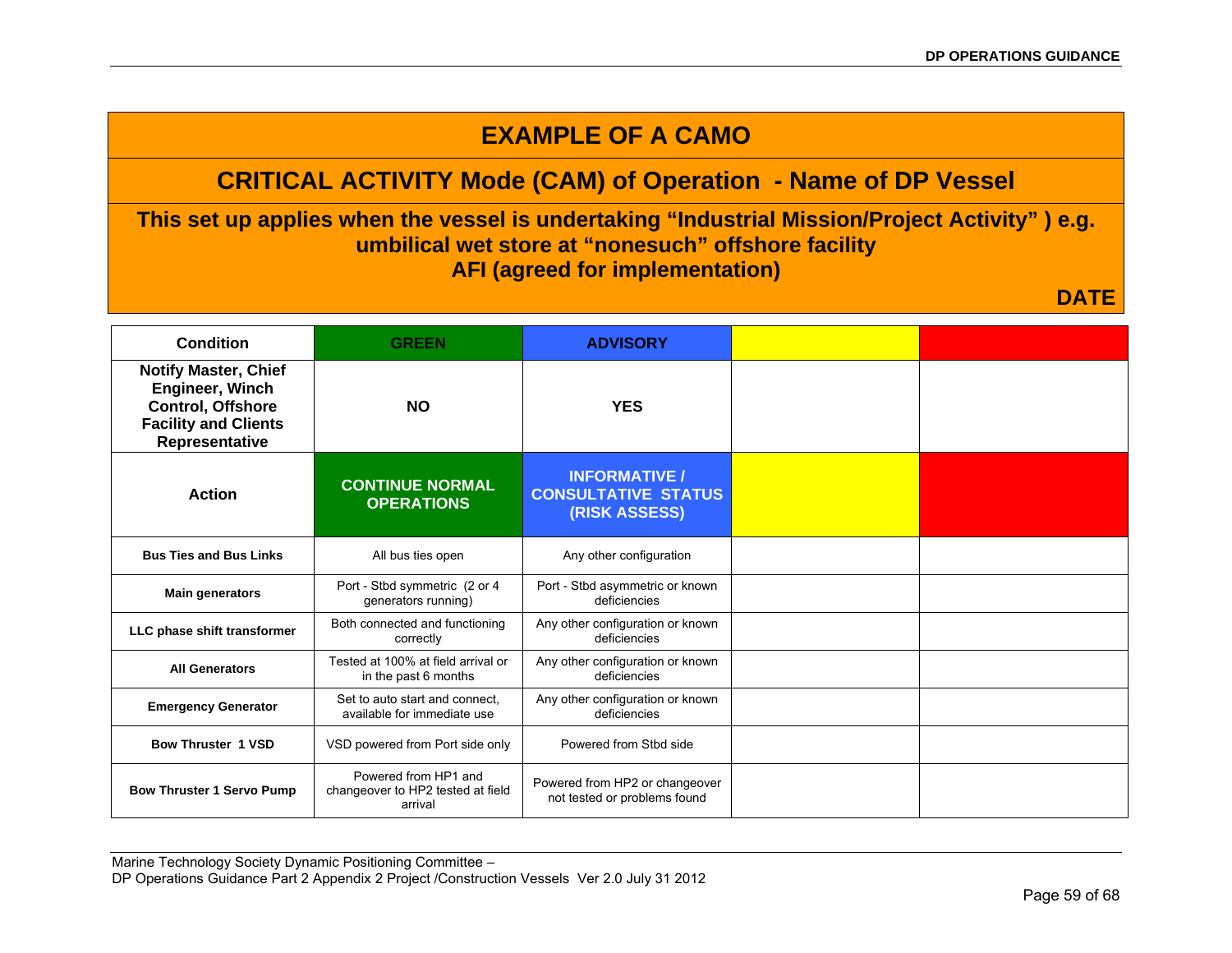| <b>Condition</b>                                                                                                                   | <b>GREEN</b>                                                                                           | <b>ADVISORY</b>                                                                          |  |
|------------------------------------------------------------------------------------------------------------------------------------|--------------------------------------------------------------------------------------------------------|------------------------------------------------------------------------------------------|--|
| <b>Notify Master, Chief</b><br><b>Engineer, Winch</b><br><b>Control, Offshore</b><br><b>Facility and Clients</b><br>Representative | <b>NO</b>                                                                                              | <b>YES</b>                                                                               |  |
| <b>Action</b>                                                                                                                      | <b>CONTINUE NORMAL</b><br><b>OPERATIONS</b>                                                            | <b>INFORMATIVE /</b><br><b>CONSULTATIVE STATUS</b><br>(RISK ASSESS)                      |  |
| <b>Bow Thruster 1</b>                                                                                                              | Tested at 50% on each of Port<br>and Stbd side at field arrival                                        | Powered from Stbd side or<br>opposite to cooling or operation on<br>Stbd side not tested |  |
| <b>Bow Thruster 3</b>                                                                                                              | Deployed as azimuth thruster                                                                           | Operating as tunnel thruster                                                             |  |
| Thrusters 2, 3, 4 & 5                                                                                                              | Tested at 100% at field arrival                                                                        | Any known deficiencies                                                                   |  |
| Thrusters 4 & 5                                                                                                                    | Pitch and lube oil pumps<br>changeover tested at field arrival                                         | Not tested or problems found                                                             |  |
| Thrusters 4 & 5                                                                                                                    | Both Steering motors/VFD's<br>running                                                                  | Single steering motor/VFD running                                                        |  |
| <b>Thrusters</b>                                                                                                                   | Emergency Stops tested at field<br>arrival                                                             | Any known deficiencies                                                                   |  |
| <b>Thrusters</b>                                                                                                                   | Azimuth, speed and pitch controls<br>tested for functionality across<br>entire range at field arrival. | Any known deficiencies.                                                                  |  |
| <b>Thrusters</b>                                                                                                                   | All fully operational as above and<br>selected to DP                                                   | Any not operating or not selected<br>to DP                                               |  |
| Speed of moves inside 500 m<br>zone or carrying out critical<br>activities                                                         | From 500 m to 200 m, $\leq$ 0.5<br>m/sec From 200 m to work<br>$location < = 0.3m/sec$                 | Any other setting                                                                        |  |
| Rate of change of Heading<br>(Within 500 m zone) or carrying<br>out critical activities                                            | $\leq$ =10 deg/min                                                                                     | Any other setting                                                                        |  |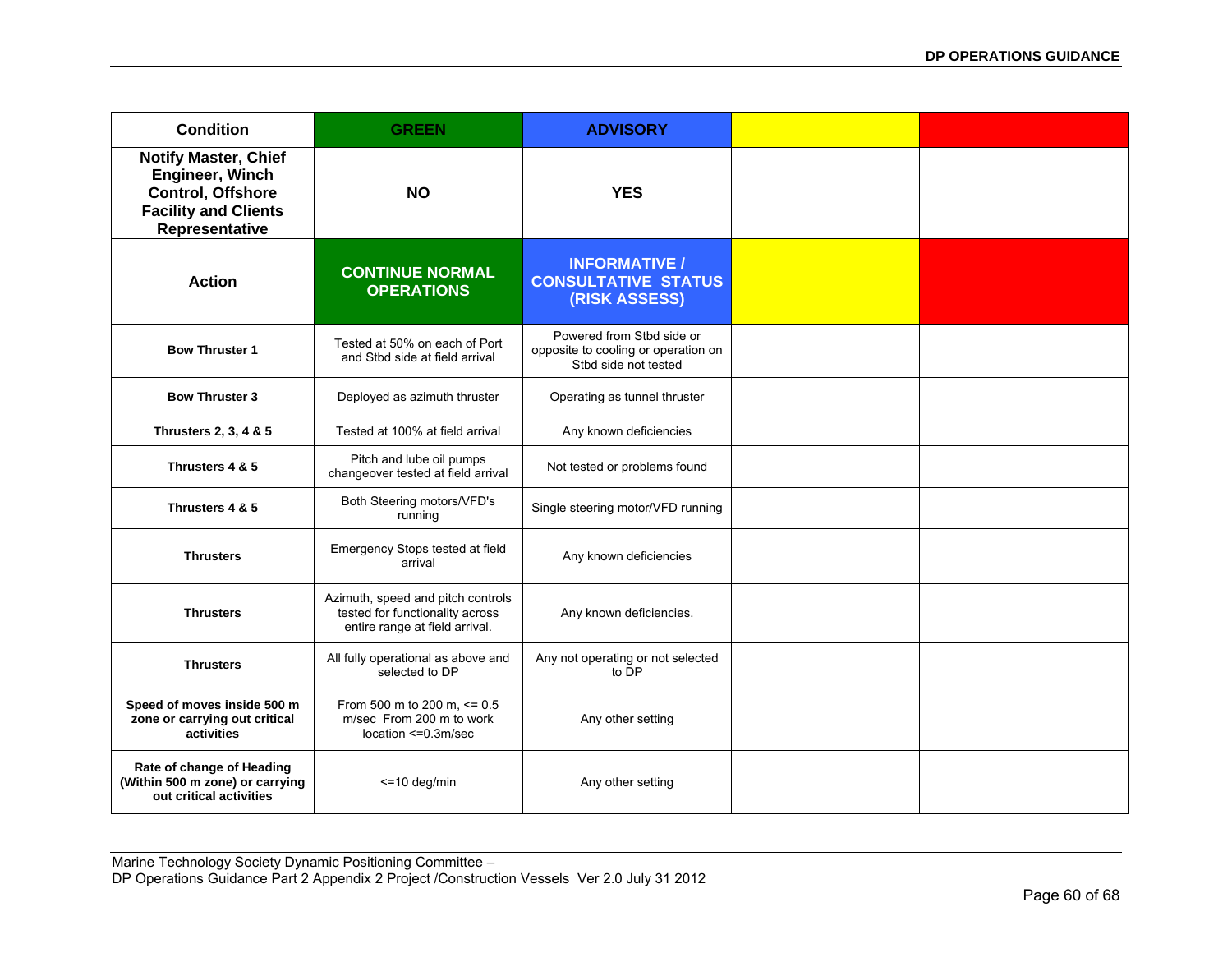| <b>Condition</b>                                                                                                                   | <b>GREEN</b>                                                                                                                                              | <b>ADVISORY</b>                                                     |  |
|------------------------------------------------------------------------------------------------------------------------------------|-----------------------------------------------------------------------------------------------------------------------------------------------------------|---------------------------------------------------------------------|--|
| <b>Notify Master, Chief</b><br><b>Engineer, Winch</b><br><b>Control, Offshore</b><br><b>Facility and Clients</b><br>Representative | <b>NO</b>                                                                                                                                                 | <b>YES</b>                                                          |  |
| <b>Action</b>                                                                                                                      | <b>CONTINUE NORMAL</b><br><b>OPERATIONS</b>                                                                                                               | <b>INFORMATIVE /</b><br><b>CONSULTATIVE STATUS</b><br>(RISK ASSESS) |  |
| <b>Thrust Values when exiting</b><br>500 m zone on<br>Joystick or manual                                                           | Work location to 200 m $<$ 25% or<br>minimum to safely pull away from<br>vessel<br>200m - 500m <50 % or minimum<br>to pull away outside the 500 m<br>zone | Approaching 25% or 50%                                              |  |
| <b>Thruster manual levers</b>                                                                                                      | Tested and fully operational                                                                                                                              | Any known deficiencies.                                             |  |
| <b>Independent Joystick</b>                                                                                                        | Tested and fully operational                                                                                                                              | Any known deficiencies.                                             |  |
| <b>DP System</b>                                                                                                                   | Consequence analysis enabled,<br>no alarms active                                                                                                         | Any other configuration.                                            |  |
| DP System                                                                                                                          | Tested and fully operational                                                                                                                              | Any known deficiencies.                                             |  |
| DP power supply                                                                                                                    | All UPS units fully functional, none<br>operating on bypass                                                                                               | Any known deficiencies. None less<br>than 30 min. autonomy          |  |
| <b>DP Environmental sensors</b><br>(Gyro, MRS, wind sensors)                                                                       | Tested and fully operational                                                                                                                              | Any known deficiencies.                                             |  |
| <b>DP Position Reference</b><br><b>Sensors</b>                                                                                     | All fully operational                                                                                                                                     | Any other configuration or known<br>deficiencies.                   |  |
| <b>DP Position Reference</b><br><b>Sensors</b>                                                                                     | Three position reference sensors,<br>using two different technologies,<br>selected and accepted by the DP<br>system                                       | Any other configuration or known<br>deficiencies.                   |  |
| <b>DGPS DP Position reference</b><br>sensors                                                                                       | If two DGPS units in use set to<br>different correction sources and on<br>different elevation masks.                                                      | Any other configuration or known<br>deficiencies.                   |  |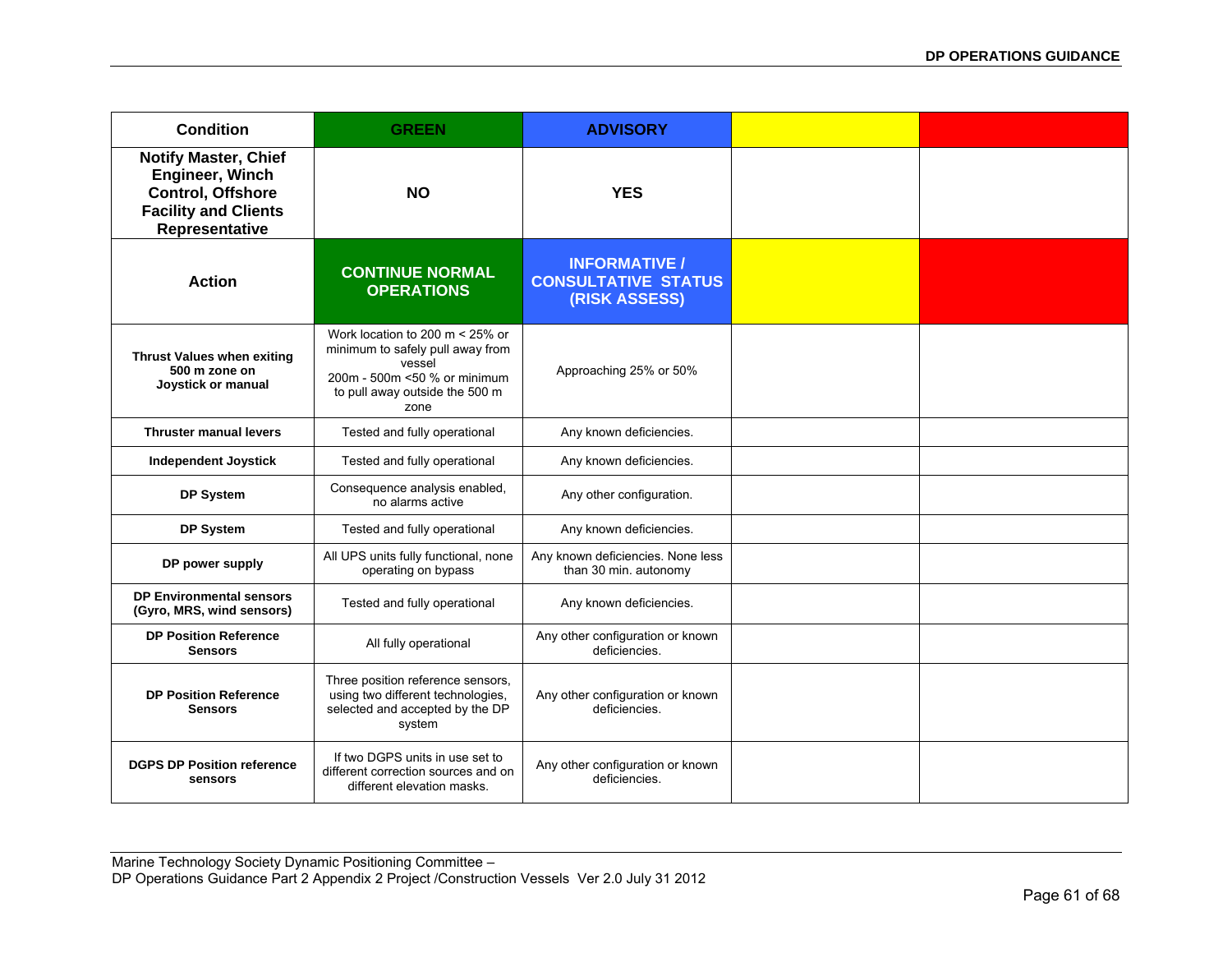| <b>Condition</b>                                                                                                                          | <b>GREEN</b>                                                                     | <b>ADVISORY</b>                                                                                         |                                                                                                                                                                                                                                                                                                                                                                                                                                           |
|-------------------------------------------------------------------------------------------------------------------------------------------|----------------------------------------------------------------------------------|---------------------------------------------------------------------------------------------------------|-------------------------------------------------------------------------------------------------------------------------------------------------------------------------------------------------------------------------------------------------------------------------------------------------------------------------------------------------------------------------------------------------------------------------------------------|
| <b>Notify Master, Chief</b><br><b>Engineer, Winch</b><br><b>Control, Offshore</b><br><b>Facility and Clients</b><br>Representative        | <b>NO</b>                                                                        | <b>YES</b>                                                                                              |                                                                                                                                                                                                                                                                                                                                                                                                                                           |
| <b>Action</b>                                                                                                                             | <b>CONTINUE NORMAL</b><br><b>OPERATIONS</b>                                      | <b>INFORMATIVE /</b><br><b>CONSULTATIVE STATUS</b><br>(RISK ASSESS)                                     |                                                                                                                                                                                                                                                                                                                                                                                                                                           |
| <b>DGPS DP Position reference</b><br>sensors                                                                                              | No possibility of masking by<br>cranes / structure                               | Possibility of masking by cranes /<br>structure                                                         |                                                                                                                                                                                                                                                                                                                                                                                                                                           |
| <b>Relative Pos Reference</b><br><b>Systems (Fan Beam)</b>                                                                                | Operating and available                                                          | Any Alarms or poor performance                                                                          |                                                                                                                                                                                                                                                                                                                                                                                                                                           |
| <b>Redundant Relative Pos</b><br><b>Reference Systems during</b><br>umbilical transfer operations<br>(LASER BASED +RADAR<br><b>BASED)</b> | Two systems (working on<br>different principles) operational<br>and available    | Any Alarms, poor performance or<br>non availability of redundant<br>relative position reference sensors |                                                                                                                                                                                                                                                                                                                                                                                                                                           |
| <b>HiPAP</b>                                                                                                                              | Operating and available                                                          | Any Alarms or poor performance                                                                          |                                                                                                                                                                                                                                                                                                                                                                                                                                           |
| <b>Frequencies</b>                                                                                                                        | Frequencies in use planned with<br>other DP vessels in the area                  | Not planned                                                                                             |                                                                                                                                                                                                                                                                                                                                                                                                                                           |
| <b>Radius</b>                                                                                                                             | Fully tested on DP alongside TLP<br>prior to pick up and pull in of<br>umbilical | Not tested prior                                                                                        |                                                                                                                                                                                                                                                                                                                                                                                                                                           |
| <b>Relative Position Reference</b><br><b>System (Fanbeam/Radius)</b>                                                                      | Operating and available                                                          | Any mix of relative and absolute<br>systems                                                             | Note:- For this operation, given that the observed TLP movement<br>has been minimal under the weather criteria that umbilical transfer<br>can be conducted, it has been accepted that a mix of absolute and<br>relative position reference systems may be permitted provided<br>movement of TLP has been ascertained to be not excessive. If<br>unexpected movement of TLP is detected, absolute systems to be<br>deselected immediately. |
| <b>TLP MOVEMENT (Check at</b><br>100m off and continuously<br>during operations)                                                          | Footprint not preventing use of<br><b>DGPS</b>                                   | Movement of TLP such that DGPS<br>cannot be used in conjunction with<br>Fanbeam/Radius                  |                                                                                                                                                                                                                                                                                                                                                                                                                                           |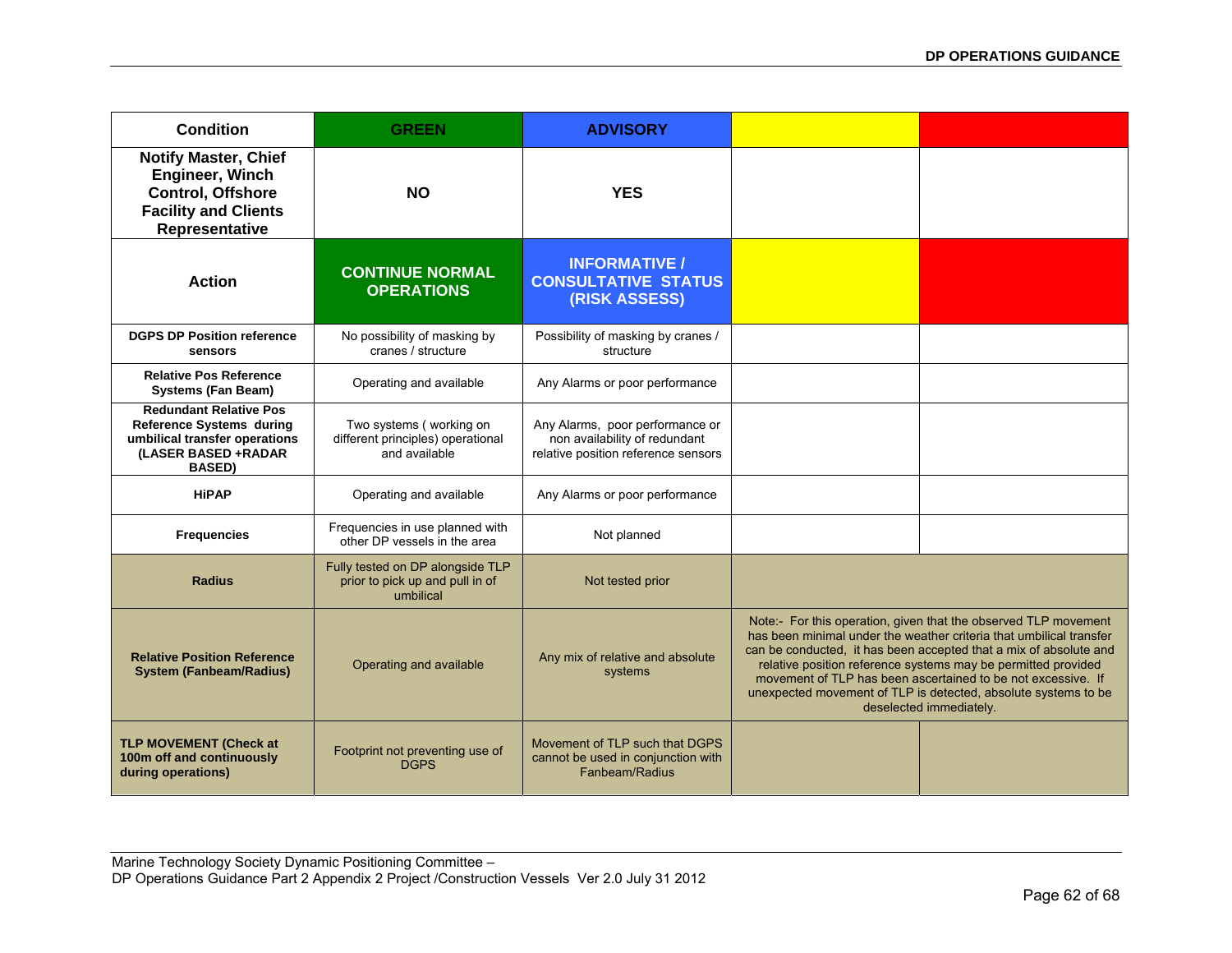| <b>Condition</b>                                                                                                            | <b>GREEN</b>                                                                                           | <b>ADVISORY</b>                                                          |  |
|-----------------------------------------------------------------------------------------------------------------------------|--------------------------------------------------------------------------------------------------------|--------------------------------------------------------------------------|--|
| <b>Notify Master, Chief</b><br>Engineer, Winch<br><b>Control, Offshore</b><br><b>Facility and Clients</b><br>Representative | <b>NO</b>                                                                                              | <b>YES</b>                                                               |  |
| <b>Action</b>                                                                                                               | <b>CONTINUE NORMAL</b><br><b>OPERATIONS</b>                                                            | <b>INFORMATIVE /</b><br><b>CONSULTATIVE STATUS</b><br>(RISK ASSESS)      |  |
| <b>Fuel system</b>                                                                                                          | Set up as split system (all cross<br>connecting valves closed). Valve<br>positions physically checked. | Any other configuration or known<br>deficiencies.                        |  |
| Sea water and fresh water<br>cooling pumps                                                                                  | Standby pumps available and set<br>to auto start                                                       | Any other configuration or known<br>deficiencies.                        |  |
| <b>Bow thruster T1</b>                                                                                                      | Cooled from Port FW only and<br>changeover to stbd checked at<br>field arrival                         | cooled from Stbd side or<br>changeover not checked                       |  |
| <b>Power Management System</b>                                                                                              | Fully operational.                                                                                     | Any known deficiencies.                                                  |  |
| <b>Power Management System</b>                                                                                              | Auto generator stop function<br>disabled                                                               | Auto generator stop function<br>enabled                                  |  |
| <b>Power Management System</b>                                                                                              | Blackout restart enabled                                                                               | Blackout restart disabled                                                |  |
| DC Power systems                                                                                                            | All fully functional. Batteries in<br>good condition and fully charged.                                | Any known deficiencies.                                                  |  |
| <b>Start Air</b>                                                                                                            | Port and Stbd ER systems<br>isolated, both compressors<br>available                                    | Port and Stbd ER systems<br>common or either compressor not<br>available |  |
| <b>Air Conditioning</b>                                                                                                     | Operational in all DP critical areas                                                                   | Any other configuration or known<br>deficiencies.                        |  |
| <b>Ventilation</b>                                                                                                          | Fans running in all DP critical<br>areas                                                               | Any other configuration or known<br>deficiencies.                        |  |
| <b>Watertight doors</b>                                                                                                     | All closed                                                                                             | Any open                                                                 |  |
| <b>Communications</b>                                                                                                       | All vessels hardwired and portable<br>communications equipment<br>operational.                         | Loss of a principal item of<br>communications equipment.                 |  |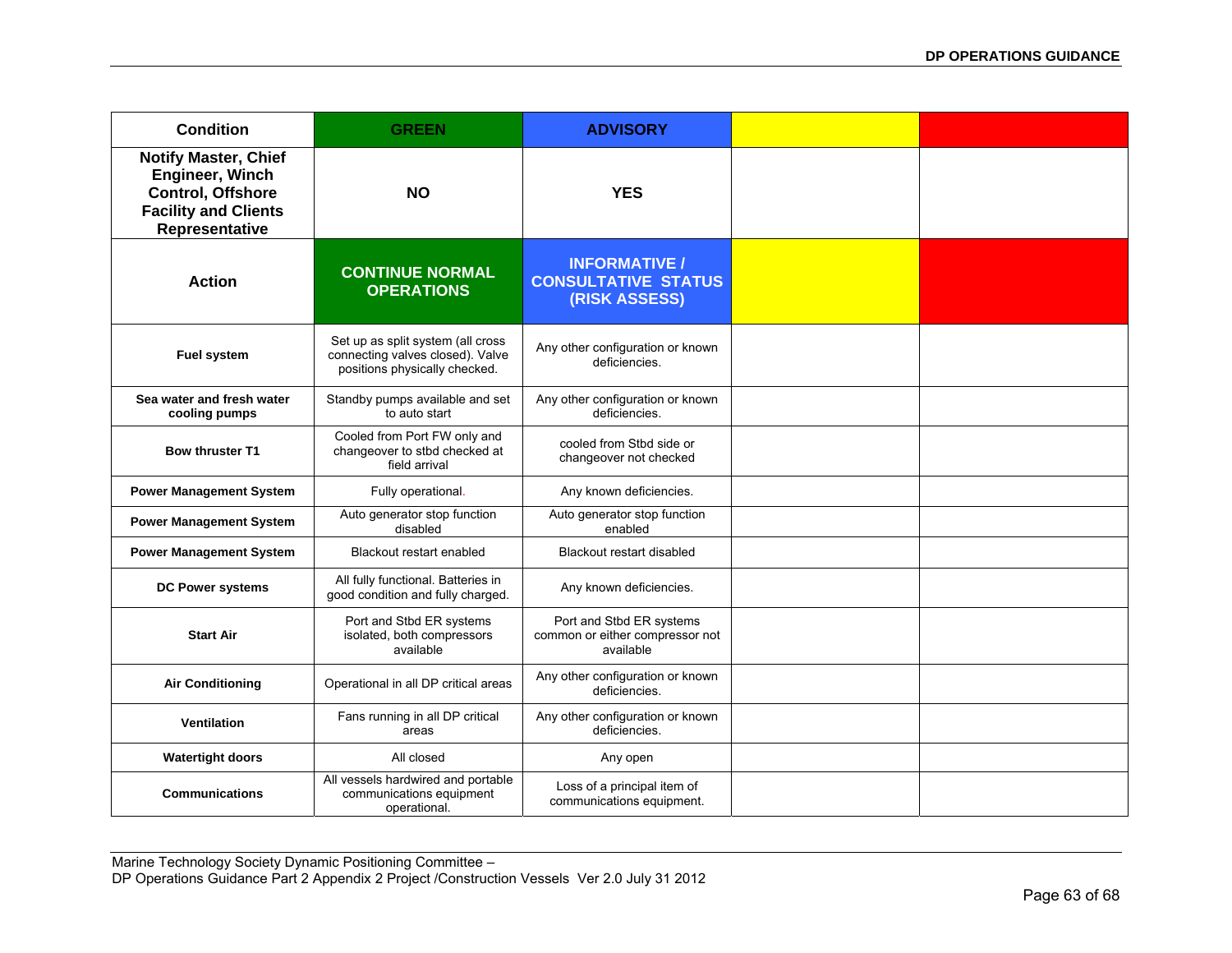| <b>Condition</b>                                                                                                                   | <b>GREEN</b>                                                                               | <b>ADVISORY</b>                                                                                                                   |  |
|------------------------------------------------------------------------------------------------------------------------------------|--------------------------------------------------------------------------------------------|-----------------------------------------------------------------------------------------------------------------------------------|--|
| <b>Notify Master, Chief</b><br><b>Engineer, Winch</b><br><b>Control, Offshore</b><br><b>Facility and Clients</b><br>Representative | <b>NO</b>                                                                                  | <b>YES</b>                                                                                                                        |  |
| <b>Action</b>                                                                                                                      | <b>CONTINUE NORMAL</b><br><b>OPERATIONS</b>                                                | <b>INFORMATIVE /</b><br><b>CONSULTATIVE STATUS</b><br>(RISK ASSESS)                                                               |  |
| <b>Engine Room Manning</b>                                                                                                         | ER manned                                                                                  | ER Not manned                                                                                                                     |  |
| <b>Escape route</b>                                                                                                                | Escape route identified and<br>agreed with field operations.<br>Direction to go  Deg true. | Escape route compromised or the<br>possibility of the escape route<br>being compromised during time<br>span of planned operation. |  |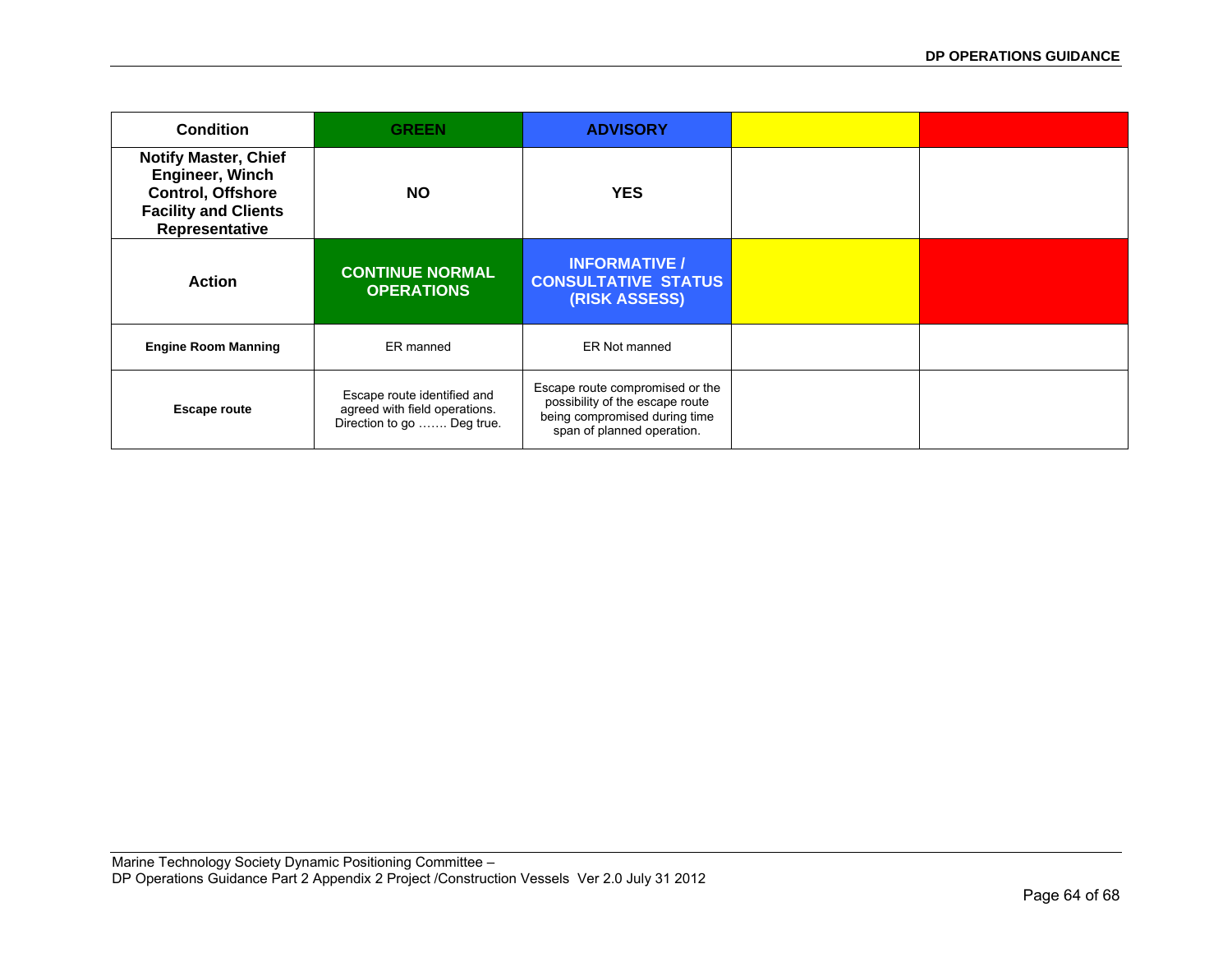## **Activity Specific Operating Guidelines - Name of DP Project/Construction Vessel**

| <b>Condition</b>                                                                                                                | <b>GREEN</b>                                                      | <b>ADVISORY</b>                                                            | <b>YELLOW</b>                                                                                                                                                                  | <b>RED</b>                                     |
|---------------------------------------------------------------------------------------------------------------------------------|-------------------------------------------------------------------|----------------------------------------------------------------------------|--------------------------------------------------------------------------------------------------------------------------------------------------------------------------------|------------------------------------------------|
| <b>Notify Master, Chief</b><br><b>Engineer, Winch Control,</b><br><b>Offshore Facility and</b><br><b>Clients Representative</b> | <b>NO</b>                                                         | <b>YES</b>                                                                 | <b>YES</b>                                                                                                                                                                     | <b>YES</b>                                     |
| <b>Action</b>                                                                                                                   | <b>CONTINUE NORMAL</b><br><b>OPERATIONS</b>                       | <b>INFORMATIVE /</b><br><b>CONSULTATIVE</b><br><b>STATUS (RISK ASSESS)</b> | <b>HALT OPERATIONS AND</b><br><b>INITIATE CONTINGENCY</b><br><b>PROCEDURES</b><br>(Prepare Vessel to<br>enable cessation of<br>operations and<br>movement to safe<br>location) | <b>INITIATE EMERGENCY</b><br><b>PROCEDURES</b> |
| <b>Current and predicted weather</b><br>conditions                                                                              | Within Operating limits                                           | Approaching operating limits                                               | <b>Exceeding operational limits</b>                                                                                                                                            |                                                |
| DRIVE OFF or Drift Off                                                                                                          | All systems operating correctly                                   | Discrepancy in PRS. Inexplicable<br>ramp up of thrusters                   | Immediately when recognized by<br><b>DPO</b>                                                                                                                                   | Unable to bring vessel under<br>control        |
| <b>Vessel Footprint/Weather</b><br>related excursion                                                                            | No position alarms or warning                                     | If warning position limits reach<br>(>3m)                                  | If Alarm position reached<br>(55m)                                                                                                                                             |                                                |
| <b>Heading excursion</b>                                                                                                        | No Heading Alarms or warning                                      | If heading warning limit reached<br>$($ >3 degrees $)$                     | If heading Alarm limit reached (>5<br>degrees)                                                                                                                                 |                                                |
| <b>Maximum Heading change</b><br>within 500 m zone or carrying<br>out critical activities                                       | maximum step change 5 degrees                                     | Step Change exceeding 5<br>degrees being contemplated.                     |                                                                                                                                                                                |                                                |
| <b>Bow Thruster Loads</b>                                                                                                       | All < $45%$                                                       | Any approaching 50%                                                        | Any $> 50\%$                                                                                                                                                                   |                                                |
| <b>Aft Thruster Loads</b>                                                                                                       | All < $45%$                                                       | Any approaching 50%                                                        | Any $> 50\%$                                                                                                                                                                   |                                                |
| <b>All thrusters</b>                                                                                                            | Operational with no alarms                                        | Any alarm, poor performance,<br>unexpected or unexplained event            | Loss of any one thruster                                                                                                                                                       |                                                |
| Diesel Generator - Engines                                                                                                      | All diesel generators online, no<br>alarms or known deficiencies. | Any alarm, poor performance,<br>unexpected or unexplained event            | Loss of one main diesel<br>generator.                                                                                                                                          |                                                |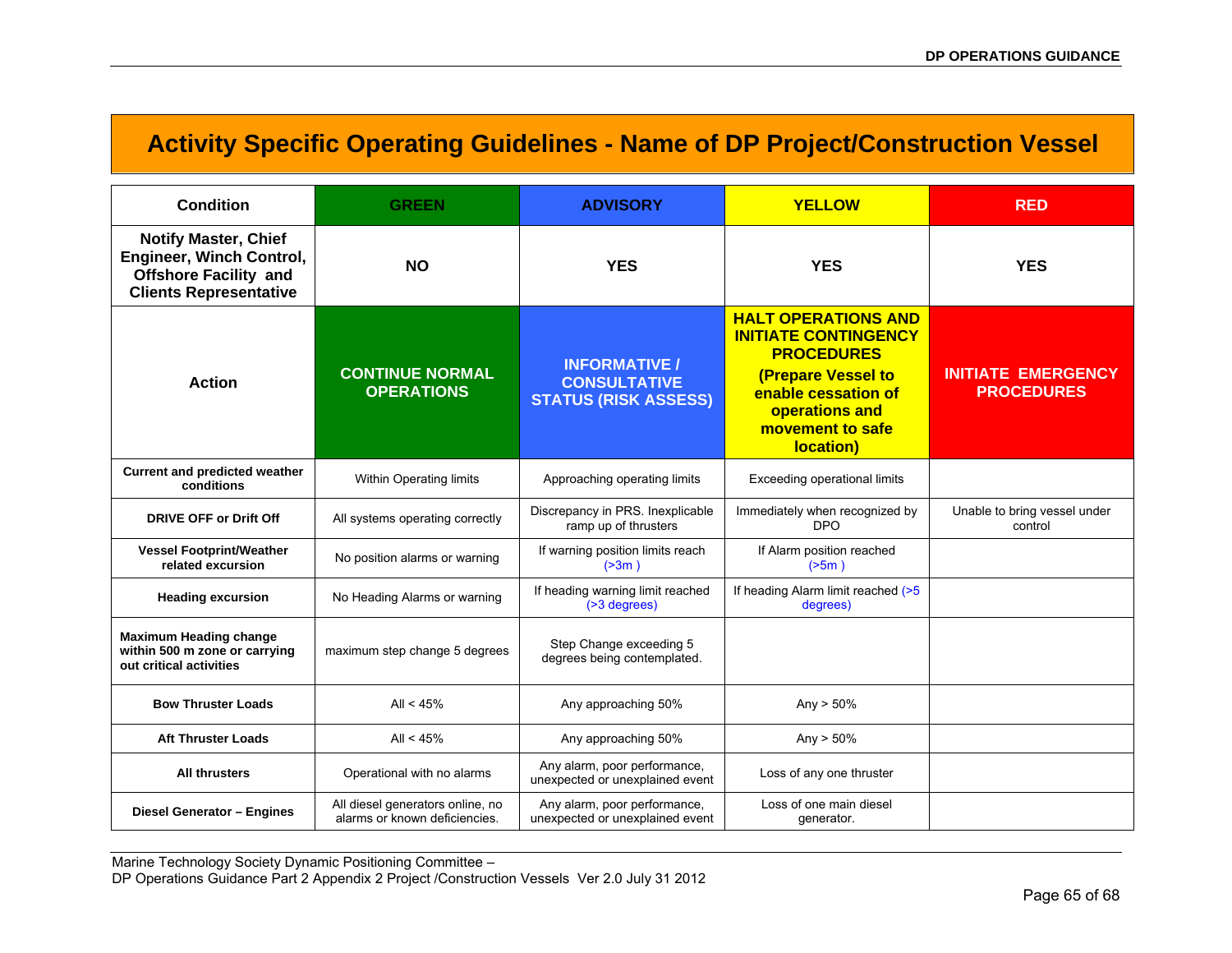| <b>Condition</b>                                                                                                         | <b>GREEN</b>                                                                                                       | <b>ADVISORY</b>                                                            | <b>YELLOW</b>                                                                                                                                                                  | <b>RED</b>                                     |
|--------------------------------------------------------------------------------------------------------------------------|--------------------------------------------------------------------------------------------------------------------|----------------------------------------------------------------------------|--------------------------------------------------------------------------------------------------------------------------------------------------------------------------------|------------------------------------------------|
| <b>Notify Master, Chief</b><br>Engineer, Winch Control,<br><b>Offshore Facility and</b><br><b>Clients Representative</b> | <b>NO</b>                                                                                                          | <b>YES</b>                                                                 | <b>YES</b>                                                                                                                                                                     | <b>YES</b>                                     |
| <b>Action</b>                                                                                                            | <b>CONTINUE NORMAL</b><br><b>OPERATIONS</b>                                                                        | <b>INFORMATIVE /</b><br><b>CONSULTATIVE</b><br><b>STATUS (RISK ASSESS)</b> | <b>HALT OPERATIONS AND</b><br><b>INITIATE CONTINGENCY</b><br><b>PROCEDURES</b><br>(Prepare Vessel to<br>enable cessation of<br>operations and<br>movement to safe<br>location) | <b>INITIATE EMERGENCY</b><br><b>PROCEDURES</b> |
| <b>Diesel Generator Loads</b>                                                                                            | All < $45%$                                                                                                        | Any approaching 50%                                                        | Any $> 50\%$                                                                                                                                                                   |                                                |
| <b>DP UPS's</b>                                                                                                          | No UPS on bypass. No active<br>alarms                                                                              | Any UPS in bypass or in alarm                                              | UPS supply failure or loss of<br>output for any UPS                                                                                                                            |                                                |
| 24 VDC Systems                                                                                                           | Available. No active alarms                                                                                        | Any DC system in alarm                                                     | Main charger supply failure                                                                                                                                                    |                                                |
| <b>DP Operator Control Station</b>                                                                                       | Both operating normally, no<br>alarms.                                                                             | Any alarm, poor performance,<br>unexpected or unexplained event            | Loss of one operator station                                                                                                                                                   |                                                |
| <b>Dynamic positioning</b><br>controllers                                                                                | Both operating normally, no<br>alarms.                                                                             | Any alarm, poor performance,<br>unexpected or unexplained event            | Loss of one DPC                                                                                                                                                                |                                                |
| <b>PMS/IAS Field Termination</b><br><b>Cabinets</b>                                                                      | All operating normally, no alarms.                                                                                 | Any alarm, poor performance,<br>unexpected or unexplained event            | Loss of one PLC                                                                                                                                                                |                                                |
| <b>DP Networks</b>                                                                                                       | Both operating normally, no<br>alarms                                                                              | Any alarm, poor performance,<br>unexpected or unexplained event            | Loss of one network                                                                                                                                                            | Total loss of networks / DP<br>control         |
| Gyros                                                                                                                    | 3 gyros selected and accepted by<br><b>DP</b>                                                                      | Any gyro alarm.                                                            | One operational gyro remaining                                                                                                                                                 |                                                |
| <b>MRUs</b>                                                                                                              | 2 MRUs selected and accepted<br>by DP                                                                              | Any MRU Alarm                                                              | One operational MRU remaining                                                                                                                                                  |                                                |
| <b>Wind sensors</b>                                                                                                      | Operational with no alarms                                                                                         | Loss of wind sensor                                                        | Loss of both wind sensors in high<br>wind/gusting wind conditions.                                                                                                             |                                                |
| DP Position reference sensors                                                                                            | Three position reference sensors,<br>using two different technologies,<br>accepted by the DP system and<br>in use. | Any alarm, poor performance,<br>unexpected or unexplained event            | One remaining operational<br>position reference system                                                                                                                         |                                                |

Marine Technology Society Dynamic Positioning Committee –

DP Operations Guidance Part 2 Appendix 2 Project /Construction Vessels Ver 2.0 July 31 2012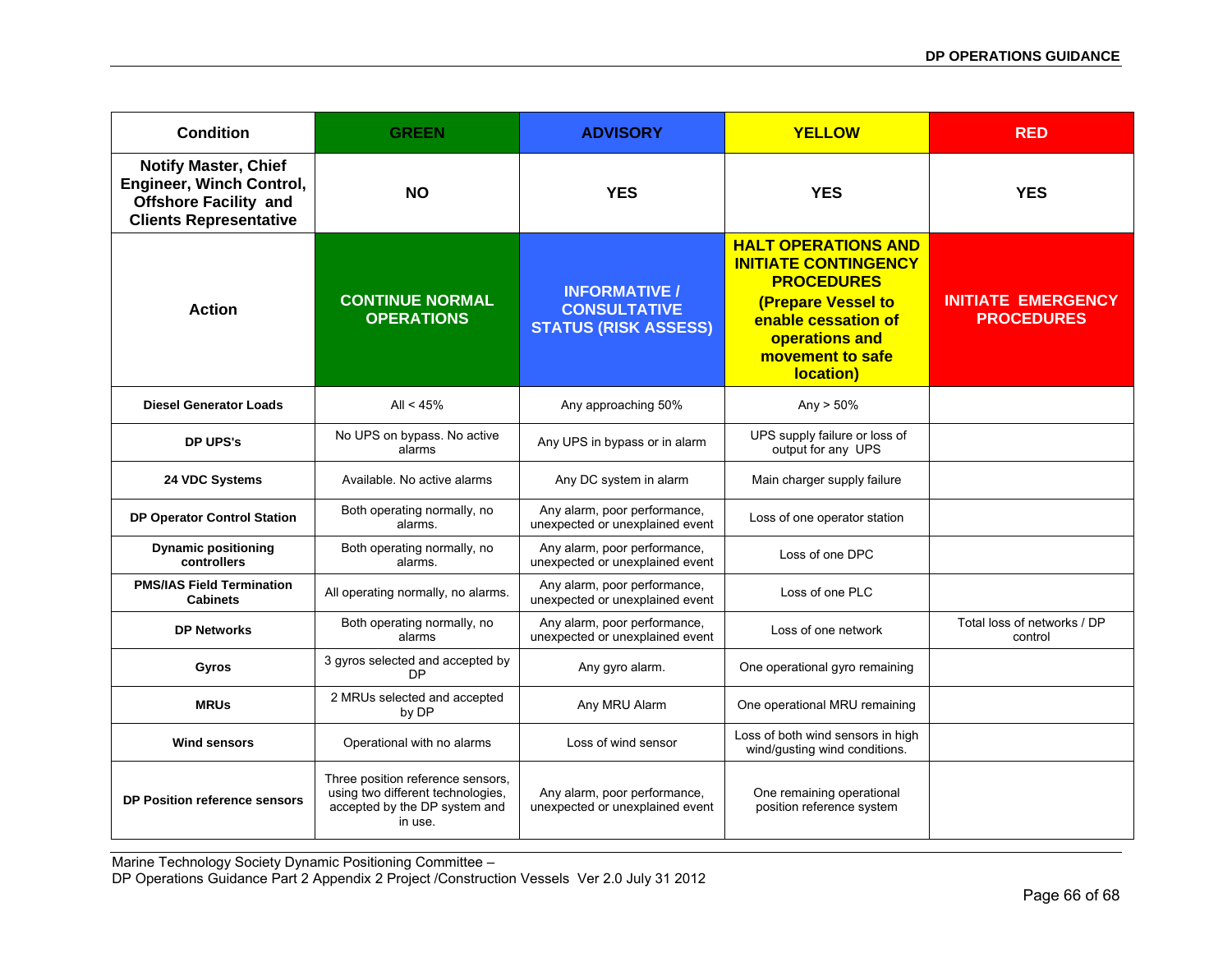| <b>Condition</b>                                                                                                                | <b>GREEN</b>                                                                  | <b>ADVISORY</b>                                                                                            | <b>YELLOW</b>                                                                                                                                                                         | <b>RED</b>                                     |
|---------------------------------------------------------------------------------------------------------------------------------|-------------------------------------------------------------------------------|------------------------------------------------------------------------------------------------------------|---------------------------------------------------------------------------------------------------------------------------------------------------------------------------------------|------------------------------------------------|
| <b>Notify Master, Chief</b><br><b>Engineer, Winch Control,</b><br><b>Offshore Facility and</b><br><b>Clients Representative</b> | <b>NO</b>                                                                     | <b>YES</b>                                                                                                 | <b>YES</b>                                                                                                                                                                            | <b>YES</b>                                     |
| <b>Action</b>                                                                                                                   | <b>CONTINUE NORMAL</b><br><b>OPERATIONS</b>                                   | <b>INFORMATIVE /</b><br><b>CONSULTATIVE</b><br><b>STATUS (RISK ASSESS)</b>                                 | <b>HALT OPERATIONS AND</b><br><b>INITIATE CONTINGENCY</b><br><b>PROCEDURES</b><br><b>(Prepare Vessel to</b><br>enable cessation of<br>operations and<br>movement to safe<br>location) | <b>INITIATE EMERGENCY</b><br><b>PROCEDURES</b> |
| <b>Redundant Relative Pos</b><br><b>Reference Systems during</b><br>umbilical transfer operations                               | Two systems (working on<br>different principles) operational<br>and available | Any Alarms, poor performance or<br>non availability of redundant<br>relative position reference<br>sensors | Single relative pos ref                                                                                                                                                               |                                                |
| <b>PMS/IAS Control systems</b>                                                                                                  | All operating normally, no alarms                                             | Any alarm, poor performance,<br>unexpected or unexplained event                                            | Loss of one major system<br>component                                                                                                                                                 |                                                |
| Machinery space ventilation,<br>DP critical space Air<br><b>Conditioning</b>                                                    | Fully operational                                                             | Loss or reduced capacity of any<br>system                                                                  | Imminent loss of due to over<br>temperature of any DP<br>equipment.                                                                                                                   |                                                |
| Loss or problem with any<br>essential Communications (DP<br>/ECR/Winch<br><b>CONTROL/ROV/TLP)</b>                               | <b>Redundant Communications</b>                                               | One system remaining                                                                                       | No comms                                                                                                                                                                              |                                                |
| <b>Fire</b>                                                                                                                     | No fire alarms, or fire reported                                              | Any fire alarm/report                                                                                      | Fire confirmed                                                                                                                                                                        |                                                |
| <b>Flood</b>                                                                                                                    | No bilge alarms active, no<br>reported flooding.                              | Multiple bilge alarms                                                                                      | Flood confirmed                                                                                                                                                                       |                                                |
| <b>Collision (errant vessels)</b>                                                                                               | No collision imminent / minimum<br>approach >500m                             | Minimum approach will be <<br>500 <sub>m</sub>                                                             | If collision possible                                                                                                                                                                 | <b>Collision Imminent</b>                      |